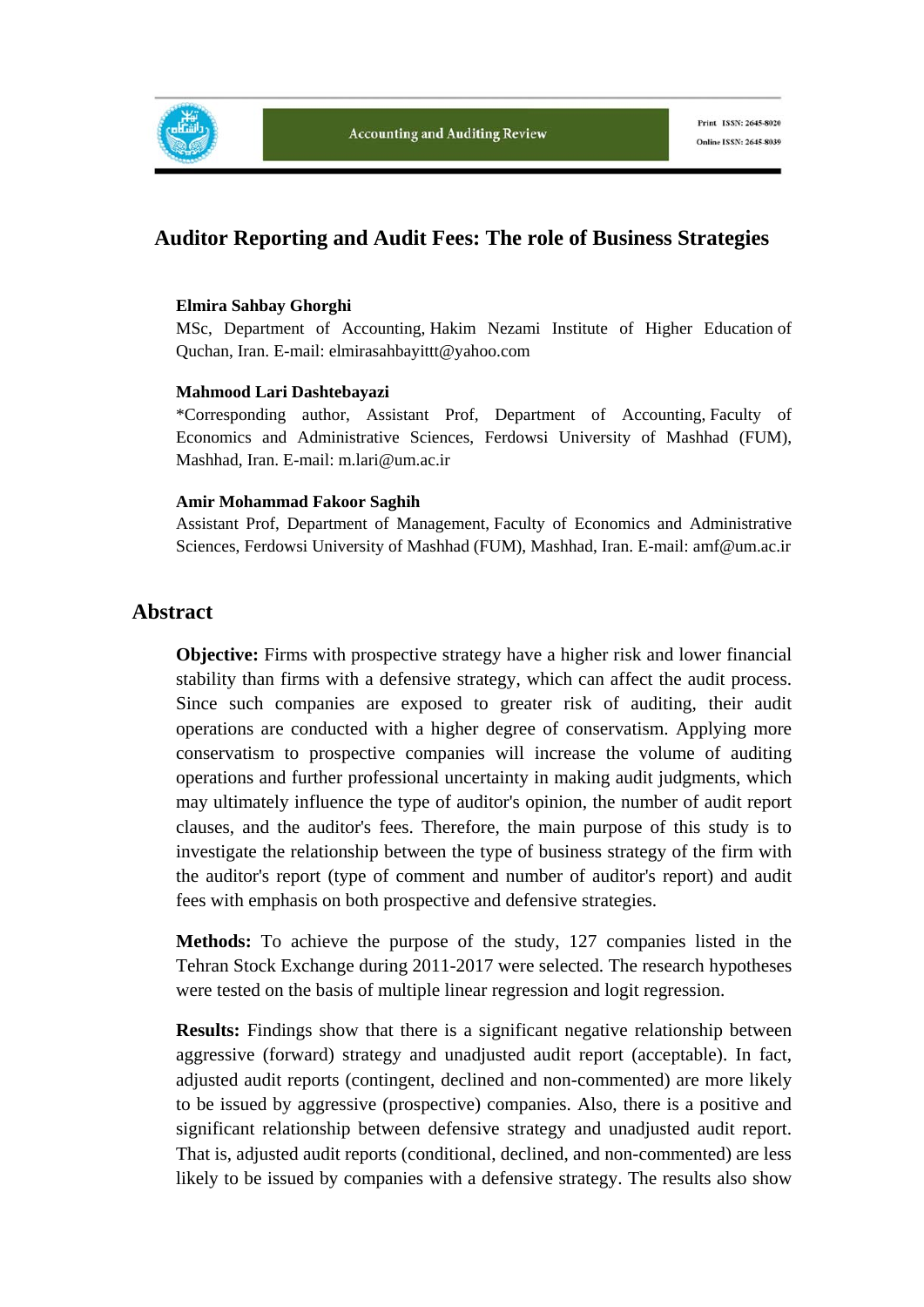that there is a positive and significant relationship between aggressive (forward) strategy and the number of audit report bets but there is a negative and significant relationship between defensive strategy and the number of audit report bets. The results show that there is a positive and significant relationship between aggressive strategy and audit fee, but there is a negative and significant relationship between defensive strategy and audit fee.

**Conclusion:** The findings of this study indicate that business strategies can be one of the factors that auditors consider in their audit reporting and remuneration strategies. Such a finding can be helpful to corporate auditors and managers.

**Keywords:** Audit report type, Audit fees, Business strategy, Logit regression.

**Citation:** Sahbay Ghorghi, E., Lari Dashtebayazi, M., & Fakoor Saghih, A.M. (2019). Auditor Reporting and Audit Fees: The role of Business Strategies*. Accounting and Auditing Review*, 26(4), 517-543. (*in Persian*)

------------------------------------------------------------ Accounting and Auditing Review, 2019, Vol. 26, No.4, pp. 517-543 DOI: 10.22059/acctgrev.2020.268154.1008027 Received: October 24, 2018; Accepted: October 07, 2019 © Faculty of Management, University of Tehran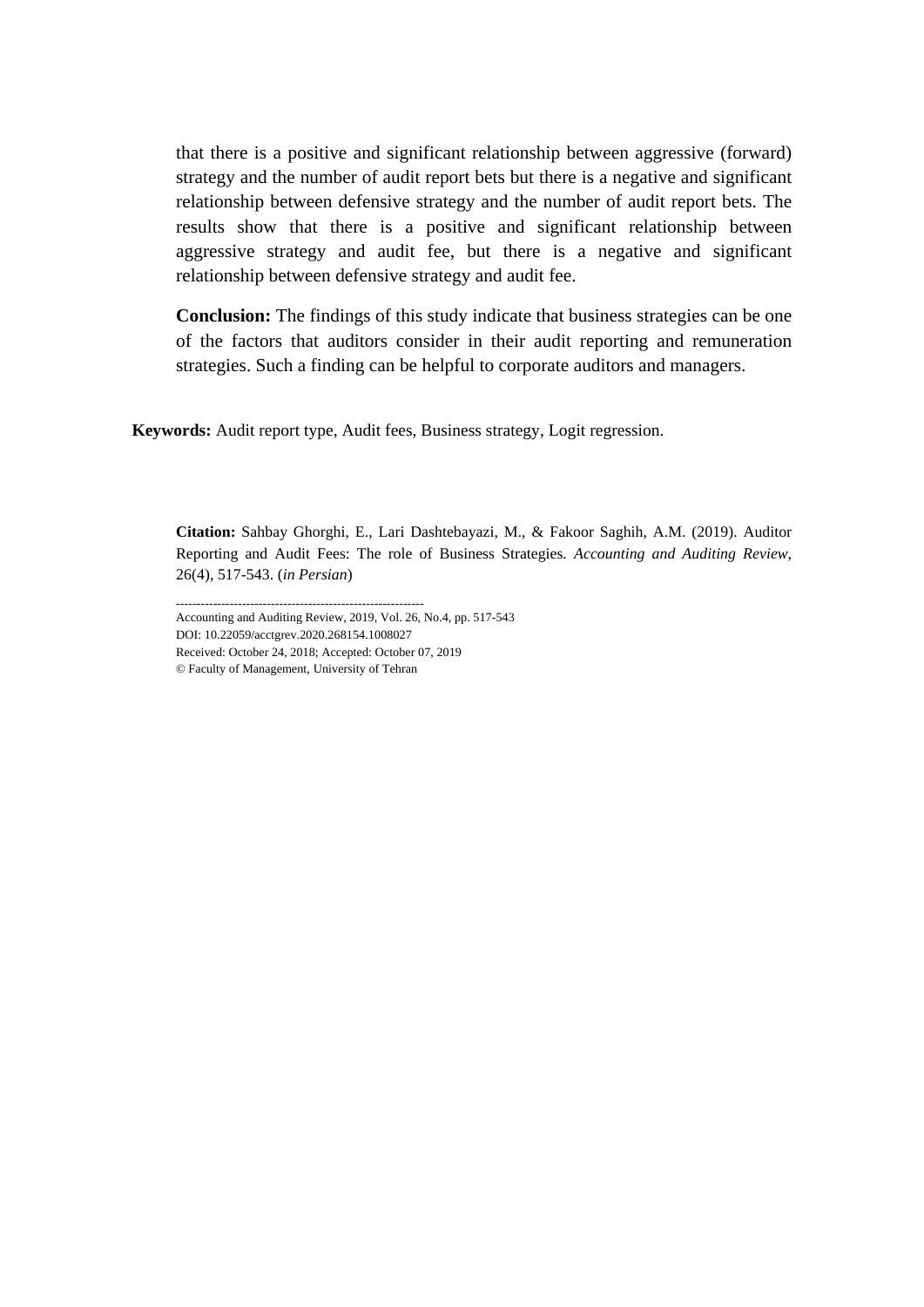



# **گزارش حسابرس و حقالزحمه حسابرسي: نقش راهبردهاي كسبوكار**

#### **الميرا صهباي قرقي**

كارشناس ارشد، گروه حسابداري، مؤسسه آموزش عالي حكيم نظامي قوچان، ايران. رايانامه: com.yahoo@elmirasahbayittt

#### **محمود لاري دشت بياض**

\* نويسنده مسئول، استاديار، گروه حسابداري، دانشـكده علـوم اداري و اقتصـاد، دانشـگاه فردوسـي مشـهد، مشـهد، ايـران. رايانامـه: m.lari@um.ac.ir

#### **اميرمحمد فكور ثقيه**

استاديار، گروه مديريت، دانشكده علوم اداري و اقتصاد، دانشگاه فردوسي مشهد، مشهد، ايران. رايانامه: ir.ac.um@amf

#### **چكيده**

**هدف:** هدف اصلي اين پژوهش، بررسي ارتباط بين نوع راهبرد كسبوكار شركت با گزارش حسابرس (نوع اظهار نظر و تعداد بندهاي گزارش حسابرس) و حقالزحمه حسابرسي با تأكيد بر دو راهبرد تهاجمي و تدافعي است.

**روش:** براي دستيابي به هدف پژوهش، 127 شركت پذيرفتهشده در بورس اوراق بهادار تهران، طي سالهاي 1390 تا 1396 انتخاب شدند. آزمون فرضيههاي پژوهش بر مبناي رگرسيون خطي چندگانه و رگرسيون لاجيت انجام شده است.

**يافتهها:** يافتههاي پژوهش نشان داد كه بين راهبرد تهاجمي (آيندهنگر) و گزارش حسابرسي تعديلنشـده (مقبـول) ارتبـاط منفـي و معناداري برقرار است. در واقع، احتمال صدور گزارش حسابرسي تعديلشده (مشروط، مردود و عـدم اظهـار نظـر) در شـركتهـاي بـا راهبرد تهاجمي (آيندهنگر) بيشتر است. از طرفي، بين راهبرد تدافعي و گزارش حسابرسي تعديلنشده (مقبول) ارتباط مثبت و معناداري وجود دارد، يعني احتمال صدور گزارش حسابرسي تعديلشده (مشروط، مردود و عدم اظهار نظر) در شركتهاي با راهبرد تدافعي كمتر است. همچنين ارتباط مثبت و معناداري بين راهبرد تهاجمي (آيندهنگر) و تعداد بندهاي شـرط گـزارش حسابرسـي مشـاهده شـد؛ امـا ارتباط ميان راهبرد تدافعي و تعداد بندهاي شرط گزارش حسابرسي منفي و معنادار بود. علاوهبر اين، ارتباط مثبت و معنادار بين راهبرد تهاجمي (آيندهنگر) و حقالزحمه حسابرسي به تأييد رسيد و بين راهبرد تدافعي و حـقالزحمـه حسابرسـي، ارتبـاط منفـي و معنـاداري مشاهده شد.

**نتيجهگيري:** يافتههاي اين پژوهش نشان ميدهد كه راهبـردهـاي كسـبوكـار، يكـي از عـواملي اسـت كـه حسابرسـان آن را در راهبردهاي صدور گزارش حسابرسي و تعيين حقالزحمه خودشان در نظر ميگيرند. اين يافته مـيتوانـد بـراي حسابرسـان و مـديران شركتها، مفيد واقع شود.

**كليدواژهها:** نوع گزارش حسابرس، حقالزحمه حسابرسي، راهبرد كسبوكار، رگرسيون لاجيت.

-------------------------------------------------------------------------------------

**استناد:** صهباي قرقي، الميرا؛ لاري دشت بياض، محمود؛ فكور ثقيه، اميرمحمد (1398). گزارش حسابرس و حقالزحمـه حسابرسـي: نقش راهبردهاي كسبوكار. *بررسي هاي حسابداري و حسابرسي، ٦٢*(۴)، ٥١٧- ٥۴٣.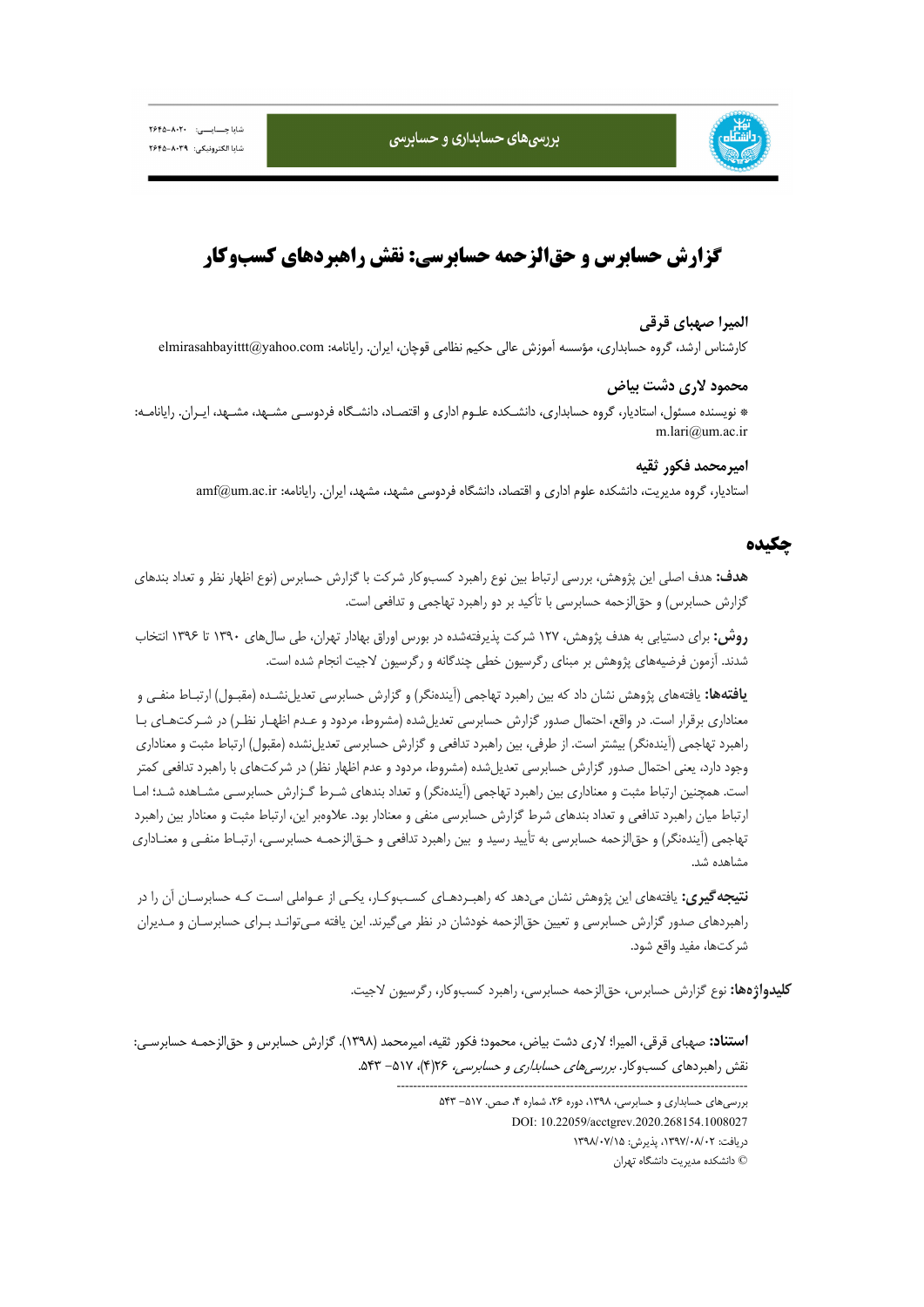#### **مقدمه**

در سالهاي اخير، پژوهشگران به مفهوم راهبرد توجه ويژهاي كـردهانـد. راهبـرد، پاسـخ مـديران ارشـد بـه تهديـدهـا و فرصت هايي است كه با آنها مواجه مي شوند (بنتلي، اُمر و شارپ ۲۰۱۳). راهبرد، چگـونگي انطبـاق ظرفيـت هـاي يـك سازمان با فرصتهای موجود در بازار، بهمنظور تحقق بخشیدن به هدفهای کل سازمان است (هیگیـنس، اُمـر و فیلیـپس <sup>۲</sup> ، 2014). به اين ترتيب، تدوين راهبرد يكي از وظايف خطير مديريتي بهشمار ميرود و مبنايي براي تصميمگيريهاي مهم مديران جهت بقا و پيشرفت سازمان است (نمازي، دهقاني و قوهستاني، 1396).

بهدليل تفاوت در اندازه و تغيير در رابطه با محصولها و بازارها، كروتئو و برگرون<sup>۳</sup> (۲۰۰۱) سه راهبـرد كسـبوكـار موجود در صنايع را شناسايي كردند كه عبارتاند از: آيندهنگران، مدافعان، تحليلگران. اين راهبردها در امتداد يك زنجيـره قرار دارند: آيندهنگران در يك سو و مدافعان در سوي ديگر و تحليلگـران در ميـان ايـن دو. آينـدهنگـران، تركيـب بـازار محصول خود را بهمنظور در دست گرفتن رهبري بازار نوآورانه بهسرعت تغيير ميدهنـد؛ در حـالي كـه مـدافعان، تمركـز بيشتري بر كالاهاي محدود و پايدار دارند تا بتوانند بر اساس قيمت و خدمات و كيفيت به رقابت بپردازند. شركتهايي كه در وسط زنجيره قرار ميگيرند، همان تحليلگران هستند كه از ويژگيهاي آيندهنگران و مدافعان برخوردارند.

سهامداران براي آگاهي از چگونگي ادارة سرمايه هاي خود و اطمينان از صحت عمل و كارايي مديران، ميتواننـد از صورتهاي مالي حسابرسي شده، بهعنوان يكي از ابزارهاي اطمينانبخش بسيار مهم استفاده كننـد. بـراي ايـن منظـور، شناسايي عوامل مهم مؤثر بر فرايند حسابرسي با تأكيد بر آنچه به اظهارنظرهـاي نهـايي حسابرسـان (مقبـول، مشـروط، مردود، عدم اظهارنظر و اظهارنظر متفاوت) منجر ميشود، ضروري است. علاوهبـر ايـن، حسابرسـان هـم بـراي افـزايش كيفيت حسابرسي، تعيين حقالزحمه و در نهايت، صدور اظهار نظر صحيح، نيازمندند تا عوامل مؤثر بر فرايند حسابرسي را شناسايي كنند.

نحوه تعيين حقالزحمه، از جمله عوامل مهم در فراينـد حسابرسـي محسـوب مـيشـود كـه هـم بـراي حسابرسـان و صاحبكاران و هم نهادهاي سياستگذار اهميت دارد. براي مديران و كميتههاي حسابرسي، هنگام مديريت حقالزحمـههـاي حسابرسي و براي حسابرسان هنگام بررسي ريسكها و فرصتهاي مرتبط با تغيير در عوامل تعيينكننده حقالزحمههـاي حسابرسي مفيد است (بولو، معزز، خان حسيني و نيكونسبتي، 1391).

با آگاهي از اين عوامل، حسابرس خدمات خود را به نحو بهتري قيمتگذاري ميكند (گيست<sup>7</sup>، ١٩٩٢). در ايران نيز، طي سالهاي اخير، ضرورت اين موضوع، بهخصوص پس از تشكيل جامعه حسابداران رسمي ايران برجستهتر شده اسـت؛ زيرا با تشكيل جامعه حسابداران، انحصار بازار كار حسابرسي از بين رفته و رقابت بيشتري ميان حسابرسان بهوجـود آمـده است (رجبي و محمدي خشويي، 1387). در اين وضعيت، حسابرسي كه بتواند با تمركز بر خصوصيات سـازمان در دسـت بررسي (مانند راهبرد كسبوكار) با حفظ كيفيت كار، كمترين حقالزحمه را پيشنهاد كند، موفقتر خواهد بـود (نيكبخـت و تناني، 1389). نتيجه مطالعه بنتلي و همكارانش (2012) نشان ميدهد كه نوع راهبرد شـركت، از جملـه عوامـل مهـم و تأثيرگذار بر فرايند حسابرسي است. همچنين شركتهايي كه راهبرد آيندهنگرانه بيشتري دارند، با تخلفهاي گزارشـگري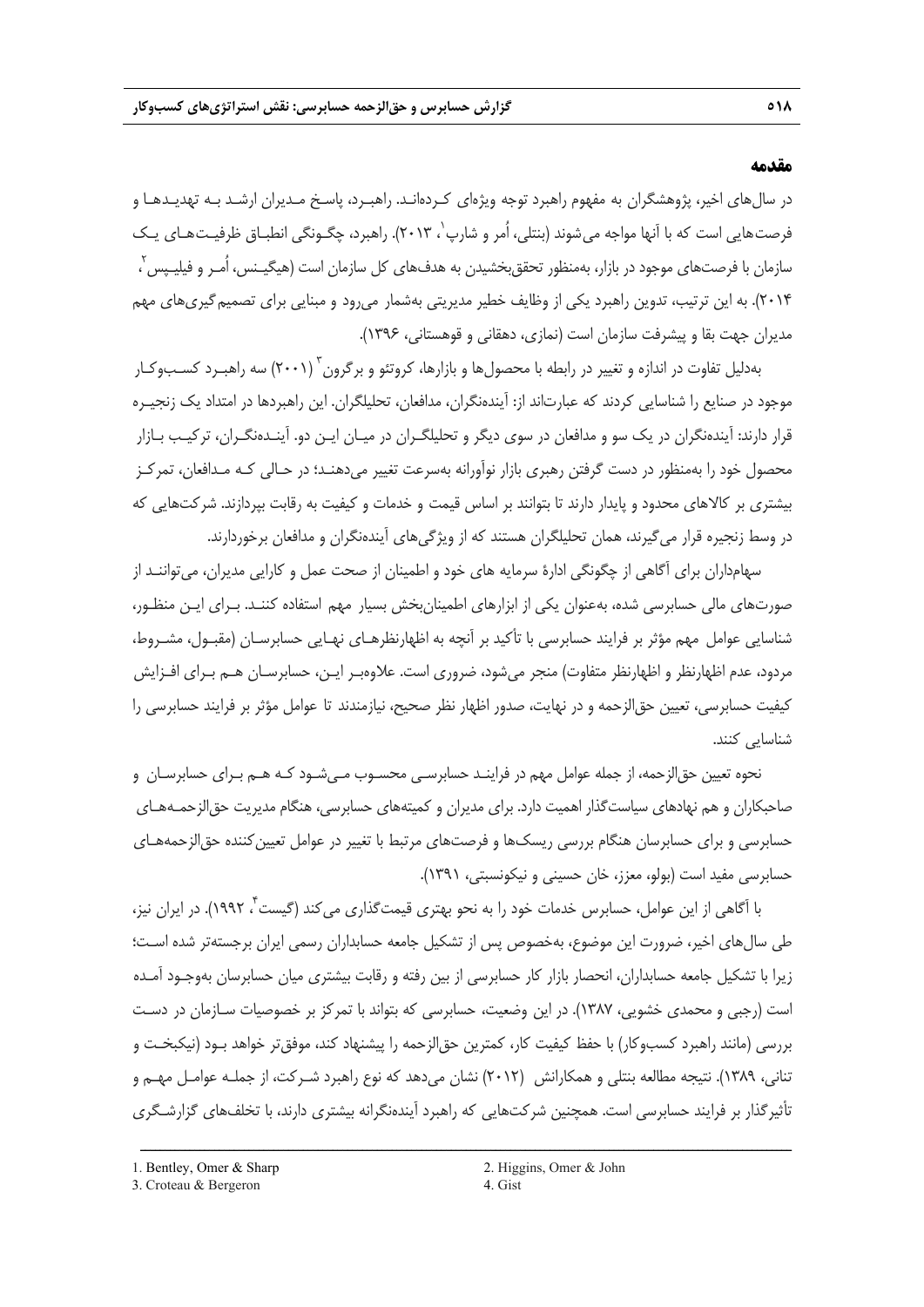مالي بيشتر درگير ميشوند و بهتبع آن، به تلاش حسابرسي بيشتري نياز دارند. اما كمبـود پـژوهشهـاي داخلـي در ايـن زمينه، حاكي از آن است كه در ايران، حسابرسان، به عوامل مهمي مانند نوع راهبرد كسبوكار و ارتباط آن با نحوه تنظيم گزارش حسابرسي و صدور اظهار نظر نهايي توجه كمتري دارند. بنابراين در اينجا اين سؤال مطرح ميشود كـه آيـا نـوع راهبرد كسبوكار شركتها ميتواند بر نوع گزارش حسابرسي و نحوه اظهار نظر حسابرس تأثيرگذار باشد؟ مسئله ديگري كه همواره بين شركتهاي حسابرسي و صاحبكار وجود داشته، نبود توافق در خصوص هزينهها و حقالزحمـه حسابرسـي است. شفافسازي عوامل اصلي، از جمله استناد به نوع راهبرد كسبوكار كه هزينه حسابرسي را تحت تأثير قرار ميدهد، بـه مديران شركتها كمك ميكند كه منافع اين خدمت را بهتر درك كنند و بدانند اين هزينه را براي چـه چيـزي متحمـل ميشوند. بديهي است، آگاهي از اين مسئله، كار حسابرسي را تسريع و تسهيل مـيكنـد و بـهدليـل مشـاركت صـاحبكار، حسابرسي با كيفيت بيشتري انجام ميگيرد (گيست، 1992).

با توجه به آنچه بيان شد، هدف اصلي اين پژوهش، بررسي ارتباط بين نوع راهبرد كسـبوكـار شـركت بـا گـزارش حسابرس (نوع و تعداد بندهای گزارش حسابرسی) و حق|لزحمه حسابرسی با تأکید بر دو راهبرد تهـاجمی` (آینـدهنگـر) و تدافعي است. شركتهايي كه راهبرد تهاجمي را در پيش ميگيرند، در مقايسه با ساير شركتها، ثبات كمتري دارنـد كـه اين موضوع به بروز مشكلات بيشتري براي حسابرسي و پيشبينيهاي دقيق از عملكرد آينده شركت منجر خواهد شد. از آنجا كه اين گونه شركتها در معرض خطر بيشتري قرار دارند، عمليات حسابرسي آنها با محافظهكـاري بيشـتري انجـام ميشود. اعمال محافظهكاري بيشتر براي شركتهاي آيندهنگر (تهاجمي) موجب ميشود كه حجم عملياتي حسابرسـي و ترديد حرفهاي در انجام قضاوتهاي آنها بيشتر شود كه اين عوامل، در نهايت، بر نوع اظهارنظر حسابرس، تعداد بنـدهاي گزارش حسابرسی و حق|لزحمه حسابرس تأثیر می ${\mathfrak{sl}}$ دارد (رُسنر ۲۰۰۳؛ فرانسیس و کریشنان ّ، ۱۹۹۹؛ گـو، کریشــنان و  $(7.17 \cdot 7)$ 

از سوى ديگر، از آنجا كه تنوع توليد در شركتهايي با راهبرد تدافعي<sup>۵</sup> اندک است، اين شركتها در مواجهه با وضـعيت رقابتيِ بازار انعطافپذيري محدودي دارند و حسابرسان معمولاً ريسك كمتري براي اين شركتها در نظر مـيگيرنـد و ايـن كار، به كاهش زمان رسيدگي و حقالزحمه حسابرسي كمتري منجر خواهد شد. شركتهايي كه راهبرد تدافعي دارنـد، بـر خلاف شركتهايي كه راهبرد تهاجمي را در پيش ميگيرند، بينظمـيهـاي گزارشـگري مـالي كمتـري دارنـد و تـلاش ميكنند كه در حوزههاي باثبات خدمت يا كالا، جايگاه مطمئني پيدا كرده و آن را حفظ كنند. همچنين سازمانهـايي كـه راهبرد تدافعي دارند با هدف كاهش ريسك خود و در نظر گرفتن قوانين و مقـررات سـختگيرانـه، اختيارهـاي مـديريتي كمترى را در عمليات كسبوكار اعمال مي كنند (ميلز و اسنو ، ١٩٧٨). بنابراين به نظر مي رسد كه در اين گونه شركتها، ريسك كنترل و ريسك عدم كشف تحريفهاي با اهميت در صورتهاي مالي، كمتر اسـت و ايـن مسـئله مـيتوانـد بـا كاهش تعداد بندهاي تعديلي گزارش حسابرسي، احتمال ارائه اظهارنظر تعديل نشده (مقبول) را افزايش دهد كه در نهايـت از حجم عمليات حسابرسي ميكاهد و باعث ميشود كه حقالزحمه حسابرسي كاهش يابد (بنتلي و همكاران، 2013).

<sup>1.</sup> Prospective Strategy 2. Rosner

<sup>3.</sup> Francis & Krishnan 4. Goh, Krishnan & Li

<sup>5.</sup> Defensive Strategy 6. Miles & Snow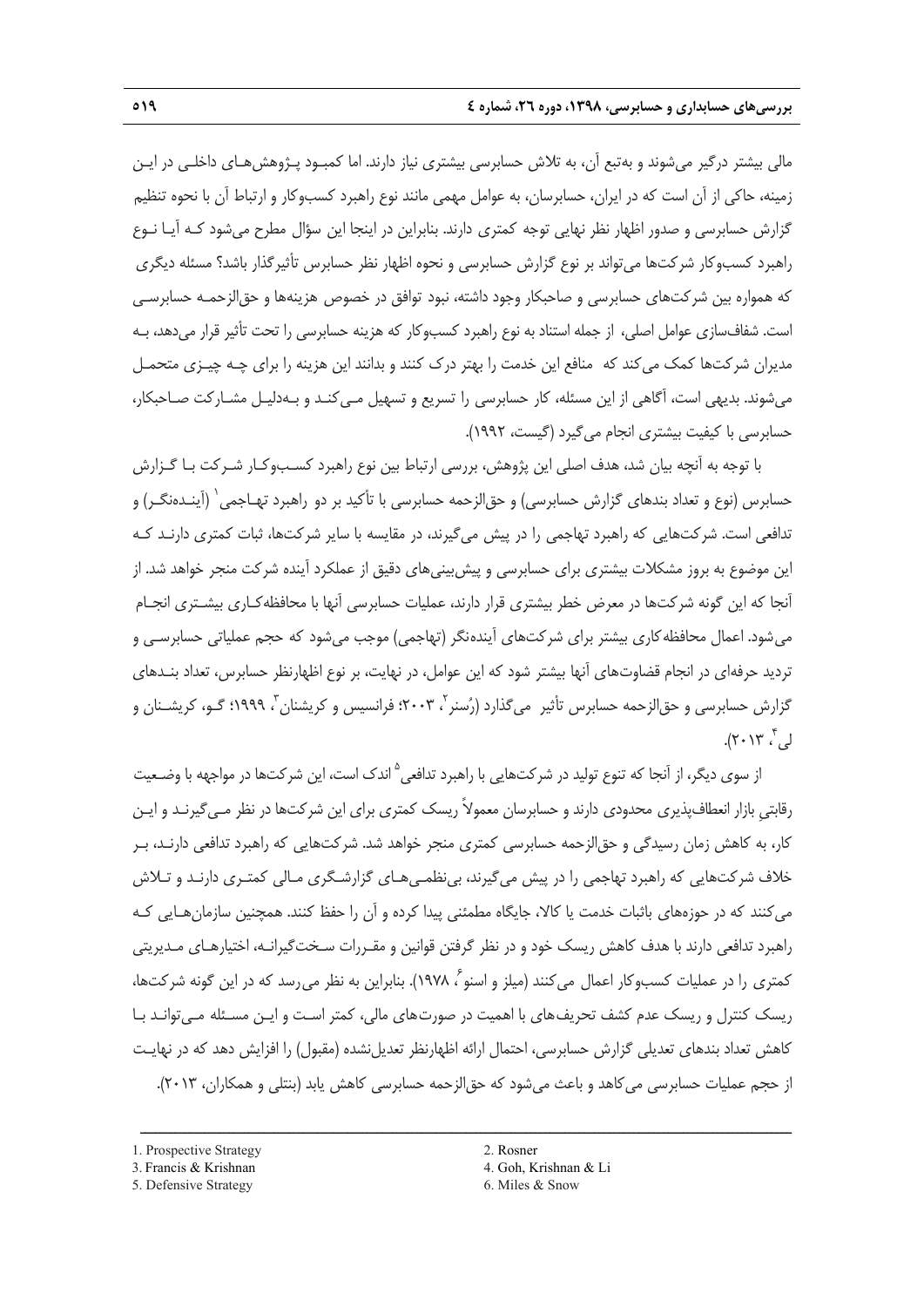نتايج اين پژوهش براي متون حسابداري و حسابرسي، دستاوردهاي جديدي را به ارمغان مـيآورد. پـژوهش حاضـر براي نخستين بار، ارتباط بين دو نوع راهبرد كسبوكـار شـركت بـا گـزارش حسـابرس (نـوع و تعـداد بنـدهاي گـزارش حسابرسي) و حقالزحمه حسابرسي را با تأكيد بر دو راهبرد تهاجمي (آيندهنگر) و تدافعي در ايران ميآزمايد كه شـواهدي از انجام اين نوع پژوهش در بورس اوراق بهادار تهران مشاهده نشده است.

در پژوهشهاي انجامشده قبلي در حوزه حسابرسي، ويژگيهاي شخصي حسابرس كه بر نوع اظهـارنظر وي تـأثير ميگذارد، بررسي شده است؛ اما به بررسي ارتباط بين راهبردهاي تجاري با گزارش حسابرس (نـوع گـزارش حسـابرس و تعداد بندهاي گزارش حسابرسي) و حقالزحمه حسابرسي، بيتوجهي شده است. نتايج اين پژوهش دربردارنـدة اطلاعـات مفيدي براي حسابرسان، سهامداران، سرمايهگذاران، اعتباردهندگان و قانونگذاران است. علاوهبـر ايـن، پـژوهش حاضـر مقدمهاي در اين حوزه است و انگيزهاي براي بررسيهاي گستردهتر در اين زمينه ايجاد ميكند. با توجه به مطالـب ارائـه شده، مسئله اصلي پژوهش اين است كه آيا راهبردهاي تجاري با نوع گزارش حسابرس، تعداد بندهاي گزارش حسابرسي و حق الزحمه حسابرسي، ارتباط معناداري برقرار مي كند يا خير.

در بخشهاي بعدي پژوهش، ابتدا مباني نظري، پيشينه تجربي و فرضيهها ارائه مـيشـود. در ادامـه روششناسـي، مدل و متغيرهاي پژوهش توضيح داده شده است و با بيان يافتهها و نتيجهگيري و ارائة پيشنهادها، مقاله خاتمه مييابد.

# **مباني نظري پژوهش**

# **راهبرد كسبوكار (تجاري)**

راهبرد، تدبير، طرح يا نقشهاي است كه براي تهيه، تخصيص و بهكارگيري هر چه منطقيتر (توجيهپذير يا بهينه) منابع براي رفع مسائلي كه بهدليل بيتوجهي به وضعيت محيطي بروز كرده يا براي بهتر ساختن وضع خوب فعلي، استفاده ميشود و رضايت افراد ذينفع و مؤثر در سازمان را جلب ميكند (برزيده، قلندري و عظيمي، 1397). راهبرد، نحوه دستيابي به مأموريت سازماني است؛ بهگونهاي كه شركت با بررسي عوامل خارجي (فرصتها و تهديدها) و عوامل داخلي (قوتها و ضعفها)، از قوتها و فرصتها به نحو شايسته بهرهبرداري كرده و ضعفها را به حداقل برساند (نمازي و همكاران، 1396). ادبيات مديريت شامل گونهشناسي متعددي از راهبردها (بهويژه راهبرد كسبوكار) است و به توصيف اين موضوع ميپردازد كه شركتها چگونه در بازارهاي مربوط به عمليات خود به رقابت ميپردازند. راهبرد كسبوكار، بر بهبود موقعيت رقابتي كالاها و خدمات شركت در يك صنعت خاص يا بخشي از بازار خاص تأكيد دارد (بنتلي و همكاران، 2013).

در تفكيك انواع راهبردهاي كسبوكار، نتيجه پژوهش ها نشان مي دهد كـه سـازمان هـا بـا بـهكـارگيري يكـي از سـه راهبردي كه در ذيل به تشريح آنها پرداخته خواهد شد، سعي ميكنند كـه در محـيط رقـابتي در بـازار بـاقي بماننـد. راهبـرد كسبوكار سازمان (تهاجمي يا تدافعي) مسير راهبردي سرمايهگذاري را مشخص ميكند. علاوهبر آن، بـر ميـزان اختيارهـاي مديريت و عدم تقارن اطلاعاتي آن تأثير ميگذارد و از طرفي، ميتواند تصميمهاي سرمايهگذاري را تحـت تـأثير قـرار دهـد (نويسي، اسريدهاران، خدمتي، ليم و إودوكيمو`، ٢٠١۶).

<sup>1.</sup> Navissi, Sridharan, Khedmati, Lim & Evdokimov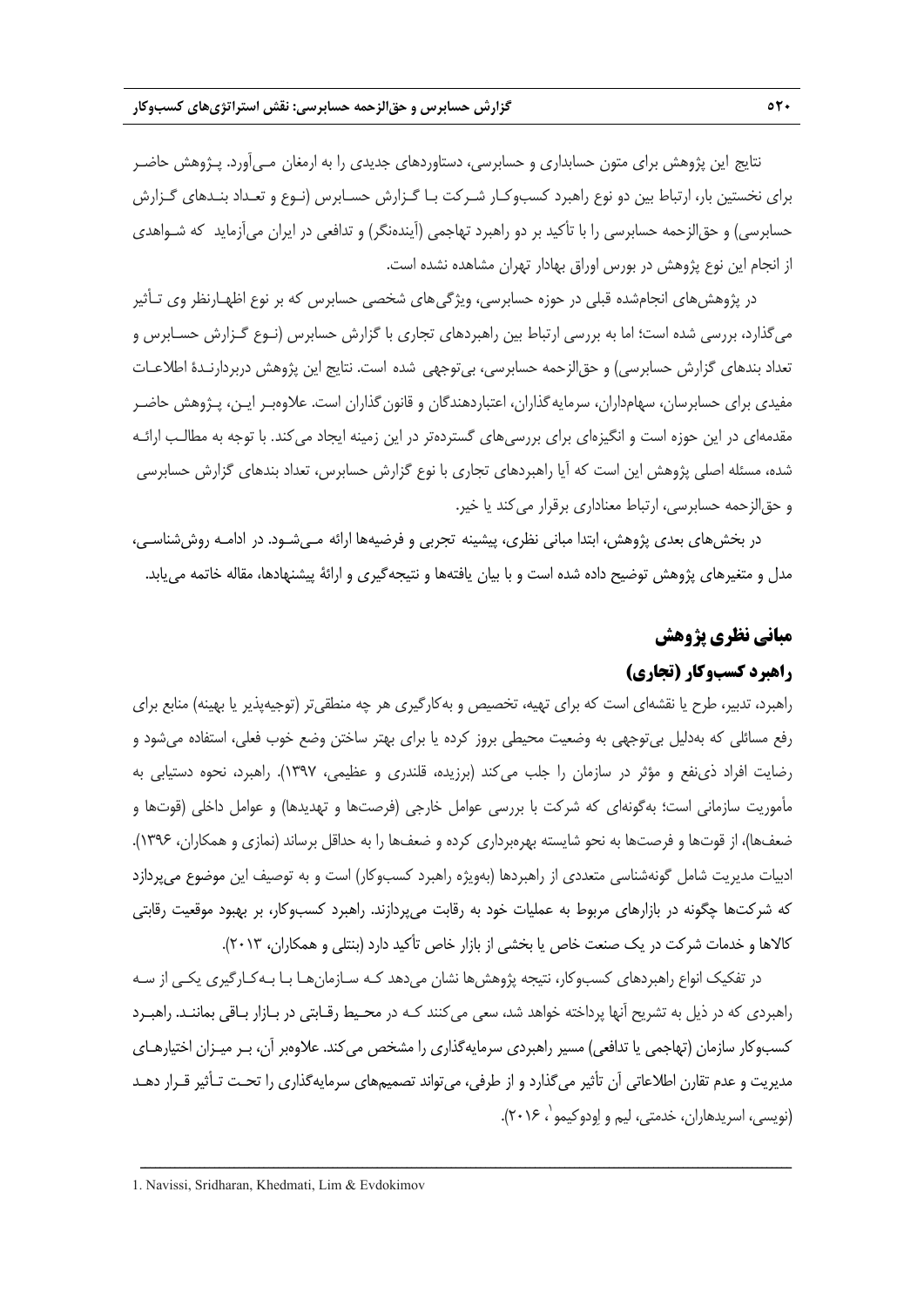# **راهبرد آيندهنگر (تهاجمي يا متهورانه)**

محيط رقابتي، محيط پويا و دائم در حال تغيير است و شركتهايي در اين محيط موفقترند كه بتوانند بـا سـرعت بيشـتري شرايط خود را با اين ويژگيها وفق دهند. با توجه به محيط پويا، شركتها بـراي بقـا مجبورنـد كـه در منـابع انعطـافپـذير سرمايهگذاري كنند (تاري وردي، نيك كار و ملك خدايي، 1396). شركتهاي نوآورانهاي كه در پي عرضه محصولهاي نـو و بهرهگيري از فرصتهاي بازار هستند، اغلب راهبرد آيندهنگرانه دارند. اين شركتها، بودجـه شـايان تـوجهي را بـه بخـش تحقيق و توسعه و بازاريابي تخصيص ميدهند. همچنين، تعداد محصولهاي اين شركتها بيشتر است و ميكوشند با تغييـر سريع تركيب محصولهاي خود، قدرت برتر بازار باشند (نويسي و همكاران، 2016). راهبرد آيندهنگر به سازمانها اين امكان را ميدهد كه انعطافپذيرتر باشند و از سرمايهگذاري در فناوريهايي كه به توليد نوع خاصي از محصول ميانجامد، خـودداري كنند. اين كار سبب ميشود كه با نشاندادن واكنش سريع به تغييرهاي بـازار، كـارايي در فراينـد توليـد و توزيـع را از دسـت بدهند (چن و اشلمان و سوايلي ، 2016). به بيان ديگر، راهبرد آيندهنگر، اختيارهاي بيشتري به مـديران مـيدهـد؛ چـرا كـه <sup>1</sup> سازمان را پيشرو در بازار و پيرو نوآوري توصيف ميكند. براي دستيابي به اين مهم، به سرمايهگـذاري در فنـاوريهـاي نـو و چندگانه نياز است تا بتوان به تأمين مالي و طراحي محصولهاي جديد و جستوجوي بازارهاي نو اقدام كرد (كونانت، مـاكوا و واراداراجان ، 1990؛ نويسي و همكاران، 2016). <sup>2</sup>

## **راهبرد تدافعي**

شركتهايي كه راهبرد تدافعي را اتخاذ ميكنند، بر كارايي در توليد و توزيع محصولها متمركز ميشوند و تركيب انـدكي از محصولها را حفظ ميكنند؛ به بيان ديگر، بر ايجاد مزيت رقابتي در بازاري محدود تمركز مـيكننـد. ايـن شـركتهـا ممكن است چندين محصول را عرضه كنند؛ اما بهطور معمول، اين محصولها به هم مرتبط هستند و تنـوع كمـي دارنـد (چن و همكاران، 2016). شركتهاي با راهبرد تدافعي، براي حداكثر كردن كارايي توليد، بر بهبود توانمنديهـاي فنـي و اجرايي فناوري انتخاب شده متمركز ميشوند و به انجام فعاليتهاي پرريسك، تمايلي ندارند (همبريك، 2003).

## **راهبرد تحليلگر**

تحليلگرها، يک محصول در بازار باثبات<sup>7</sup> دارند و يک محصول در بازار در حال تغيير<sup>٢</sup>. در بازار باثبات، با تکيه بـر عوامـل رواني كارايي، از طريق بهكار بردن ساختارها و فرايندهاي فرمولهشده عمل ميكنند. بازارها سريع تغيير ميكنند و آنهـا از نزديك رقبايشان را نظاره ميكنند و به بهترين وجه ممكن با وضعيت منطبق ميشوند. حتي اگر تحليلگران، برنامـهاي را با روش جديد آغاز كنند، بهطور موفقيتآميزي خود را با عمليات ديگران انطباق ميدهند و گاه كپيبرداري ميكنند. ايـن ، 2017). <sup>5</sup> سازمانها ممكن است از راهبرد رابط انطباقي در ارتباط با رابطهاي مرز گسترده استفاده كنند (حبيب و حسن

# **راهبردهاي تجاري و نوع گزارش حسابرسي**

حسابرسي مستقل، بخش جدايي ناپذير فرايند گزارشگري مالي است و نقش عمدهاي در اطلاعرساني به استفادهكنندگان ايفـا ــــــــــــــــــــــــــــــــــــــــــــــــــــــــــــــــــــــــــــــــــــــــــــــــــــــــــــــــــــــــــــــــــــ

3. Stable market 4. Changing market

<sup>5.</sup> Habib & Hasan

<sup>1.</sup> Chen, Eshleman & Soileau 2. Conant, Mokwa & Varadarajan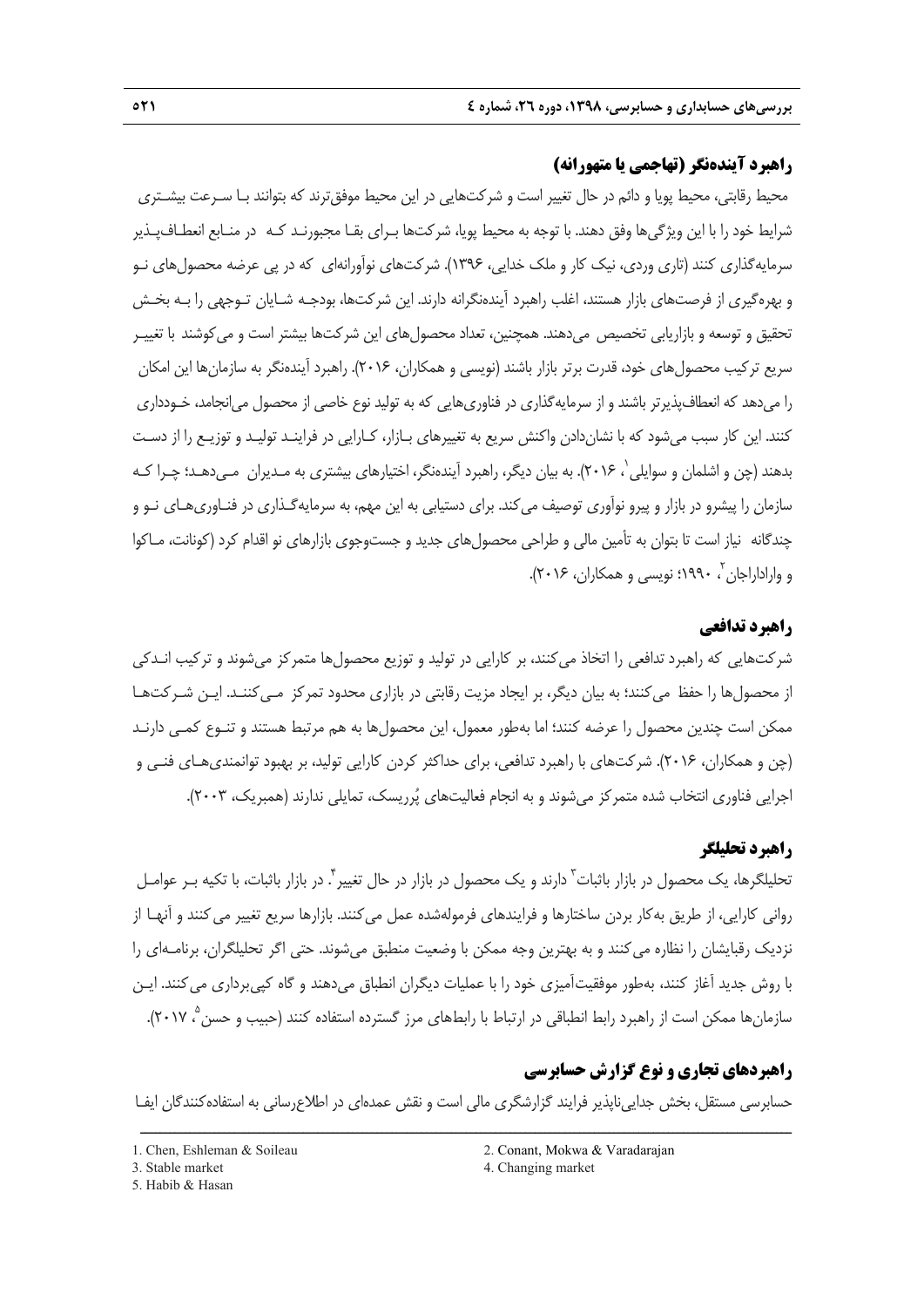ميكند. محصول نهايي فرايند حسابرسي، گزارش حسابرس اسـت كـه بـهطـور معمـول، در قـالبي اسـتاندارد، بـه توصـيف صورتهاي مالي حسابرسي شده، فرايند حسابرسي، مسئوليتهاي مديريت و حسابرس ميپـردازد (جعفـري نسـب كرمـاني، ملانظري و رحماني، 1398). حسابرس بايد اظهار نظر كند كه صورتهاي مالي، از تمام جنبههاي بااهميت، به نحو مطلـوب و بر اساس استانداردهاي حسابداري تهيه شده اسـت. حسـابرس بـراي تعيـين نـوع اظهـارنظر، بايـد اطمينـان يابـد كـه در صورتهاي مالي، تحريفهاي بااهميتي مانند تقلب يا اشتباه، انجام نشده است. اظهارنظر مؤسسـه حسابرسـي بـه دو دسـته تعديلنشده (مقبول) و تعديلشده (مشروط، مردود و عدم اظهار نظر) تفكيك ميشود (استانداردهاي حسابرسي ايران، بخـش  $\mathcal{N}$ .

يكي از موضوعهاي بسيار مهمي كه در اين پژوهش به آن اختصاص داده شده است، چگونگي تأثير راهبردهاي تجـاري بر قضاوت حرفهاي حسابرس است. در واقع، راهبردهاي تجاري بر نوع اظهارنظر حسابرس و دقت گـزارش حسابرسـي تـأثير ميگذارد (نكل ٰ، ٢٠٠٧؛ رابسون، هامفرى، خليفا و جونز <sup>י</sup>، ٢٠٠٧). از آنجا كه در شركتهاى تهاجمى، بهدليل عملكـرد مـالي نامطلوب، ريسك زياد ورشكستگي، ابهام بااهميت در تداوم فعاليت يا وجود ساير تحريفهاي بااهميت در صورتهاي مـالي، احتمال صدور گزارش تعديلشده از سوي حسابرس بسيار زياد است، اينگونه شركتها معمولاً بهمنظـور رفـع نگرانـيهـاي خود از بابت اظهارنظر حسابرس، راهبرد آيندهنگر (تهاجمي) را به راهبرد تدافعي ترجيح ميدهند؛ زيرا كيفيت گزارش حسابرس در شركتهاي آيندهنگر، كمتر از شركتهاي تدافعي است و آنها بـه اميـد كـمدقتـي گـزارش حسـابرس، در نظـر نگـرفتن تحريفهاي بااهميت در صورتهاي مالي از سوي حسابرس و امكان ارائـه گـزارش مقبـول نادرسـت از سـوي وي، راهبـرد نهاجمي را انتخاب مي كنند (چو، مک نيم و پلاملي ّ، ٢٠١٨؛ چن و همكاران، ٢٠١۶؛ كارسلو و نيل ً، ٢٠٠٣). ليم، چـالمرس و هانلون <sup>۵</sup> (۲۰۱۹) نشان دادند كه شركتهاي دنباله<sub>ر</sub>و راهبرد آيندهنگر، بر نوآوري مبتني هستند و گزارش هاي سالانه آنهـا در مقايسه با شركتهايي كه راهبرد مدافع گرا را دنبال مي كنند، خوانايي كمتري دارد كه اين مي تواند به ارائه گزارش تعديل شده (مشروط، مردود و عدم اظهار نظر) منجر شود. هاشمنژاد، محمدي و هاشمنيا (1396) بـه ايـن نتيجـه رسـيدند كـه كيفيـت گزارشگري مالي در شركتهاي با راهبرد آيندهنگر، بيشتر از شـركتهـاي بـا راهبـرد تـدافعي اسـت. طهماسـبي، محمـدي رواسبحان، طوسي و مراغي (1397) به بررسي رابطه بين راهبـردهـاي تجـاري و كنتـرلهـاي داخلـي بـا كيفيـت گـزارش حسابرسي پرداختند. بر اساس يافتههاي آنان، بين نوع راهبرد تمايز و كيفيت گزارش حسابرس، رابطه وجود ندارد.

نتايج بهدستآمده از پژوهش هاي پيشين نيز نشان مي(هد كه دقت گزارش حسابرسي در شركتهاي با راهبرد تهاجمي، در مقايسه با شركتهاي با راهبرد تدافعي كمتر است و حتي باعث به جريان افتادن دعاوي حقوقي عليه حسابرسان شود؛ زيرا فرايند حسابرسي و نتيجه گزارش حسابرس شركتهايي كه از راهبرد تهاجمي استفاده ميكنند، ممكن است كه تحت تأثير راهبرد كسبوكار شركت قرار گيرد. بنابراين، راهبرد تهاجمي به عملكرد ناپايدار شركت منجر ميشود و بهمنظور ارائه گزارش دقيق، مشكلات متعددي براي حسابرسان بهوجود ميآورد و حتي اين راهبرد، تحليلگران را از پيشبيني دقيق آينده شركت ناتوان مي كند (چن و كئونگ ً، ٢٠١٩؛ چن و همكاران، ٢٠١۶؛ بنتلي و همكاران، ٢٠١٣). بنتلي و همكارانش

ــــــــــــــــــــــــــــــــــــــــــــــــــــــــــــــــــــــــــــــــــــــــــــــــــــــــــــــــــــــــــــــــــــ

3. Chow, McNamee & Plumlee 4. Carcello & Neal

<sup>5.</sup> Lim, Chalmers & Hanlon 6. Chen & Keung

<sup>1.</sup> Knechel 2. Robson, Humphrey, Khalifa & Jones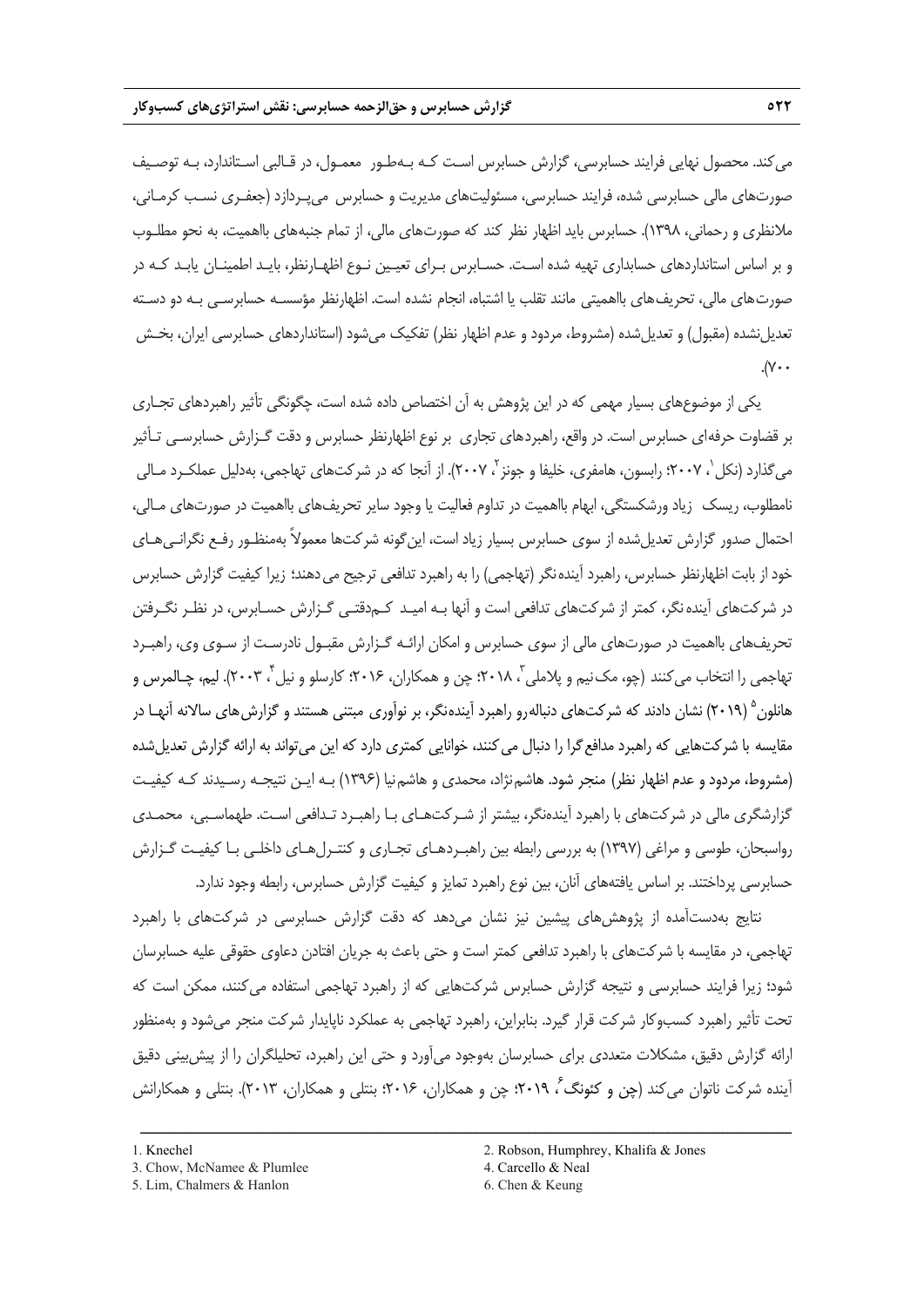(2013) نشان دادند كه شركتهاي پيرو راهبرد آيندهنگر در مقايسه با راهبرد تدافعي، بيشتر درگير بينظمي در گزارشگري مالي ميشوند، حسابرسان آنها به تلاش بيشتري براي حسابرسي نياز دارند و حقالزحمة بيشتري دريافت ميكنند. نتايج پژوهش چن و همكارانش (2016) نشان داد كه احتمال ارائه گزارش حسابرسي مقبول در شركتهاي با راهبرد تهاجمي، كمتر از شركتهاي با راهبرد تدافعي است. بشيري (1393) نشان داد كه شركتهاي داراي راهبرد تهاجمي، در مقايسه با شركتهاي تدافعي، فعاليتهاي اجتناب مالياتي بيشتري انجام ميدهند كه اين ميتواند احتمال ارائه گزارش مشروط را بهدليل نپذيرفتن مبلغ ماليات توسط حسابرس در شركتهاي آيندهنگر، افزايش دهد.

با توجه به مطالب بيان شده، فرضيههاي اول و دوم پژوهش بهصورت زير مطرح ميشود: فرضيه اول: بين راهبرد تهاجمي (آيندهنگر) و گزارش حسابرسي تعديلنشده (مقبول) ارتباط منفي وجود دارد. فرضيه دوم: بين راهبرد تدافعي و گزارش حسابرسي تعديلنشده (مقبول) ارتباط مثبتي وجود دارد.

## **راهبردهاي تجاري و تعداد بندهاي شرط گزارش حسابرسي**

حسابرسان بايستي بررسي كنند كه آيا در توانايي واحد تجاري براي ادامه فعاليت براي يك دوره معقول، ابهام شايان توجهي وجود دارد يا خير. چنانچه حسابرس بر اساس شواهد اتكاپذير خود به تداوم فعاليت يك مؤسسه شك كند، بايستي 1 اين موضوع را در اظهارنظر خود مدنظر قرار دهد و آن را در گزارش حسابرسي افشا كند (بنتلي، نيوتون و تامسون ، 2015). در واقع، حسابرسان بايستي وضعيت كليه معاملهها و رويدادهاي شركتها را بررسي كنند. بهطور مثال، چنانچه شركتي در طول دورههاي متوالي متحمل زيان شده است، بايد اين مسئله در كانون توجه حسابرس قرار گيرد و ابهام در تداوم فعاليت آن واحد در گزارش حسابرس درج شود. در شركتهايي كه از راهبرد تهاجمي استفاده ميكنند، بهدليل نامشخصبودن نتيجه سرمايهگذاريهاي تحقيق و توسعه و زيانهاي برآمده از آن، حسابرسان معمولاً با ابهام بيشتري براي تداوم فعاليت اين گونه شركتها مواجه ميشوند و اين مسئله موجب ميشود كه تعداد بندهاي شرط گزارش حسابرس در شركتهاي با راهبرد تهاجمي، بيشتر از ساير شركتها (شركتهايي با راهبرد تدافعي و تحليلگر) باشد (پیچر، اسچوارتز و اسلومون <sup>۲</sup>، ۲۰۰۷). بر اساس شواهدی که وو، لی و تینگتینگ <sup>۳</sup> (۲۰۱۵) بهدست آوردند، شرکتهایی كه راهبرد تهاجمي را در پيش ميگيرند، سطوح بالاتري از مديريت سود واقعي دارند كه اين ميتواند با افزايش خطر حسابرسي، بندهاي شرط را در گزارش حسابرسي شركتهاي با راهبرد تهاجمي افزايش دهد. نتايج پژوهش چن و همكارانش (2016) نشان داد كه شركتهاي پيرو راهبرد آيندهنگر، در مقايسه با شركتهاي دنبالهروِ راهبرد تدافعي، با احتمال زيادتري گزارش حسابرسي عدم تداوم فعاليت و ضعفهاي كنترل داخلي را از حسابرسان خود دريافت ميكنند، در نتيجه تعداد بندهاي گزارش حسابرسي در چنين شركتهايي بيشتر است.

بهكارگيري راهبرد تهاجمي در شركتها موجب ميشود كه حسابرسـان نتواننـد اطمينـان معقـولي در زمينـة تـداوم فعاليت شركت، در طول يك سال از تاريخ ترازنامه آن كسب كنند. همچنين اين راهبرد، در مقايسـه بـا راهبـرد تـدافعي، ريسك عملياتي بيشتري دارد و به كارايي كمتر شركتها ميانجامد. بنابراين، در بين شركتهايي كه با درمانـدگي مـالي

<sup>1.</sup> Bentley, Newton & Thompson 2. Peecher, Schwartz & Solomon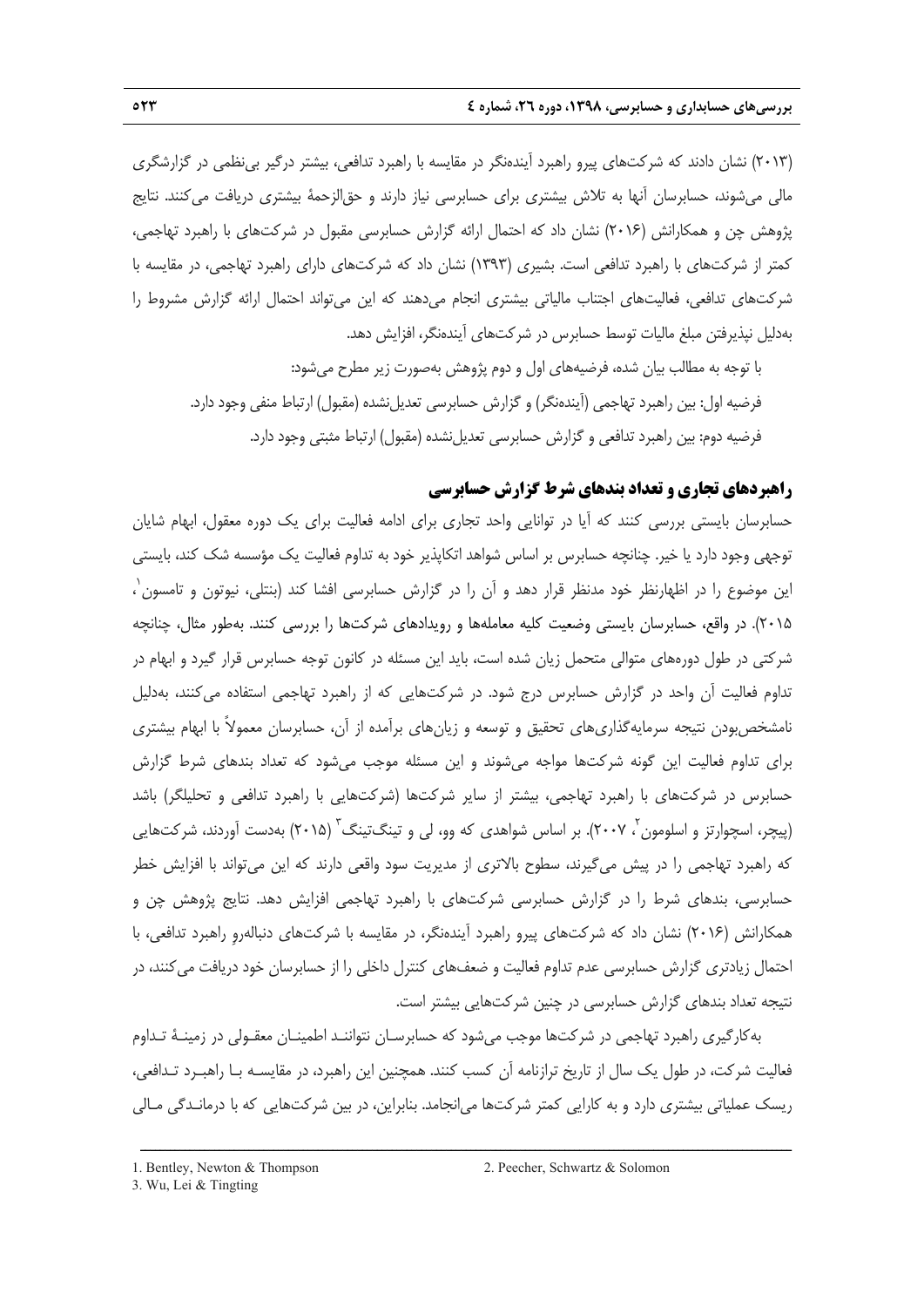مواجه شدهاند، شركتهاي پيرو راهبرد آيندهنگر، در مقايسه با شركتهاي پيرو راهبرد تدافعي، به احتمال بيشتري بندهاي گزارش حسابرسي عدم تداوم فعاليت و ضعف هاي بااهميت كنترل داخلي را از حسابرسان خود دريافت ميكنند. بنـابراين، تعداد بندهاي گزارش حسابرسي در شركتهاي آيندهنگر، بيشتر از شركتهاي تـدافعي اسـت (چـن و همكـاران، 2016). هيگينس و همكارانش (2015) با بررسي تأثيرهاي راهبردهاي كسبوكار بر ميزان رويه جسورانه مالياتي، به ايـن نتيجـه رسيدند كه شركتهاي پيرو راهبرد تهاجمي، در مقايسه با شركتهاي پيرو راهبرد تدافعي، بـه اجتنـاب ماليـاتي گـرايش بيشتري دارند و از نظر مواضع مالياتي، پايداري آنها كمتر است. از آنجا كه يكي از بندهاي شرط گـزارش حسابرسـي بـه ماليات شركت مرتبط است، شركتهاي پيرو راهبرد آيندهنگر، به احتمال زيادي داراي بند شرط مرتبط با ماليات هسـتند. محمدرضائي و گل چهره (1396) در پژوهش خود به اين نتيجـه دسـت يافتنـد كـه بـا افـزايش مشـغله كـاري شـركاي مؤسسههاي حسابرسي، تعداد بندهاي شرط گزارش حسابرسي كـاهش، احتمـال صـدور گـزارش غيرمقبـول حسابرسـي كاهش و خطاي حسابرسي افزايش مييابد.

با توجه به مطالب ارائه شده، ميتوان فرضيههاي سوم و چهارم پژوهش را بهصورت زير مطرح كرد: فرضيه سوم: بين راهبرد تهاجمي (آيندهنگر) و تعداد بندهاي شرط گزارش حسابرسي، ارتباط مثبت وجود دارد. فرضيه چهارم: بين راهبرد تدافعي و تعداد بندهاي شرط گزارش حسابرسي، ارتباط منفي وجود دارد.

## **راهبردهاي تجاري و حقالزحمه حسابرسي**

بهطور كلي، نتيجه پژوهشهاي قبلي نشان داده است كه نوع راهبرد تجاريِ بهكارگرفته شده در شركتهـا، بـه تغييـر در ماهيت و ميزان عمليات حسابرسي شركت منجر ميشود و در نتيجه بـا تغييـر در حجـم عمليـاتي حسابرسـي، حـقالزحمـه حسابرس تغيير مي يابد (ميلز و اسنو ، ١٩٩٨؛ چن و همكاران، ٢٠١۶). يوليانسياه، بروک و نافسيا` (٢٠١٧) نشان دادند كه انتخاب راهبرد تجاري مناسب براي شركت در محيط رقابتي، باعث ميشود كه عملكرد راهبـردي سـازماني بهبـود يابـد. مرفوع و شاكري (1396) دريافتند كه هر چه شركت بالغتر و از لحاظ مالي انعطافپذيرتر باشـد، راهبـرد تـدافعي آن نيـز بيشتر است. علاوه بر اين، هرچه راهبرد كسبوكار شركت تهاجميتر باشد، بازده دارايي آن بيشتر و ريسك ويژه آن كمتر است.

در شركتهايي كه عملكرد نامطلوبي دارند، مديران براي افـزايش توانـايي سـودآوري شـركت، از راهبـرد تهـاجمي استفاده ميكنند (براي مثال، با ارائه محصولهاي جديد به بازار). بنابراين، شايد شـركتهـاي پيـرو راهبـرد تهـاجمي بـه موفقيت نسبي دست يابند و محصولهاي متنوعي به بازار عرضه كنند؛ اما در راهبرد تدافعي، خطوط توليد شركت فقط به محصولهاي خاصي اختصاص دارد و ريسك توليد كمتر اسـت. نتـايج پـژوهش چـن و كئونـگ (2019) نشـان داد كـه سودآوري معاملههاي درون سازماني، در شركتهاي پيرو راهبرد تهاجمي بيشتر از شركتهاي پيرو راهبرد تدافعي اسـت. بدين ترتيب، حسابرسان احتمال مي دهند كه برنامهريزي هاي مديران در راهبرد تهاجمي، تحت تأثير نوع راهبـرد شـركت قرار گيرد و موجب شود كه دامنه و حجم عمليات حسابرس و پيچيدگي عمليات افزايش يابد (پيچر و همكاران، 2007).

<sup>1.</sup> Yuliansyah, Bruce & Nafsiah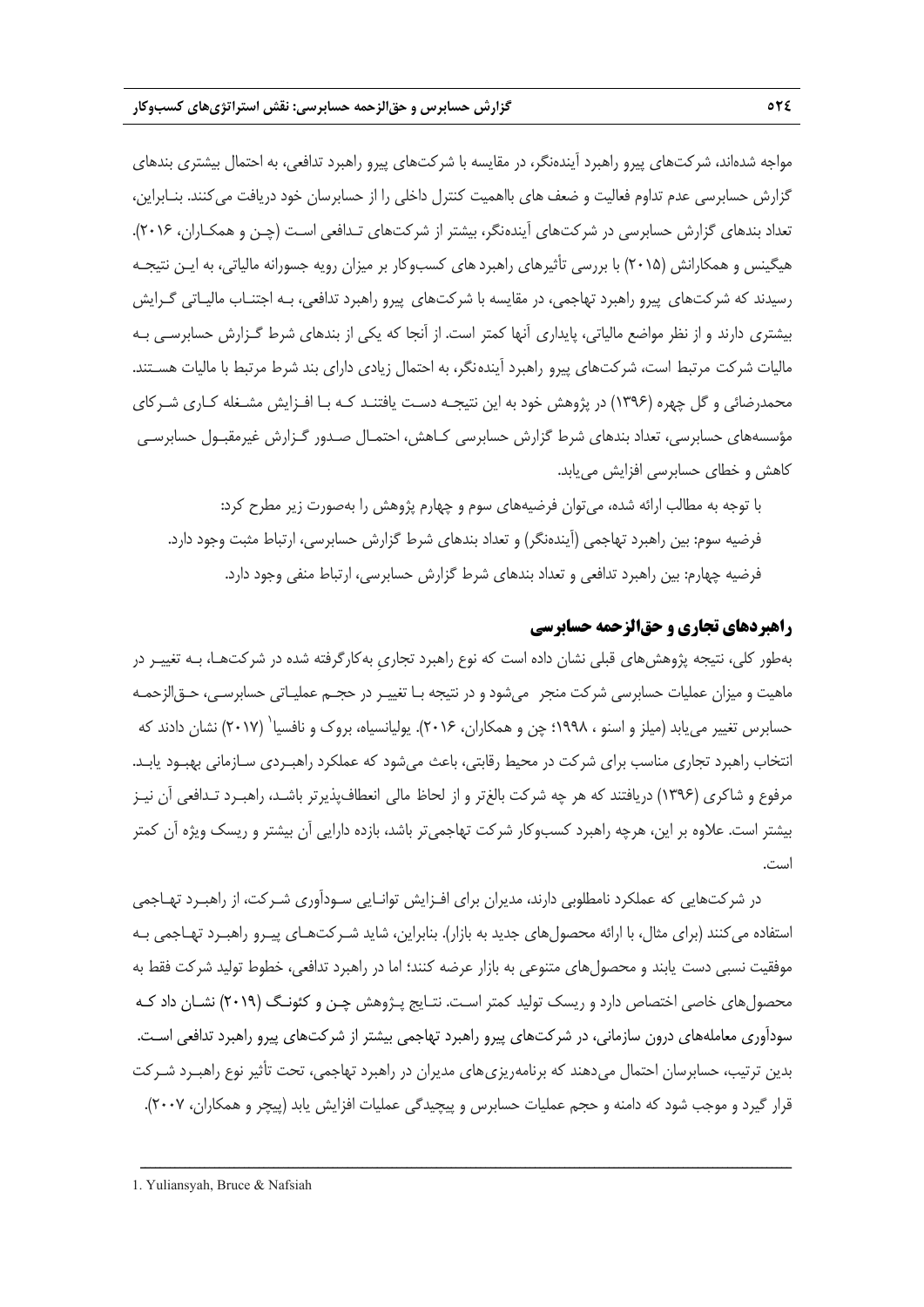بنابراين، حسابرسان در شركتهاي پيرو راهبرد تهاجمي، حقالزحمه بيشتري طلـب مـيكننـد (بنتلـي و همكـاران، 2013)؛ زيرا ميزان عمليات حسابرسي در اين گونه شركتها، در مقايسه با شركتهاي پيرو راهبرد تدافعي، بيشتر است. با اينكه حسابرسان در شركتهاي پيرو راهبرد تهاجمي، حقالزحمة بيشتري دريافت ميكنند، احتمال صدور گزارش نادرست در اين شركتها، در مقايسه با شركتهاي پيرو راهبرد تدافعي بيشتر است. بـا ايـن حـال، مـيتـوان اسـتدلال كـرد كـه حقالزحمه حسابرسي بيشتر در شركتهاي پيرو راهبرد تهاجمي، براي جبران ريسكپذيري آنان كافي نيست (بنتلي، امـر و وايلد، 2013). البته، حسابرسان از پرريسكبودن كار در شركتهاي پيرو راهبرد تهاجمي آگـاهانـد و عـلاوهبـر دريافـت حقالزحمه بيشتر، با اعمال محافظهكاري در قضاوتهاي حرفهاي خـود، ايـن ريسـك را كـاهش مـيدهنـد. بـه بيـاني، حسابرسان مستقل براي كاهش خطر حسابرسي در شركتهاي پيرو راهبرد تهاجمي (آيندهنگر)، حـقالزحمـه بيشـتري از صاحبكار خود درخواست خواهند كرد تا ريسك ارائه گزارش حسابرسي نادرست را كاهش دهند.

نويسي و همكارانش (2016) با بررسي تأثير راهبردهاي تجاري بر بيشسرمايهگذاري، سرمايهگذاري كمتر از حد و پاداش مديريتي، نشان دادند شركتهايي كه راهبرد آيندهنگر و مبتني بر نوآوري را دنبال ميكنند، احتمال بيشسرمايهگذاري بيشتري داشتهاند، در حالي كه شركتهاي با راهبرد تدافعي، بيشتر در معرض سرمايهگذاري كمتر از حد قرار دارند. همچنين شركتهاي پيرو راهبرد آيندهنگر، در مقايسه با شركتهاي پيرو راهبرد تدافعي، پاداش مديريتي بيشتري دارند. اين نتيجه نشان ميدهد كه امكان استفاده فرصتطلبانه مديران از رويهها و ارزيابيهاي حسابداري براي دريافت پاداش بيشتر و سرمايهگذاري بيش از حد منابع نقد مازاد شركت، در شركتهاي پيرو راهبرد آيندهنگر بيشتر است كه اين موضوع، احتمال خطر تحريف در صورتهاي مالي را افزايش ميدهد، بنابراين رسيدگي حسابرسي بيشتر ميشود و حقالزحمه حسابرسي افزايش مييابد. شيرازي و حقگو (1397) نشان دادند كه راهبرد تدافعي مديريت، بر گزارشگري مالي متقلبانه، تأثير معكوس و معنادار دارد؛ اما راهبرد تهاجمي مديريت بر گزارشگري مالي متقلبانه تأثير مستقيم و معناداري ميگذارد.

شركتهاي حامي راهبرد تدافعي، از سود پايدارتر و الگوي رشد بهتري برخوردارند، در نتيجه احتمال زيـان يـا بـروز ورشكستگي در اين شركتها كمتر است، به همين دليل، فرايند حسابرسي و ساعات كار حسابرسـان در ايـن شـركتهـا كمتر است و حسابرس نيز، حق|لزحمه كمترى مطالبه مي كند. به هر حال، شركتهايي كه مشكلات مالي دارنـد، راهبـرد تهاجمي را در پيش ميگيرند و ميتوانند حسابرسان را در رابطه با افزايش عمليات رسيدگي به آنها متقاعد كنند؛ زيرا ايـن شركتها در توليد چند محصول تخصص دارند و معمولاً حاشيه سود آنهـا نـاچيز اسـت (بـلاي و گيگـر '، ٢٠١٣). نتـايج پژوهش چن و همكارانش (2016) نشان داد كه ميزان حقالزحمه حسابرسي در شركتهاي با راهبرد تهاجمي در مقايسه با تدافعي بيشتر است.

ــــــــــــــــــــــــــــــــــــــــــــــــــــــــــــــــــــــــــــــــــــــــــــــــــــــــــــــــــــــــــــــــــــ

با توجه به آنچه بيان شد، فرضيههاي پنجم و ششم پژوهش بهصورت زير ارائه ميشود: فرضيه پنجم: بين راهبرد تهاجمي (آيندهنگر) و حقالزحمه حسابرسي ارتباط مثبت وجود دارد. فرضيه ششم: بين راهبرد تدافعي و حقالزحمه حسابرسي ارتباط منفي وجود دارد.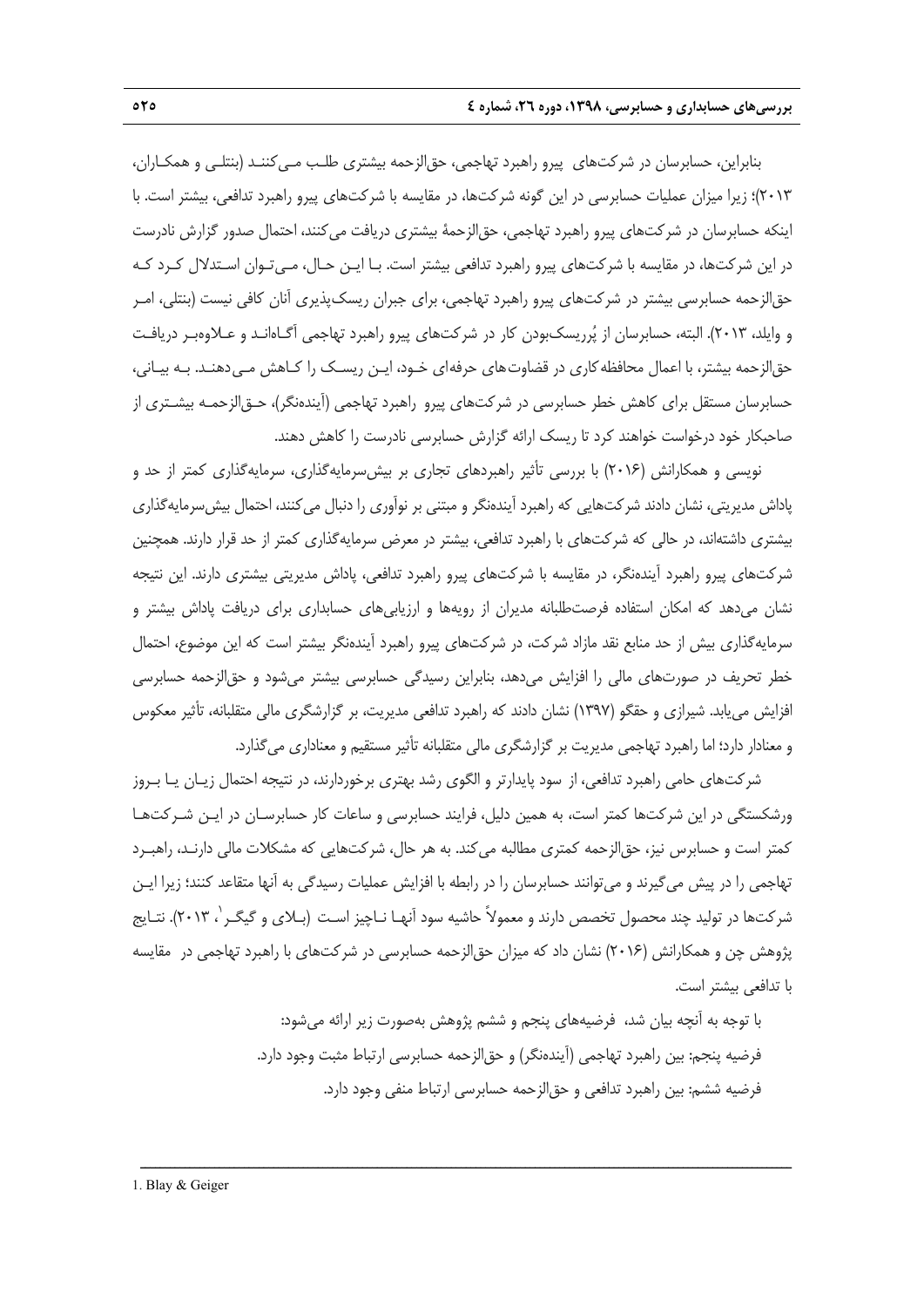# **روششناسي پژوهش**

جامعة آماري پژوهش حاضر، تمام شركتهاي پذيرفته شده در بورس اوراق بهادار تهران در سالهاي 1390 تـا 1396 را دربرميگيرد. نمونة پژوهش نيز از ميان جامعة آماري با توجه به معيارهاي گزينشي زير انتخاب شده است:

- .1 بهمنظور افزايش قابليت مقايسه، سال مالي شركتها به پايان اسفند هر سال منتهي شود؛
- .2 شركتها در بازة زماني پژوهش، سال مالي خود را تغيير نداده و لغو پذيرش نشده باشند.
- .3 با توجه به ماهيت فعاليت شركتهاي سرمايهگذاري، واسطهگري مالي يا بانكها، اين شـركتهـا جـزء نمونـة پژوهش نباشند.
	- .4 دادهها و اطلاعات مورد نياز پژوهش در دسترس باشد.

با اعمال شرايط ياد شده، 127 شركت (889 مشاهده سال ـ شركت) براي نمونـة آمـاري پـژوهش انتخـاب شـدند. .<br>فرضيههاي پژوهش بر اساس دادههاي تركيبي و با استفاده از مدلهاي رگرسيون چند متغيره و مدل رگرسـيون لاجيـت<sup>'</sup> آزمون شده است. دادهها در صفحه گستردة اكسل جمعآوري و پردازش شدند و تجزيه و تحليل نهايي، بهكمك نسـخة 9 نرمافزار Eviews انجام گرفت.

## **مدل و متغيرهاي پژوهش**

براي آزمون فرضيههاي پژوهش، به پيروي از پژوهش بنتلي و همكاران (2013) و چن و همكاران (2016) از مـدلهـاي رگرسيوني زير استفاده شده است.

 $ARQ_{it} = \beta_0 + \beta_1 PROSTRA_{it} + \beta_2DEFSTRA_{it} + \beta_3 BDSIZE_{it} + \beta_4 BDIND_{it}$  (۱  $+ \beta_5 BDEXP_{it} + \beta_6 CURR_{it} + \beta_7 LOSS_{it} + \beta_8 ROA_{it} + \beta_9 LnAGE_{it}$  $+ \beta_{10}$ Conown<sub>it</sub> +  $\beta_{11}$ INVENT<sub>it</sub> +  $\beta_{12}$ RECEIV<sub>it</sub> +  $\beta_{13}$ GROWTH<sub>it</sub>  $+ \beta_{14} OCF_{it} + \beta_{15} CFVOL_{it} + \beta_{16} Asset Turnover_{it} + \beta_{17} SaleVol_{it}$  $+ \beta_{18} P P E_{it} + \beta_{19} L E V_{it} + \beta_{20} S I Z E_{it} + \beta_{1} I n$  dustry Dum<sub>it</sub>  $+ \beta_k$ YearDum<sub>it</sub> +  $\varepsilon_{it}$ 

$$
ARC_{it} = \beta_0 + \beta_1 PROSTRA_{it} + \beta_2 DEFSTRA_{it} + \beta_3 BDSIZE_{it} + \beta_4 BDIND_{it}
$$
  
+  $\beta_5 BDEXP_{it} + \beta_6 CURR_{it} + \beta_7 LOSS_{it} + \beta_8 ROA_{it} + \beta_9 LnAGE_{it}$   
+  $\beta_{10} Conown_{it} + \beta_{11} INVENT_{it} + \beta_{12} RECEIV_{it} + \beta_{13} GROWTH_{it}$   
+  $\beta_{14} OCF_{it} + \beta_{15} CFVOL_{it} + \beta_{16} AssetTurnover_{it} + \beta_{17} SaleVol_{it}$   
+  $\beta_{18} PPE_{it} + \beta_{19} LEV_{it} + \beta_{20} SIZE_{it} + \beta_1 IndustryDum_{it}$   
+  $\beta_k YearDum_{it} + \varepsilon_{it}$  (1)

$$
AF_{it} = \beta_0 + \beta_1 PROSTRA_{it} + \beta_2 DEFSTRA_{it} + \beta_3 BDSIZE_{it} + \beta_4 BDIND_{it} + \beta_5 BDEXP_{it}
$$
  
+ 
$$
\beta_6 CURR_{it} + \beta_7 LOSS_{it} + \beta_8 ROA_{it} + \beta_9 LnAGE_{it} + \beta_{10} Conown_{it}
$$
  
+ 
$$
\beta_{11} INVENT_{it} + \beta_{12} RECEIV_{it} + \beta_{13} GROWTH_{it} + \beta_{14} OCF_{it}
$$
  
+ 
$$
\beta_{15} CFVOL_{it} + \beta_{16} AssetTurnover_{it} + \beta_{17} SaleVol_{it} + \beta_{18} PPE_{it}
$$
  
+ 
$$
\beta_{19} LEV_{it} + \beta_{20} SIZE_{it} + \beta_1 Industry Dum_{it} + \beta_k YearDum_{it} + \varepsilon_{it}
$$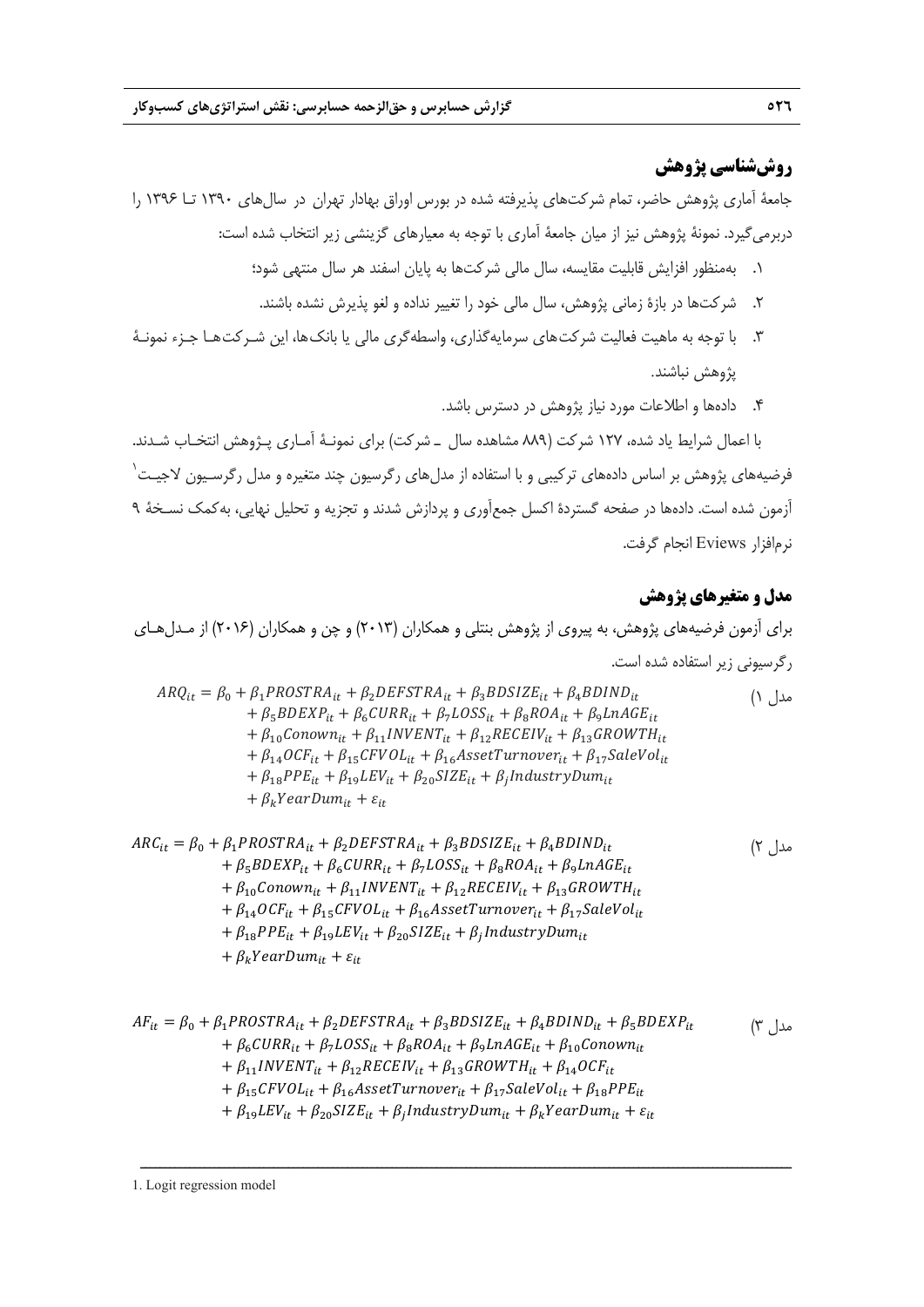شايان ذكر است كه فرضيههاي اول و دوم پژوهش با استفاده از مدل ،1 فرضيههاي دوم و سوم با استفاده از مدل2 و فرضيههاي سوم و چهارم با استفاده از مدل 3 آزمون شدهاند. همچنين تعريف متغيرها در جدول 1 مشاهده ميشود.

| تعريف متغير                                                                                                | نقش متغیر در مدل | نماد                        | نام متغير                         |
|------------------------------------------------------------------------------------------------------------|------------------|-----------------------------|-----------------------------------|
| اگر گزارش حسابرس تعدیل نشده (مقبول) باشد<br>۱ و در غیـر ایـن صـورت (گـزارش حسابرسـی<br>تعدیل شده) صفر است. | وابسته           | $ARQ_{it}$                  | نوع گزارش حسابرسی                 |
| تعداد بندهای شرط مندرج در گزارش حسابرسی                                                                    | وابسته           | $ARC_{it}$                  | تعداد بندهای شرط گزارش<br>حسابرسى |
| لگاریتم طبیعی حقالزحمه پرداختی به حسابرس                                                                   | وابسته           | $AF_{it}$                   | حق لزحمه حسابرسي                  |
| شركتهاى پيرو راهبرد تهاجمي (آيندهنگر)                                                                      | مستقل            | PROSTRA <sub>it</sub>       | راهبرد تهاجمي (أيندهنگر)          |
| شركتهاي پيرو راهبرد تدافعي                                                                                 | مستقل            | $DEFSTRA_{it}$              | راهبرد تدافعي                     |
| تعداد اعضاي هيئتمديره                                                                                      | كنترلى           | $BDSIZE_{it}$               | اندازه هيئتمديره                  |
| تعداد اعضاي غيرموظف (مستقل) هيئتمديره                                                                      | كنترلى           | $BDIND_{it}$                | استقلال هيئتمديره                 |
| وجود عضو متخصص مالی در هیئتمدیره                                                                           | كنترلى           | $BDEXP_{it}$                | تخصص مالی هیئتمدیره               |
| نسبت داراییهای جاری به بدهی جاری                                                                           | كنترلى           | $CURR_{it}$                 | نسبت جاری                         |
| أثار شركتهاى زيانده                                                                                        | كنترلى           | $Loss_{it}$                 | متغیر مجازی زیان خالص             |
| نسبت سود خالص به جمع كل دارايي ها                                                                          | كنترلى           | $ROA_{it}$                  | نرخ بازده داراییها                |
| لگاريتم طبيعي سن شركت                                                                                      | كنترلى           | $LnAGE_{it}$                | لگاريتم طبيعي عمر شركت            |
| مالکیتهای بالای ۱۰ درصد                                                                                    | كنترلى           | Conown <sub>it</sub>        | تمركز مالكيت                      |
| نسبت موجود مواد و کالا به داراییها                                                                         | كنترلى           | <i>INVENT<sub>it</sub></i>  | موجودى كالا                       |
| نسبت مطالبات و اسناد دریافتنی به داراییها                                                                  | كنترلى           | $RECEIV_{it}$               | مطالبات و اسناد دریافتنی          |
| مقدار رشد فروش شركت                                                                                        | كنترلى           | GROWTH <sub>it</sub>        | رشد فروش خالص                     |
| نسبت خالص وجوه نقد عملياتي به داراييها                                                                     | كنترلى           | $OCF_{it}$                  | جريان وجوه نقد عملياتي            |
| انحراف معیار ۵ سال قبل جریانهای نقدی<br>عملیاتی                                                            | كنترلى           | $CFVOL_{it}$                | نوسان های جریان های نقدی          |
| نسبت فروش خالص به داراییها                                                                                 | كنترلى           | AssetTurnover <sub>it</sub> | نسبت گردش دارایی                  |
| انحراف معيار ۵ سال قبل فروش خالص                                                                           | كنترلى           | $SaleVol_{it}$              | نوسان های فروش خالص               |
| نسبت داراییهای ثابت به داراییها                                                                            | كنترلى           | $PPE_{it}$                  | اموال، تجهيزات و ماشين آلات       |
| نسبت بدهی به داراییها                                                                                      | كنترلى           | $LEV_{it}$                  | اهرم مالي                         |
| لگاريتم طبيعي ارزش دفتري دارايي ها                                                                         | كنترلى           | $SIZE_{it}$                 | اندازه شركت                       |
| أثار نوع صنعت                                                                                              | كنترلى           | $IndustryDum_{it}$          | نوع صنعت                          |
| آثار سال                                                                                                   | كنترلى           | $YearDum_{it}$              | سال                               |

**جدول .1 تعريف متغيرهاي پژوهش**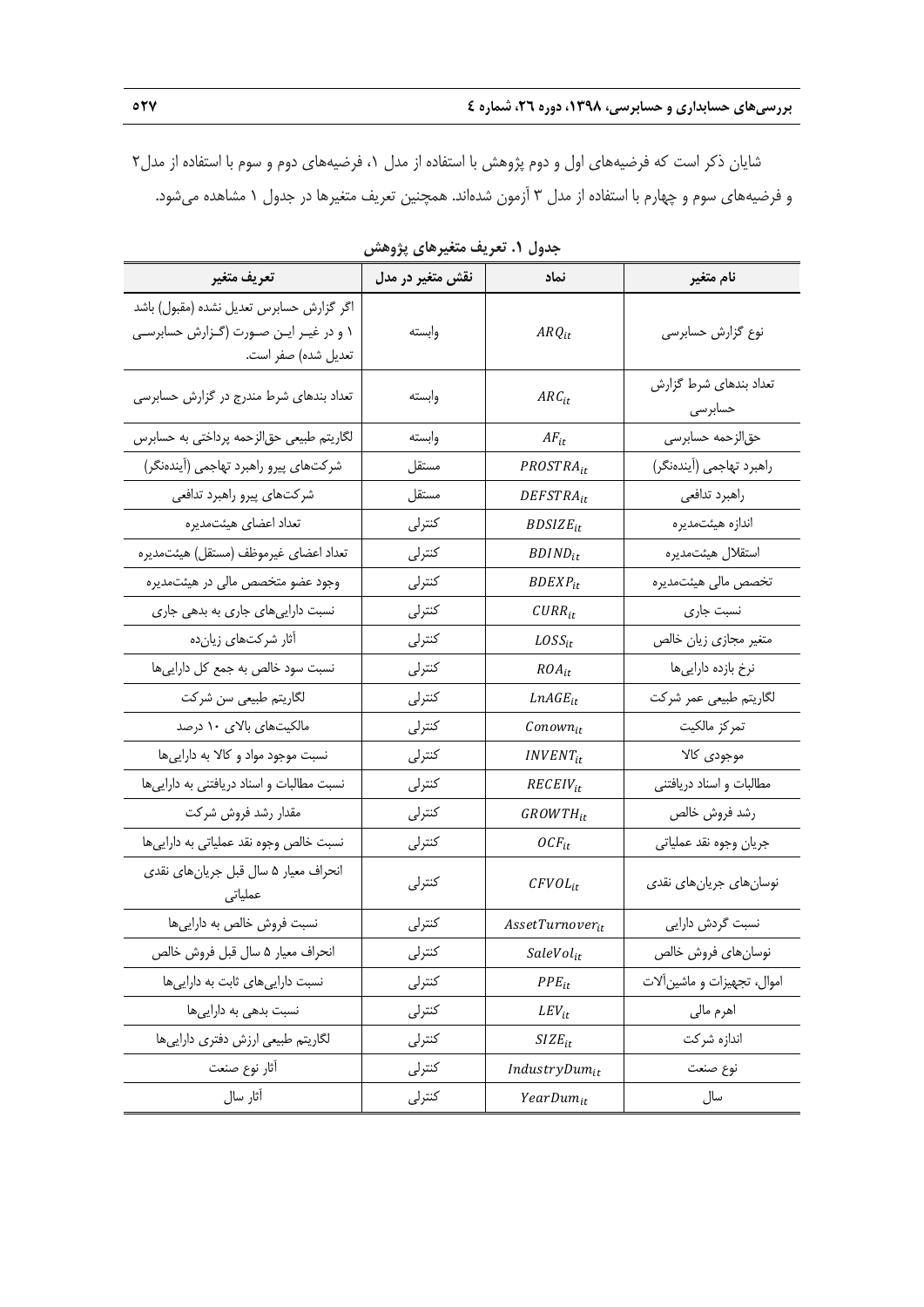#### **متغيرهاي وابسته**

در اين پژوهش سه متغير نوع گزارش حسابرسي، تعداد بندهاي گزارش حسابرسي و حـقالزحمـه حسابرسـي، متغيرهـاي وابستهاند كه براي اندازهگيري آنها بهصورت زير عمل شده است:

**.1 نوع گزارش حسابرسي (**࢚ࡽࡾ**):** در نگاه اول بهنظر ميرسد كه گزارشهاي حسابرسي تعـديلنشـده (مقبـول) در مقايسه با گزارش حسابرسي تعديلشده (مشروط، مردود و عدم اظهار نظر) كيفيت بيشتري دارند؛ اما اين گفته دليل كافي براي تأييد اين ادعا نيست؛ چرا كه ممكن است گزارش تعديلشده نيز از ديدگاه حرفهاي با كيفيت تهيه شود. بـه همـين دليل، بهكمك يك متغير مجازي، نوع گزارش حسابرسي اندازهگيري ميشود. از اين رو، عـدد 1 بـراي گـزارش مؤسسـه حسابرسي تعديل نشده (مقبول) و صفر براي گزارش حسابرسي تعديل شده در نظر گرفته مي شود (چن و همكاران، ۲۰۱۷). **.2 تعداد بندهاي شرط گزارش حسابرسي (**࢚ࡾ**):** هنگامي كه حسابرسان مستقل در صورتهاي مالي صـاحبكار با ابهام مواجه ميشوند، سعي ميكنند پس از ارزيابي آنها، از تمام جنبههاي بااهميـت، ايـن مـوارد را در قالـب يـك بنـد تعديلي يا توضيحي، در گزارش حسابرسي خود قيد كنند. اين بندها كه اغلب بـه بنـدهاي توضـيحي يـا شـرط (تعـديلي) مرسوماند، ممكن است اظهار نظر حسابرسي را نيز تعديل كند. از اين رو، با مراجعه به گزارش حسـابرس مسـتقل، تعـداد بندهايي كه به تعديلشدن (مشروط، مردود يا عدم اظهارنظر) گزارش حسابرسي منجر شده، استخراج ميشود (حاتميـان،  $\Lambda$  $P^{\ast}$ 

**.3 حقالزحمه حسابرسي (**࢚ࡲ**):** عموماً يكي از مشكلات پژوهشگران در پژوهشهاي مربوط به حقالزحمه حسابرسـي، افشانكردن ميزان مخارج حسابرسي در برخي شركتهاي بورسي است كه اين كار گاهي بـه درخواسـت خـود حسـابرس مستقل صورت ميگيرد و بر تعداد نمونه آزمودني تأثير ميگذارد. از اين رو، براي اندازهگيـري حـقالزحمـه حسابرسـي، از لگاريتم طبيعي مخارج حسابرسي شركت استفاده ميشود. مخارج حسابرسي عموماً با مراجعـه بـه يادداشـتهـاي همـراه صورتهاي مالي و قسمت مخارج عمومي و اداري بهدست ميآيد (كردستاني، رضازاده، كاظمي و عابدي، 1397).

#### **متغير مستقل**

در اين پژوهش، نوع راهبرد كسبوكار (تجاري) شركت، متغير مستقل پژوهش است كه مشابه پژوهش بنتلي و همكاران (2013) و هايگينس، امر و فيليپس (2015) بهشرح جدولهاي 2 و 3 سنجيده ميشود.

| تسرح                                                                                                             | رديف | شرح                                                                             | رديف |
|------------------------------------------------------------------------------------------------------------------|------|---------------------------------------------------------------------------------|------|
| نسبت تعداد كاركنان به فروش كل                                                                                    |      | نسبت هزينه تحقيق و توسعه به فروش كل                                             |      |
| انحراف معیار تعداد کارکنان در ۳ سال                                                                              | ۵    | درصد تغییر یکساله در فروش کل                                                    |      |
| شدت سرمایه (خالص اموال، ماشین آلات و تجهیزات یا «دارایی<br>ثابت»، استاندارد شده بهوسیله جمع داراییهای پایان سال) |      | نسبت هزینه عمومی، اداری و فروش به فروش                                          |      |
|                                                                                                                  |      | تمام متغیرهای یاد شده بر اساس میانگین سهساله (دیدگاه میانمدت) محاسبه خواهند شد. |      |

**جدول .2 معيارهاي اندازهگيري راهبرد كسبوكار (تجاري) شركت** 

پس از مشخصشدن نوع راهبرد كسبوكار (تجاري)، بايد از يك متغير مجازي استفاده شود: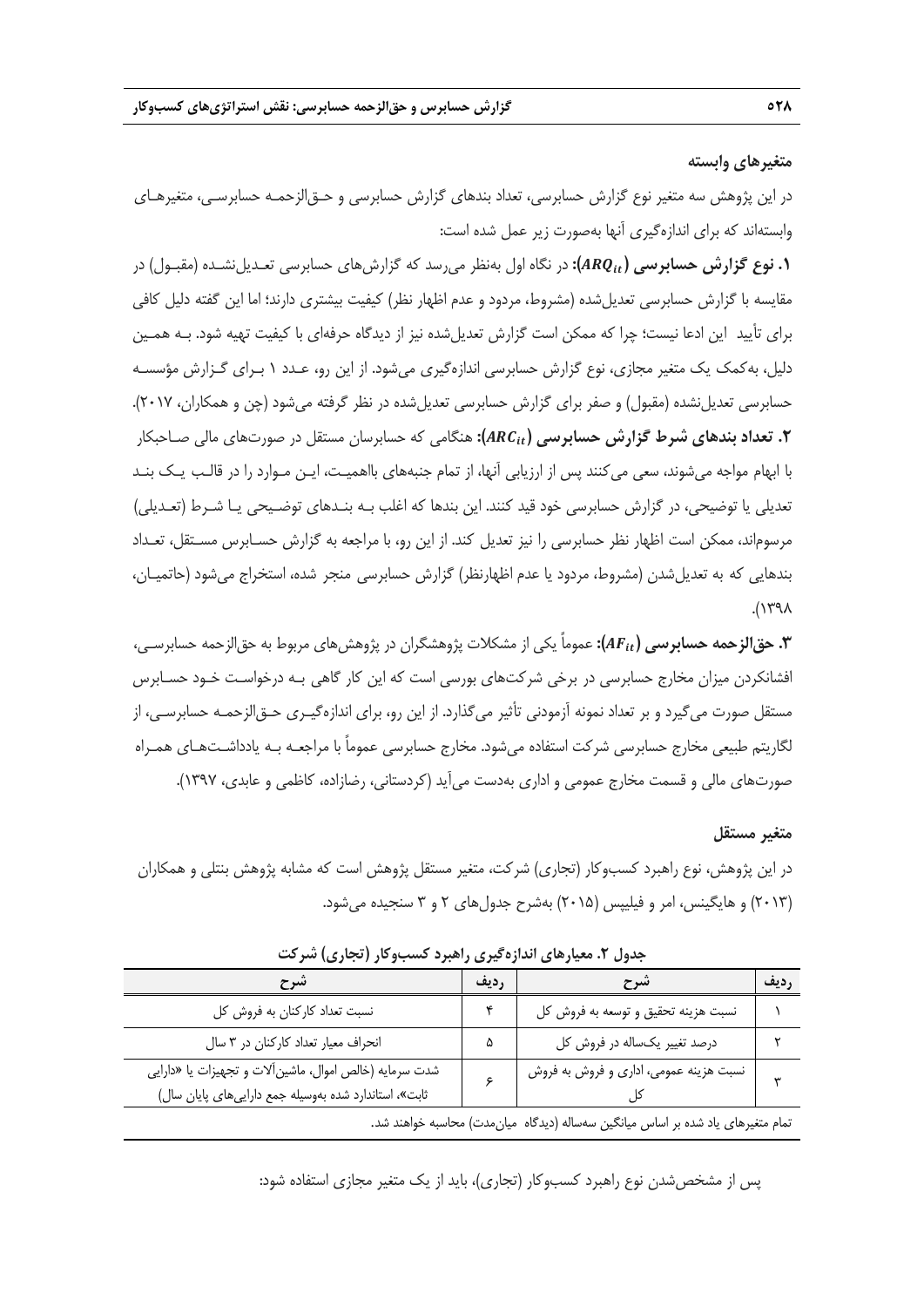: اگر راهبرد شركت آيندهنگر (تهاجمي) باشد، ١ و در غير اين صورت صفر است. $PROSTRA_{it}$ : اگر راهبرد شركت تدافعي باشد، عدد ١ و در غير اين صورت صفر است.  $DEFSTRA_{it}$ 

| جمع                    |    | ٥ |   |    |        |   | رديف       |
|------------------------|----|---|---|----|--------|---|------------|
| c                      |    |   |   |    |        |   | پنجک اول   |
| $\mathcal{N}$          |    |   |   |    |        |   | پنجک دوم   |
| ١٨                     | س  |   | س | w  | س      |   | پنجک سوم   |
| $\mathsf{Y}\mathsf{Y}$ | ٠c |   |   | s. | $\sim$ |   | پنجک چهارم |
| $\mathbf{r}$ .         | ۵  | ۵ | ۵ | ۵  | ۵      | ۵ | پنجک پنجم  |

**جدول .3 نحوه امتيازدهي نهايي براي راهبرد تجاري شركتي** 

شايان ذكر است كه تنها راهبرد شماره 6 معيار معكوس است؛ به اين معنا كه شاخص واقعشده در پنجك اول عدد ،5 پنجك دوم عـدد 4 و ... به خود اختصاص خواهند داد. اما بهدليل هماهنگي در امتيازدهي با ساير متغيرها، معيار اين متغير به امتيازهاي 4 تا 5 تبديل شده است.

> از امتيازهاي بهدستآمده براي تشخيص نوع راهبرد در سه دسته به شرح زير استفاده شده است: امتياز ١٢- ع: راهبرد تدافعي؛ امتياز ٢٣-١٣: راهبرد تحليلگرانه؛ امتياز ٣٠-٢۴: راهبرد آيندهنگر (تهاجمي)

#### **متغيرهاي كنترلي**

متغيرهاي كنترلي مدلهاي پژوهش، برگرفته از كار محمد رضـايي (1397)، محمـد رضـايي و گلچهـره (1396)، چـن و همكاران (2017) و ادبيات پيشين بوده و نحوة اندازهگيري آنها به شرح زير است:

- .1 اندازه هيئتمديره ( $BDSIZE_{it}$ ): برابر است با تعداد اعضاي هيئتمديره شركت i در سال t.
- .2 استقلال اعضاي هيئتمديره (BDIND<sub>it</sub>): برابر است با نسبت تعداد اعضاي غيرموظف هيئتمـديره بـه كـل اعضاي هيئتمديره شركت i در سال t.
- .3 تخصص مالي اعضاي هيئتمديره ( $BDEXP_{it}$ ): متغير مجازي كه اگر شركت i در سـال t داراي يـك عضـو هيئتمديره متخصص مالي (داراي مدرك حسابداري و مالي) باشد، 1 و در غير اين صورت صفر است.
	- .4 نسبت جاري (௧ܷܴܴܥ): برابر است با نسبت داراييهاي جاري به بدهيهاي جاري شركت i در سال t.
	- .5 ذيان (LOSS<sub>it</sub>): متغير مجازي كه اگر شركت i در سال t زيان ده باشد ١ و در غير اين صورت صفر است.
- .6 نرخ بازده داراييها (௧ܣܴܱ): برابر است با نسبت سود خالص به ارزش دفتري داراييهاي شركت i در سال t.
	- .7 لگاريتم طبيعي عمر شركت (௧ܧܩܣ݊ܮ): برابر است با لگاريتم طبيعي عمر شركت از تاريخ تأسيس.
	- .8 تمركز مالكيت (௧݊ݓ݊ܥ): برابر است با درصد مالكيت سهامداران بالاي 10 شركت i در سال t.
- i. موجودي كالا ( $INVENT_{it}$ ): برابر است با نسبت موجودي مواد و كالا به ارزش دفتري دارايي هـاي شـركت i در سال t.
- .10 مطالبات و اسناد دريافتني (௧ܸܫܧܥܧܴ): برابر است با نسـبت مطالبـات و اسـناد دريـافتني بـه ارزش دفتـري داراييهاي شركت i در سال t.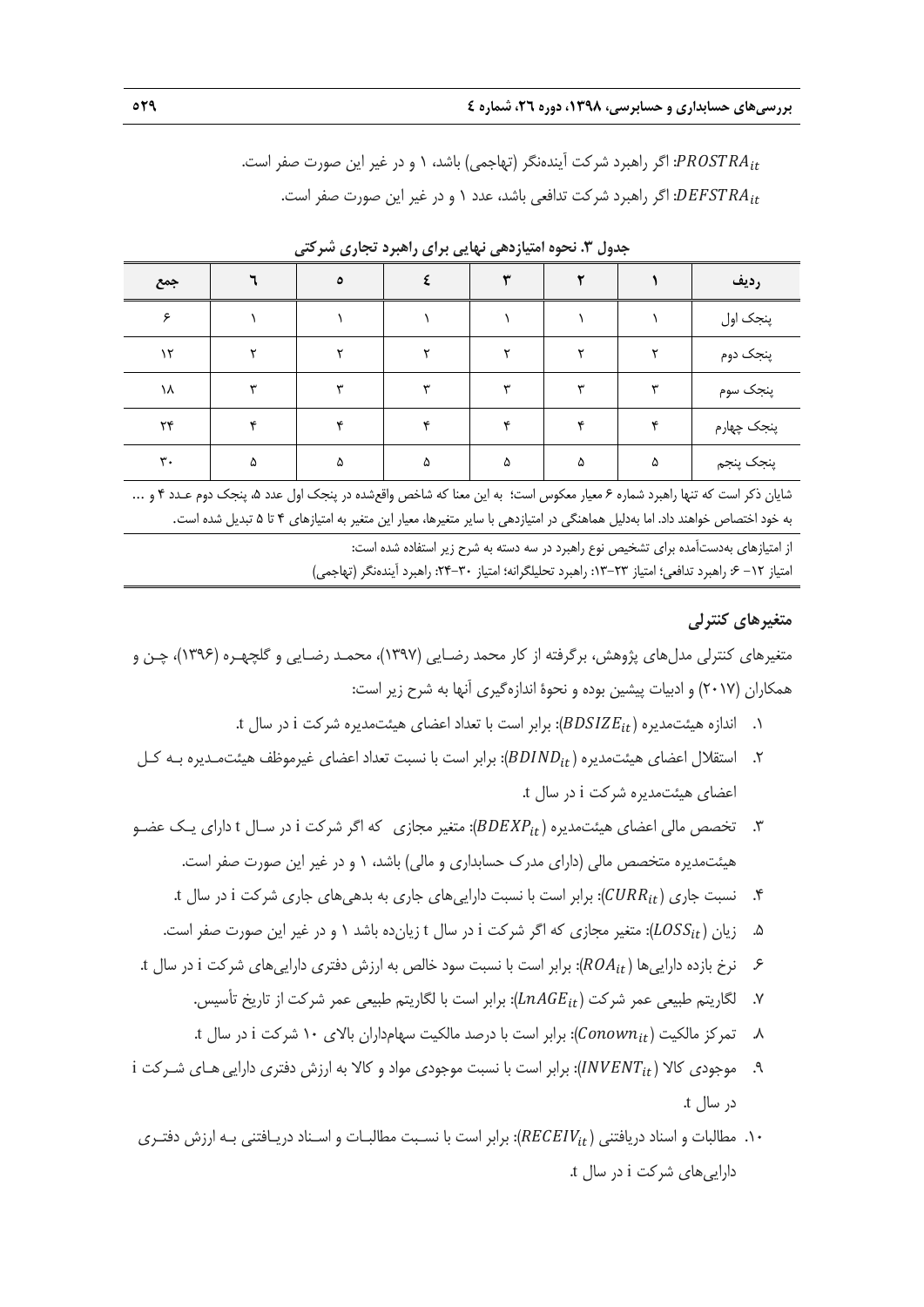- د.11 رشد فروش خالص ( $GROWTH_{it}$ ): برابر است با رشد فـروش خـالص شـركت i در سـال t (فـروش خـالص m شركت در سال t منهاي فروش خالص شركت در سال -1 t تقسيم بر فروش خالص شركت در سال -1 t(.
- .11 خالص جريان وجوه نقد عملياتي  $(OCF_{it})$ : برابر است با نسبت خالص وجـوه نقـد عمليـاتي بـه ارزش دفتـري داراييهاي شركت i در سال t.
- ۱۳. نوسان هاي جريان هاي نقدي عملياتي (£CFVOL): برابر است با انحراف معيار ۵ سال قبـل (سـال t تـا f−۴) نسبت خالص وجوه نقد عملياتي به ارزش دفتري داراييهاي شركت.
- ا. نسبت گردش دارايي ها  $(AssetTurnover_{it})$ : برابر است با نسبت فروش خالص به ارزش دفتري دارايي هاي شركت i در سال t.
- ۱۵. نوسانهای فروش خالص ( $\emph{Sal}eVol_{it}$ ): برابر است با انحراف معيار ۵ سال قبل (سال t تا ۴−t) نسبت فـروش خالص به ارزش دفتري داراييهاي شركت.
- ۱۶. اموال، تجهيزات و ماشين آلات (PPEit): برابر است با نسبت اموال، تجهيزات و ماشين آلات بـه ارزش دفتـري داراييهاي شركت i در سال t.
	- .17 اهرم مالي (௧ܸܧܮ): برابر است با نسبت بدهيها به ارزش دفتري داراييهاي شركت i در سال t.
	- .18 اندازه شركت (௧ܧܼܫܵ): برابر است با لگاريتم طبيعي ارزش دفتري داراييهاي شركت i در سال t.
- ۱۹. آثار نوع صنعت ( $IndustryDum_{it}$ ): در اين پژوهش، پس از دستهبندي شركتهاي انتخابشده براي نمونه آماري به هفت صنعت فعال، از يك متغير مصنوعي (0 و 1) براي لحاظ كردن آثار نـوع صـنعت در مـدلهـاي پژوهش استفاده ميشود؛ بدين ترتيب كه به شركتهاي متعلق به صنعت مد نظر عدد 1 و در غير اين صـورت صفر اختصاص مييابد. اين رويه براي ساير شركتها نيز اعمال ميشود.
- .7. آثار سال (KearDum $i_t$ ): با توجه به دوره ۷ ساله پژوهش (۱۳۹۰ تا ۱۳۹۶)، براي اندازهگيـري آثـار سـال، از يك متغير مصنوعي (0 و 1) در مدلهاي پژوهش استفاده ميشود؛ بدين صورت كه به سال بررسي عدد 1 و به ساير سالها عدد صفر تعلق ميگيرد. اين رويه براي تمام سالها اعمال ميشود.

## **يافتههاي پژوهش**

## **آمار توصيفي**

جدول ۴، شاخصهاي مركزي و پراكندگي شامل ميانگين، ميانه، انحراف معيار، حداقل و حداكثر را براي متغيرهاي پژوهش نشان ميدهد. همچنين، جدول 5 دربردارنده نتايج مربوط به گروهبندي متغيرهاي مجازي پژوهش است. ميانگين متغير تعداد بندهاي تعديل گزارش حسابرسي (بندهاي شرط مندرج گزارش حسابرسي) نشان ميدهد كه بهطور متوسط، تعداد بندهاي تعديل گزارش حسابرسي حدود 2 بند است. كمترين تعداد بند، صفر و بيشترين تعداد بند نيز حدود 18 است. همچنين، تعداد گزارشهاي تعديلنشده (مقبول) در نمونه آماري در دست بررسي، 390 مشاهده سال ـ شركت (44درصد از مشاهدهها) است؛ در حالي كه تعداد گزارشهاي تعديلشده (مشروط، مردود و عدم اظهار نظر) 499 مشاهده سال ـ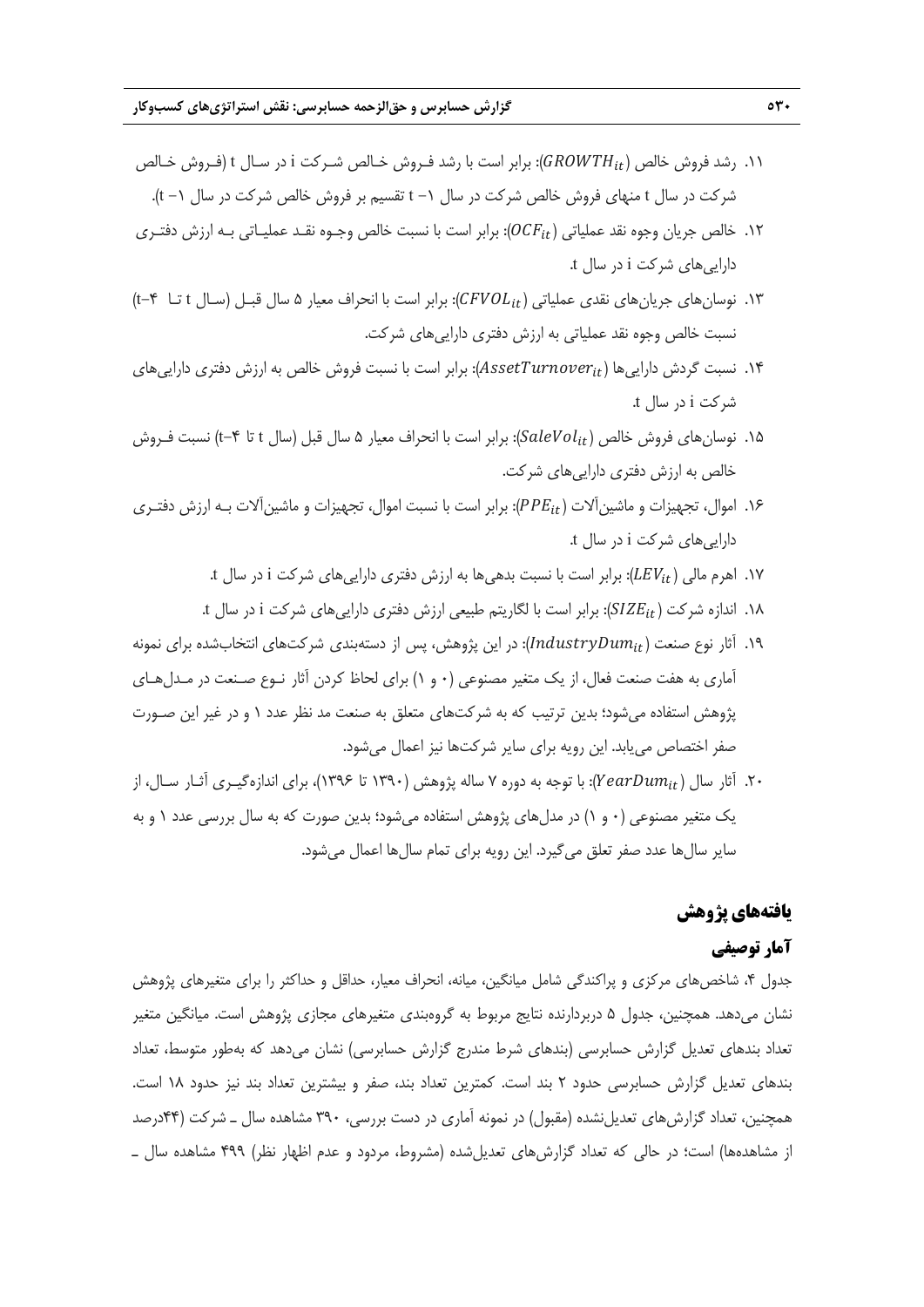شركت (56درصد) است. در بررسي نوع راهبرد كسبوكار، همانگونه كه مشاهده ميشود، حدود 4درصد از مشاهدهها راهبرد تهاجمي (آيندهنگر) و حدود 11درصد از مشاهدهها راهبرد تدافعي را نشان ميدهند. مابقي مشاهدهها پيرو راهبرد تحليلگر (ميانهرو) هستند. اين نتايج نشان ميدهد كه شركتهاي نمونه، بهدليل وضعيت اقتصادي فعلي كشور و ريسكپذيري فراوان، تمايل كمتري به استفاده از راهبرد آيندهنگر دارند. نتايج متغير اندازه هيئتمديره نشان ميدهد كه تعداد متوسط اعضاي هيئتمديره حدود 5 نفر است كه از اين ميزان بهطور متوسط 63 درصد غيرموظف (مستقل) هستند. همچنين، در 81درصد (720 مشاهده سال ـ شركت) از هيئتمديرههاي در دست بررسي، دستكم يكي از اعضا متخصص مالي است.

| حداكثر                       | حداقل                        | انحراف معيار            | ميانه                             | ميانگين                  | نماد                        | نام متغير                                       |
|------------------------------|------------------------------|-------------------------|-----------------------------------|--------------------------|-----------------------------|-------------------------------------------------|
| ١٨                           |                              | 7/٣۶۶                   | $\lambda$                         | ۱/۷۸۵                    | ARC <sub>it</sub>           | تعداد بندهای شرط گزارش<br>حسابرسى               |
| $\binom{17}{11}$             | ۳/۲۸۹                        | ۱/۵۵۱                   | <b>Y/TAA</b>                      | ۲/۴۹۵                    | $AF_{it}$                   | لگاريتم طبيعي حق لزحمه<br>حسابرسی (میلیون ریال) |
| ٧                            | ۵                            | $\cdot/\tau\cdot\gamma$ | ۵                                 | $\Delta/\cdot\tau\Delta$ | $BDSIZE_{it}$               | اندازه هیئتمدیره                                |
| $\cdot/\Lambda$ ۳۳           | $\cdot/\tau \cdot \cdot$     | $\cdot/\sqrt{2}$        | .15                               | .7549                    | $BDIND_{it}$                | استقلال اعضا <i>ی</i> هیئتمدیره                 |
| ۹/۹۵۶                        | . / .97                      | $\cdot/\lambda\cdot$ Y  | $1/\lambda$ ۹                     | $1/\tau \cdot \Delta$    | $CURR_{it}$                 | نسبت جارى                                       |
| $\cdot$ /۴۳۳                 | $-\cdot/\Delta \cdot \theta$ | ۱۵۰/۰                   | . / . 5)                          | ۰/۰۶۷                    | $ROA_{it}$                  | نرخ بازده دارایی ها                             |
| ۴/۱۸۹                        | $Y/Y \cdot \Lambda$          | $\cdot$ /۳۵۰            | $\mathbf{r}/\mathbf{v}$           | ۳/۶۳۸                    | $LnAGE_{it}$                | لگاريتم طبيعي عمر شركت                          |
| .7997                        | .77.5                        | $\cdot$ / ۱۷۸           | $\cdot$ / $\vee$ ۳۹               | $\cdot$ /Y\ $\cdot$      | Conownit                    | تمركز مالكيت                                    |
| ۹۵-۱۶                        | $\cdot/\cdot\cdot$           | ۱۲۵/۰                   | ۰/۲۲۶                             | ۰/۲۴۶                    | <b>INVENT</b> <sub>it</sub> | موجودي كالا                                     |
| $\cdot$ / $\wedge$ $\wedge$  | $\cdot/\cdot\cdot$           | $\cdot/\lambda\tau$     | $\cdot$ /۲۸۱                      | $\cdot/\tau \cdot$ ٩     | $RECEIV_{it}$               | مطالبات و اسناد دریافتنی                        |
| $\cdot$ / $540$              | $-\cdot/\gamma\gamma$        | .77.9                   | $\cdot$ /۱۴۸                      | ۶۲/۰                     | <b>GROWTH</b> <sub>it</sub> | رشد فروش خالص                                   |
| $\cdot$ /۴۸۴                 | $-$ /۲۲۷                     | $\cdot/\gamma$ .        | $\cdot/\cdot$ 94                  | $\cdot/\cdot$ ۴          | $OCF_{it}$                  | جريان وجوه نقد عملياتي                          |
| .7997                        | .  . .5                      | $\cdot/\cdot$ yq        | $\cdot/\cdot$ YY                  | $\cdot/\cdot$ 95         | $CFVOL_{it}$                | نوسان های جریان های نقدی                        |
| 1/109                        | . / . q                      | $\cdot/\tau \cdot \chi$ | $\cdot$ / $\gamma$ ۴۲             | ۷۵۴.                     | AssetTurnover <sub>it</sub> | نسبت گردش دارایی                                |
| $\cdot$ /۳ $\mathsf{v}\cdot$ | .1.79                        | ۰/۱۰۵                   | .714                              | $\cdot/\gamma$           | SaleVol <sub>it</sub>       | نوسان هاى فروش خالص                             |
| .719                         | $\cdot/\cdot$ \r             | $\cdot/\gamma$          | $\cdot/\tau$ .                    | ۰/۲۴۸                    | $PPE_{it}$                  | اموال، تجهیزات و ماشینآلات                      |
| ۶۳-۱۹۶۳                      | $\cdot$ /191                 | ۰/۱۹۲                   | ۱۶۶۱.                             | ۰/۶۵۸                    | $LEV_{it}$                  | اهرم مالي                                       |
| 19/777                       | $\cdot$ /0.4                 | $\frac{1}{4}$           | $\mathcal{N}(\cdot, \mathcal{R})$ | $Yf/Y\lambda$            | $SIZE_{it}$                 | اندازه شركت                                     |

**جدول .4 آمار توصيفي متغيرهاي پيوسته پژوهش**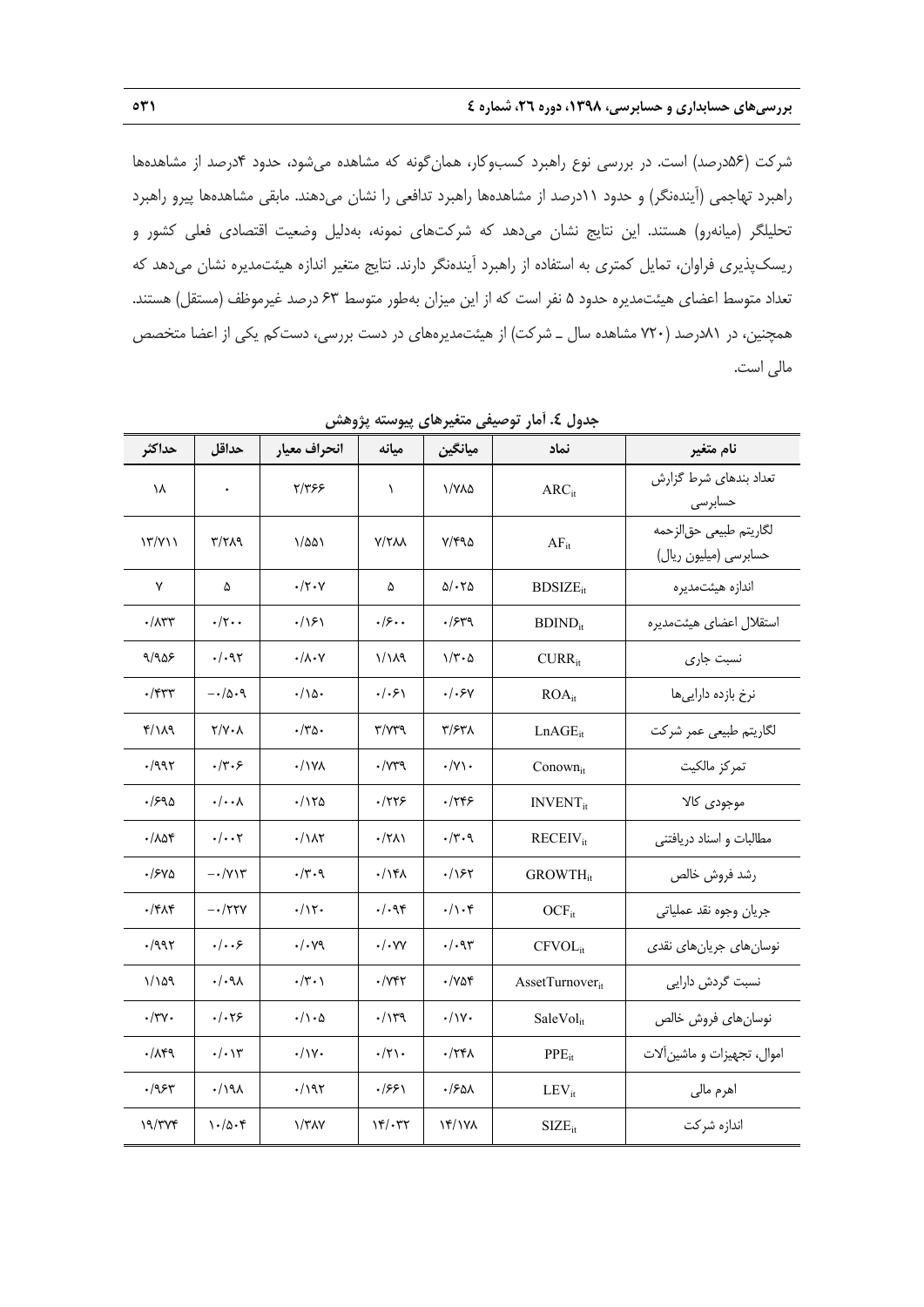|                 |              | $\lambda \lambda$ , $\lambda \lambda$ | — — — — —             |                                  |
|-----------------|--------------|---------------------------------------|-----------------------|----------------------------------|
| درصد            | تعداد        | شرط                                   | نماد                  | نام متغير                        |
| ۴۴              | $\eta \cdot$ | دارد=۱                                |                       |                                  |
| ۵۶              | ۴۹۹          | ندارد=٠                               | $ARQ_{it}$            | گزارش حسابرسی تعدیل نشده (مقبول) |
| $\mathcal{L}$ . | M٩           | کل                                    |                       |                                  |
| ۴               | ٣۴           | دارد=۱                                |                       |                                  |
| ۹۶              | ٨۵۵          | ندارد=٠                               | DEFSTRA <sub>it</sub> | راهبرد تهاجمي (آيندهنگر)         |
| $\mathcal{L}$ . | ٨٨٩          | کل                                    |                       |                                  |
| $\mathcal{U}$   | ٩λ           | دارد=۱                                |                       |                                  |
| ٨٩              | ۷۹۱          | ندارد=٠                               | PROSTRA <sub>it</sub> | راهبرد تدافعي                    |
| $\mathcal{L}$ . | ٨٨٩          | کل                                    |                       |                                  |
| ۸۱              | YY           | دارد=۱                                |                       |                                  |
| ١٩              | ۱۶۹          | ندارد=٠                               | $BDEXP_{it}$          | تخصص مالی اعضای هیئتمدیره        |
| $\mathcal{L}$ . | ٨٨٩          | کل                                    |                       |                                  |
| $\mathsf{r}$ .  | ۱۷۵          | دارد=۱                                |                       |                                  |
| ۸۰              | YY           | ندارد=٠                               | $LOSS_{it}$           | متغير مجازى زيان خالص            |
| $\mathcal{L}$ . | ٨٨٩          | کل                                    |                       |                                  |

**جدول .5 نتايج گروهبندي متغيرهاي مجازي پژوهش** 

# **آزمون فرضيه اول و دوم**

براي آزمون فرضيههاي اول و دوم پژوهش، از رگرسيون لاجيت استفاده شده است. در رگرسيون لاجيت، معناداري كلي مدل با استفاده از آمارة LR بررسي ميشود. مقدار احتمال مربوط به اين آماره 0/000 است كه معناداري كلي مدل در سطح خطاي ۵ درصد را نشان مي(دهد. همان طور كه مشاهده مي شود، ضريب تعيين مكفادن نشان مي(دهد كه حدود 24/3درصد از تغييرهاي متغير وابسته پژوهش (نوع گزارش حسابرسي) توسط متغيرهاي مستقل (راهبرد تهاجمي و تدافعي) و كنترلي مدل توضيح داده شده است.

در فرضيه اول پژوهش مطرح شد كه «بين راهبرد تهاجمي (آيندهنگر) و گزارش حسابرسي تعديلنشده (مقبول) ارتباط منفي وجود دارد». بر اساس جدول ۶، ضريب متغير راهبرد تهاجمي (PROSTRA<sub>it</sub>) معادل ١/٩۶۹-، آماره Z برابر با -2/880 و سطح معناداري آن 0/004 است كه با توجه به سطح معناداري بهدستآمده (كمتر از 5درصد)، معناداري متغير مستقل در سطح اطمينان بيش از 95درصد تأييد ميشود. اين نتيجه نشان ميدهد كه بين راهبرد تهاجمي (آيندهنگر) و گزارش حسابرسي تعديلنشده (مقبول)، ارتباط منفي (معكوس) وجود دارد. در واقع، احتمال صدور گزارش حسابرسي تعديلشده (مشروط، مردود و عدم اظهار نظر) در شركتهاي پيرو راهبرد تهاجمي (آينده نگر) بيشتر است، پس فرضيه اول پژوهش تأييد ميشود. نتايج اين فرضيه با يافته پژوهش چن و همكاران (2016) مطابقت دارد.

در فرضيه دوم پژوهش مطرح شد كه «بين راهبرد تدافعي و گزارش حسابرسي تعديلنشده (مقبول)، ارتباط مثبتي  $Z$  وجود دارد». بر اساس نتايج مندرج در جدول ۶، ضريب متغير راهبرد تدافعي (DEFSTRA<sub>it</sub>) معادل ۰٬۷۳۸ آماره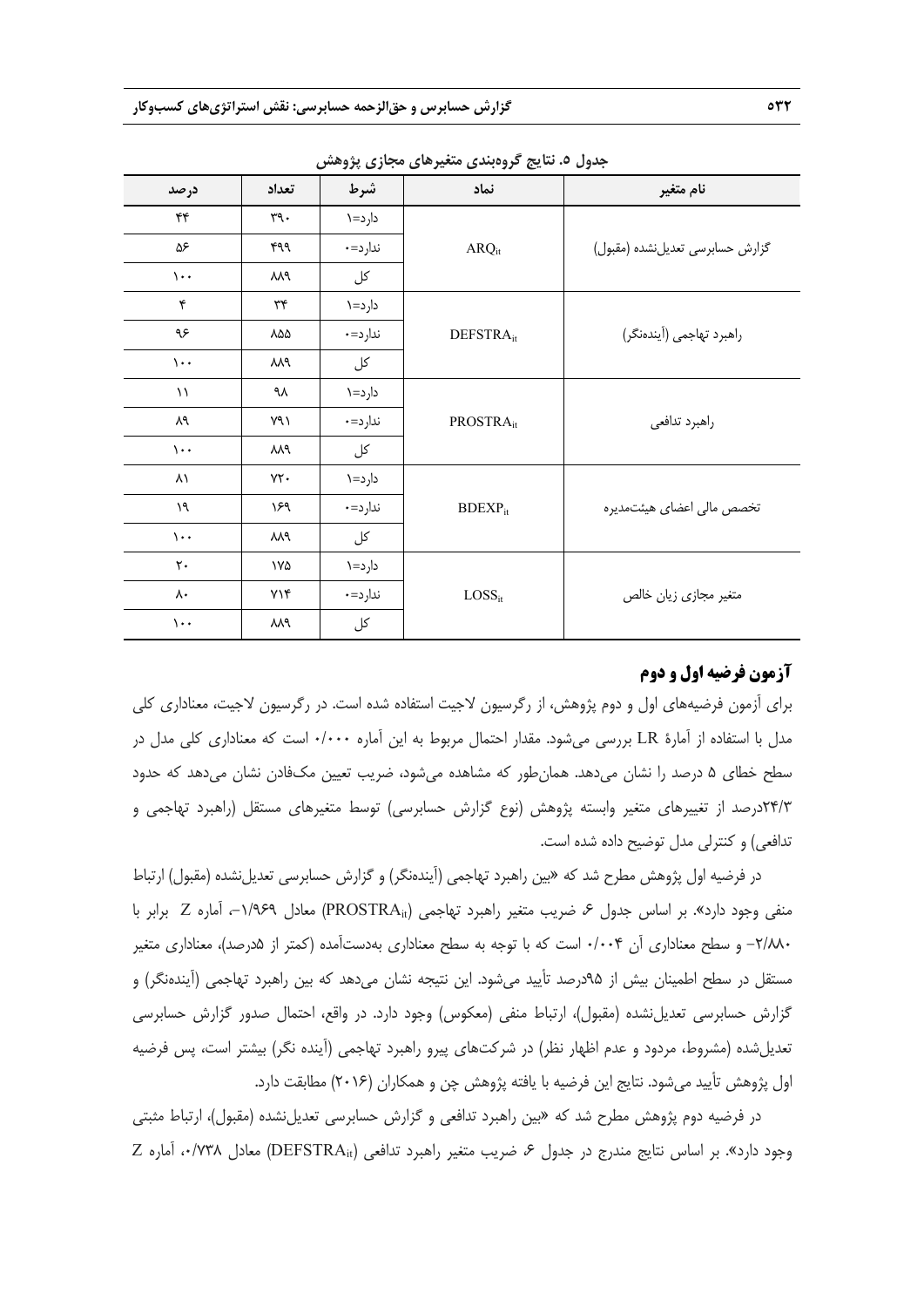برابر با 4/369 است و سطح معناداري آن برابر با 0/000 است كه با توجه به سطح معناداري بهدستآمده (كمتر از 5درصد)، معناداري متغير مستقل در سطح اطمينان بيش از 95درصد تأييد ميشود. اين نتيجه نشان ميدهد كه بين راهبرد تدافعي و گزارش حسابرسي تعديلنشده (مقبول) ارتباط مثبتي (مستقيم) برقرار است. به بيان ديگر، احتمال صدور گزارش حسابرسي تعديلنشده (مقبول) در شركتهاي پيرو راهبرد تدافعي بيشتر است؛ بدين ترتيب، فرضيه دوم پژوهش نيز تأييد ميشود. اين يافته با نتايج پژوهش چن و همكاران (2016) نيز مطابقت دارد.

| جنون ۰. تنایج ارتلون کرکسیههای اون و تاوم پروسس                   |                             |                                 |                                 |                             |                              |  |  |  |
|-------------------------------------------------------------------|-----------------------------|---------------------------------|---------------------------------|-----------------------------|------------------------------|--|--|--|
| سطح معنادارى                                                      | أماره z                     | خطاي استاندارد                  | ضرايب                           | نماد                        | نام متغير                    |  |  |  |
| $\cdot/\cdot\cdot$                                                | 5/551                       | $\cdot/\tau\Lambda$ .           | ۱/۷۵۵                           | C                           | عرض از مبدأ                  |  |  |  |
| $\cdot/\cdot\cdot$ ۴                                              | $-\nabla/\Lambda\Lambda$    | $\cdot$ /۶۸۳                    | -1/989                          | PROSTRA <sub>it</sub>       | راهبرد تهاجمي (آيندهنگر)     |  |  |  |
| $\cdot/\cdot\cdot$                                                | ۴/۳۶۹                       | .15A                            | $\cdot$ / $\gamma\gamma\lambda$ | DEFSTRA <sub>it</sub>       | راهبرد تدافعي                |  |  |  |
| $\cdot/\cdot\tau$                                                 | $-\frac{1}{\sqrt{2}}$       | $\cdot$ /۶۳۲                    | $-\frac{1}{\pi\lambda\tau}$     | <b>BDSIZE</b> <sub>it</sub> | اندازه هيئتمديره             |  |  |  |
| 7۶۲/۰                                                             | $-\cdot/7 \cdot 7$          | ۰/۴۲۸                           | -01179                          | $BDIND_{it}$                | استقلال اعضاى هيئتمديره      |  |  |  |
| $\cdot/\lambda$ ۴                                                 | 1/770                       | $\cdot$ /178                    | ۰/۲۳۴                           | $BDEXP_{it}$                | تخصص مالی اعضای<br>هيئتمديره |  |  |  |
| $\cdot$ /۲۲۳                                                      | $-\frac{1}{\sqrt{1}}$       | ۱۶۵.                            | $-\cdot/\tau\cdot$              | $CURR_{it}$                 | نسبت جارى                    |  |  |  |
| $\cdot/\cdot\vee\tilde{\ }$                                       | $-Y$ /۴۷۶                   | $\cdot$ /۲۵۷                    | -0/۶۳۸                          | $LOSS_{it}$                 | متغير مجازى زيان خالص        |  |  |  |
| $\cdot/\cdot\cdot$                                                | $f/f \rightarrow$           | .791                            | $\mathbf{r}/\cdot\mathbf{r}$    | $ROA_{it}$                  | نرخ بازده دارایی ها          |  |  |  |
| $\cdot/\cdot\cdot$                                                | $-\mathsf{r}/\mathsf{r}$    | $\cdot$ /۲۵۹                    | $-\cdot/\lambda$ ۴۰             | $LnAGE_{it}$                | لگاريتم طبيعي عمر شركت       |  |  |  |
| .185                                                              | ۱/۳۸۵                       | $\cdot$ /۴۸۴                    | $\cdot$ /۶۷۱                    | Conownit                    | تمركز مالكيت                 |  |  |  |
| $\cdot/\cdot\cdot$                                                | ۴/۱۳۶                       | $\cdot$ /959                    | <b>T/AAA</b>                    | <b>INVENT</b> <sub>it</sub> | موجودي كالا                  |  |  |  |
| $\cdot/\cdot\cdot\tau$                                            | $-\tau$ /99 $\gamma$        | $\cdot$ /۳۷۹                    | -1/1۳۶                          | $RECEIV_{it}$               | مطالبات و اسناد دریافتنی     |  |  |  |
| $\cdot/\cdot\Delta$                                               | 1/948                       | $\cdot$ /٢٢١                    | $\cdot$ /۴۳.                    | <b>GROWTH</b> <sub>it</sub> | رشد فروش خالص                |  |  |  |
| $\cdot/\cdot\cdot$                                                | 4/۳۶۷                       | $\cdot/\Delta\lambda$           | ۳/۵۳۶                           | $OCF_{it}$                  | جريان وجوه نقد عملياتي       |  |  |  |
| $\cdot$ /۲۹ $\lambda$                                             | $\gamma/\cdot$ ۳۹           | ۱/۱۶۵                           | $1/\tau$                        | $CFVOL_{it}$                | نوسانهای جریانهای نقدی       |  |  |  |
| $\cdot/\cdot\cdot$                                                | <b>D/VIT</b>                | .1955                           | ۲/۶۶۵                           | AssetTurnover <sub>it</sub> | نسبت گردش دارایی             |  |  |  |
| $\cdot/\cdot\cdot$                                                | $-\mathsf{r}/\mathsf{r}$ ar | $1/\cdot \Delta$                | -۳/۴۱۶                          | SaleVol <sub>it</sub>       | نوسان هاى فروش خالص          |  |  |  |
| $\cdot/\cdot\cdot$                                                | $\frac{1}{2}$               | $\cdot$ /YY $\wedge$            | ۲/۵۸۶                           | $PPE_{it}$                  | اموال، تجهيزات و ماشين آلات  |  |  |  |
| $\cdot/\cdot$ ۲۶                                                  | $-\gamma/\gamma\lambda$     | $\cdot/\lambda\setminus\lambda$ | $-\frac{1}{\Lambda}$ .          | $LEV_{it}$                  | اهرم مالي                    |  |  |  |
| $\cdot/\cdot\cdot$ ۴                                              | $-\frac{1}{\Lambda}$        | $\cdot/\cdot \Delta \cdot$      | $-1141$                         | $SIZE_{it}$                 | اندازه شركت                  |  |  |  |
|                                                                   | كنترل شد                    |                                 | IndustryDumit                   | اثرهای صنعت                 |                              |  |  |  |
|                                                                   | كنترل شد                    |                                 |                                 | YearDum <sub>it</sub>       | اثرهای سال                   |  |  |  |
| $\cdot/\cdot\cdot$<br>آماره LR<br>$Y95/\lambda.5$<br>$\cdot$ /۲۴۳ |                             |                                 |                                 |                             | ضريب تعيين مكفادن            |  |  |  |

**جدول .6 نتايج آزمون فرضيههاي اول و دوم پژوهش**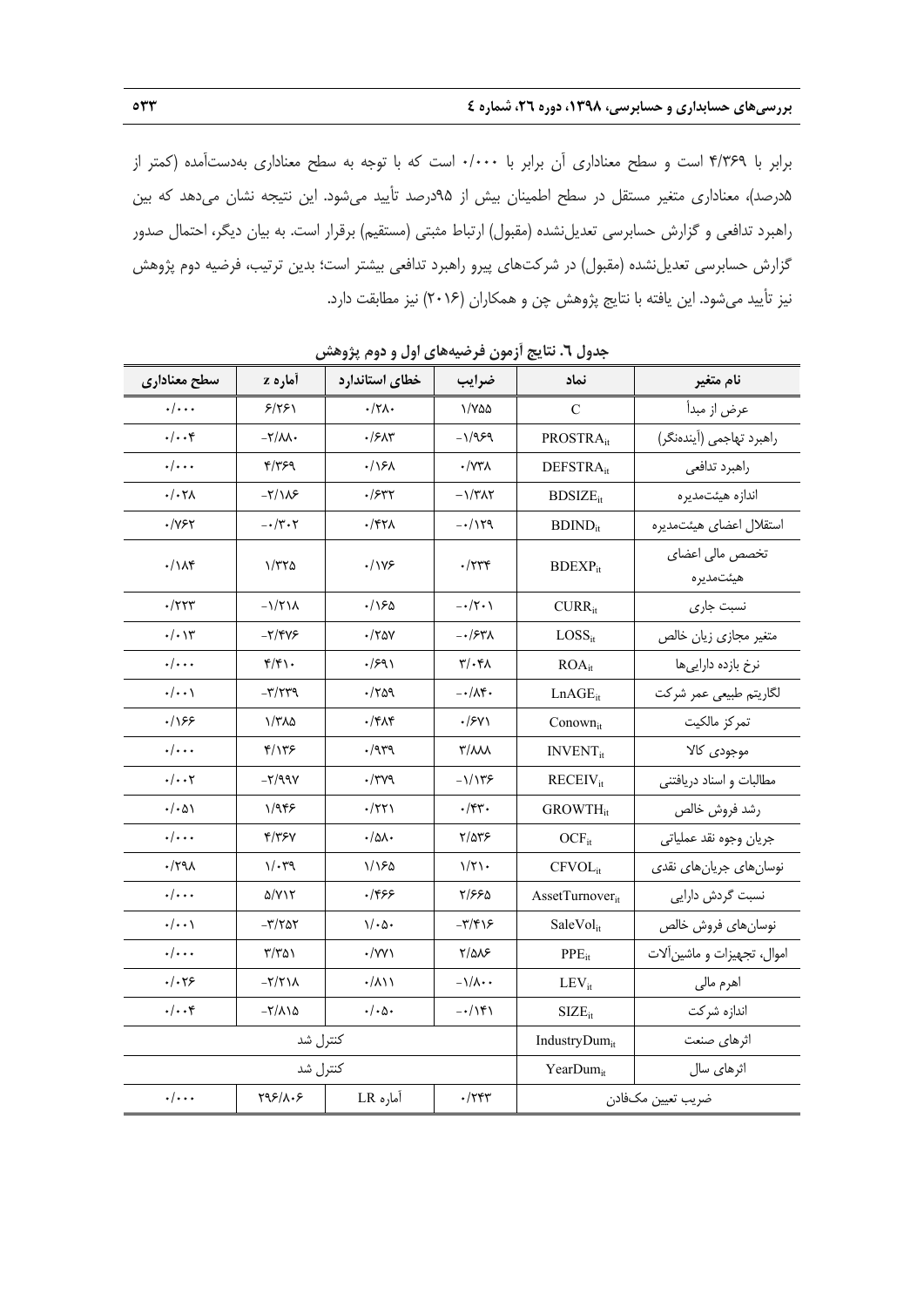# **آزمون فرضيههاي سوم و چهارم**

براي آزمون فرضيههاي سوم و چهارم پژوهش، از رگرسيون خطي چندگانه استفاده شده است. ابتدا، قبل از برازش الگـو، ميزان همخطي بين متغيرهاي مستقل پژوهش از طريق آزمون تورم واريانس بررسي شد. با توجه به تجربـههـاي عملـي پيشين، اگر عامل تورم واريانس بزرگتر از 10 باشد، ضرايب رگرسيوني، بهعلت وجود همخطي ميان متغيرهاي مسـتقل، ضعيف برآورد شدهاند.

| VIF                                               | سطح معناداري                        | أماره t                                    | خطاي استاندارد               | ضرايب                             | نماد                               | نام متغير                   |  |
|---------------------------------------------------|-------------------------------------|--------------------------------------------|------------------------------|-----------------------------------|------------------------------------|-----------------------------|--|
|                                                   | $\cdot/\cdot$ ۳۹                    | $-\mathsf{r}/\cdot\mathsf{a}\mathsf{q}$    | $\mathbf{Y}/\cdot\mathbf{Y}$ | $-\mathfrak{f}/\mathfrak{h}\cdot$ | C                                  | عرض از مبدأ                 |  |
| 1/15                                              | $. -19$                             | ۲/۲۱۸                                      | ۰/۰۶۴                        | $\cdot/\gamma\gamma$              | PROSTRA <sub>it</sub>              | راهبرد تهاجمي (آيندهنگر)    |  |
| 1/197                                             | $\cdot/\cdot\cdot$                  | $-9/\lambda$ ۳۱                            | $\cdot/\cdot$ ۳۷             | $-1799$                           | DEFSTRA <sub>it</sub>              | راهبرد تدافعي               |  |
| 1/117                                             | ۱۲۱۵-                               | $\gamma$                                   | $\cdot$ /۳۱۷                 | $\cdot$ /۳۹۳                      | $BDSIZE_{it}$                      | اندازه هیئتمدیره            |  |
| <b>\/\YA</b>                                      | $\cdot$ /۴۷۱                        | $-\cdot/\gamma\gamma$ .                    | $\cdot$ /۴۲۱                 | $-\cdot/\tau \cdot \tau$          | $BDIND_{it}$                       | استقلال اعضاى هيئتمديره     |  |
| 1/19                                              | $\cdot$ /905                        | ۰/۰۵۹                                      | $\cdot$ /181                 | $\cdot/\cdot\cdot$ ٩              | $BDEXP_{it}$                       | تخصص مالی اعضای هیئتمدیره   |  |
| ۲/۳۶۴                                             | $\cdot/\cdot\cdot$ ۴                | ۲/۸۴۶                                      | $\cdot/\lambda$              | $\cdot$ /۳۳۹                      | $CURR_{it}$                        | نسبت جارى                   |  |
| $\mathbf{Y}/\mathbf{F}$                           | $\cdot/\cdot\cdot$                  | ۳/۷۵۰                                      | $\cdot$ /۲۲۴                 | $\cdot$ / $\wedge$ ۴۲             | $LOSS_{it}$                        | متغير مجازى زيان خالص       |  |
| ۳/۷۷۵                                             | $\cdot/\iota$                       | $-\frac{1}{\Delta V}$                      | $\cdot/\lambda\cdot$ Y       | $-\frac{1}{\sqrt{2}}$             | $ROA_{it}$                         | نرخ بازدہ دارایے ھا         |  |
| ۱/۲۱۶                                             | $\cdot/\cdot\cdot$                  | <b>T/YYA</b>                               | ۱۹۶).                        | $\cdot$ / $\gamma$ ۴۳             | $LnAGE_{it}$                       | لگاريتم طبيعي عمر شركت      |  |
| ۱/۱۵۱                                             | $\cdot/\cdot\cdot$                  | $-\mathfrak{f}/\mathfrak{f}\mathfrak{q}$ . | $\cdot$ /۳۷۵                 | $-\frac{1}{5}$ .9                 | $Conown_{it}$                      | تمركز مالكيت                |  |
| $Y/\cdot Y$                                       | $\cdot/\cdot\cdot$                  | $-\mathbf{r}/\mathbf{r} \cdot \mathbf{q}$  | $\cdot$ /Y))                 | $-\nabla/\nabla\Lambda\nabla$     | <b>INVENT</b> <sub>it</sub>        | موجودي كالا                 |  |
| ۲/۷۹۵                                             | $\cdot$ /9 $\cdot$ )                | $-\cdot/154$                               | ۰/۵۷۲                        | $-\cdot/\cdot \Upsilon$           | $RECEIV_{it}$                      | مطالبات واسناد دريافتني     |  |
| $1/\Delta r f$                                    | $\cdot/\gamma\tau\tau$              | $-\frac{1}{\Delta r}$                      | .779                         | $-$ /۳۸۵                          | <b>GROWTH</b> <sub>it</sub>        | رشد فروش خالص               |  |
| 1/475                                             | ۰/۸۷۶                               | ۱۵۴.                                       | .754                         | $\cdot/\cdot$ 97                  | $OCF_{it}$                         | جريان وجوه نقد عملياتي      |  |
| ۱/۱۵۴                                             | ۱۶۶۱.                               | -•/۷۳۶                                     | $\cdot/\lambda$ ۴۱           | $-1519$                           | $CFVOL_{it}$                       | نوسان های جریان های نقدی    |  |
| ۲/۲۲۸                                             | $\cdot/\cdot\cdot$                  | $-\Delta/\mathfrak{r}\setminus\Delta$      | $\cdot/\tau \cdot$ ٩         | $-\frac{5}{2}$                    | $\text{A}\text{ssetTurnover}_{it}$ | نسبت گردش دارایی            |  |
| ۱/۶۵۶                                             | ۲۰۱۰ .                              | $\gamma/\gamma\gamma$                      | ۳۶۵.                         | $\sqrt{V \cdot \lambda}$          | SaleVol <sub>it</sub>              | نوسان هاى فروش خالص         |  |
| ۲/۳۸۴                                             | $\cdot/\cdot\cdot$                  | $-\mathfrak{f}/\mathfrak{f}$               | ۶۶۶.                         | $-\tau/\tau$ ۵۰                   | $PPE_{it}$                         | اموال، تجهيزات و ماشين آلات |  |
| ۳/۳۶۸                                             | $\cdot/\cdot\cdot$                  | Y/YY                                       | $\cdot$ /09 $\vee$           | $Y/\Delta\lambda$ ۶               | $LEV_{it}$                         | اهرم مالي                   |  |
| 1/۶۲۱                                             | $\cdot/\cdot$ ۴۷                    | $1/9\lambda$                               | $\cdot/\cdot$ ۵۷             | $\cdot/\iota$                     | $SIZE_{it}$                        | اندازه شركت                 |  |
| كنترل شد                                          |                                     |                                            |                              |                                   | IndustryDum <sub>it</sub>          | أثار صنعت                   |  |
|                                                   | كنترل شد                            |                                            |                              |                                   | $YearDum_{it}$                     | أثار سال                    |  |
| ۱/۷۵۸                                             | اماره دوربين واتسون<br>$\cdot$ /۳۷۹ |                                            |                              |                                   | ضريب تعيين تعديل شده               |                             |  |
| $F$ سطح معناداری آماره<br>$\cdot/\cdot\cdot\cdot$ |                                     | ۱۷/۹۸۱                                     |                              | آماره F                           |                                    |                             |  |

**جدول .7 نتايج آزمون فرضيههاي سوم و چهارم پژوهش**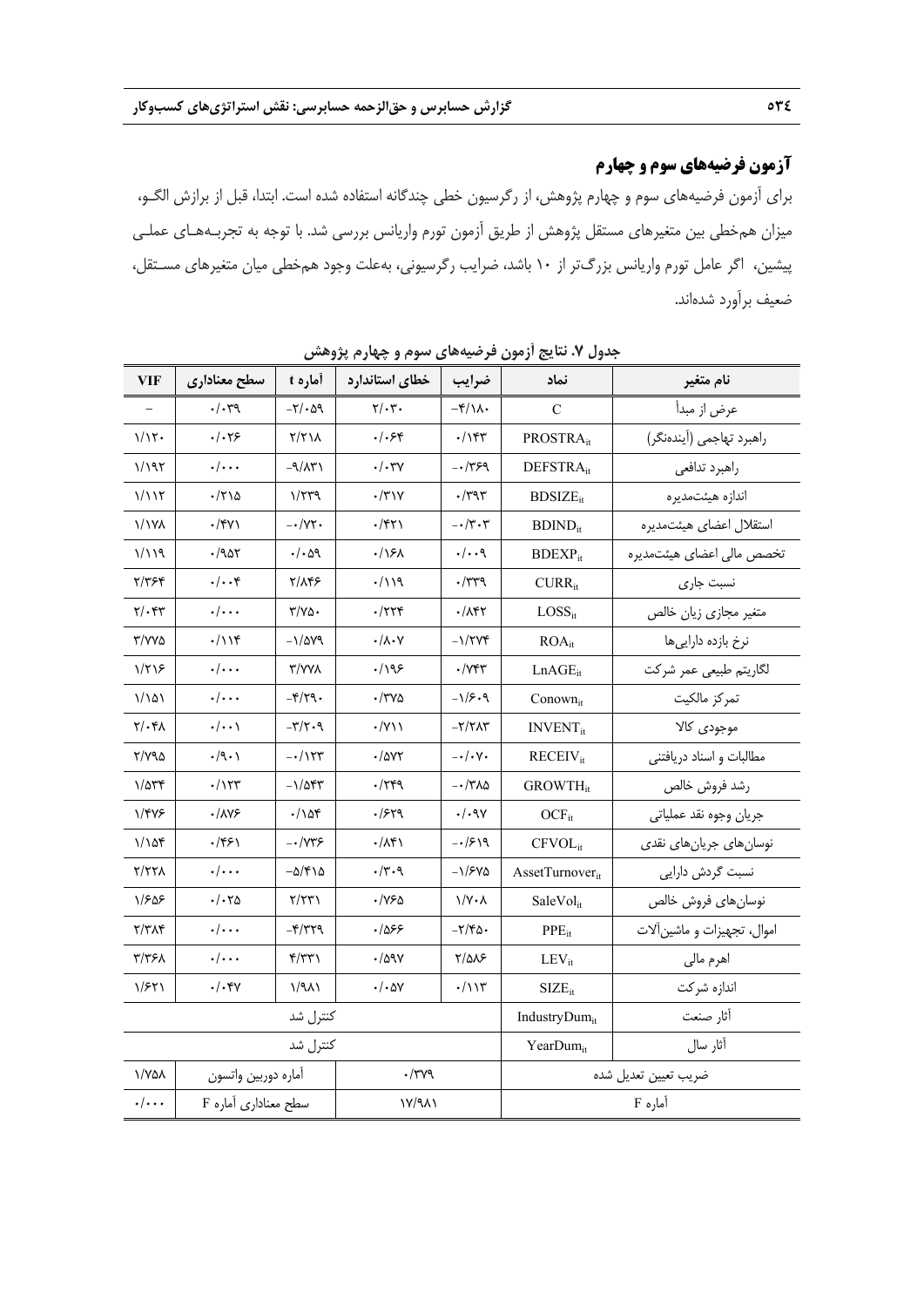بر اساس نتايج اين آزمون كه در جدول 7 مشاهده ميشود، همخطي شديدي بين متغيرهاي مسـتقل وجـود نـدارد. همچنين، براي بررسي مشكل خودهمبستگي متغيرهاي مستقل، از آماره دوربين واتسون استفاده شده است. بـهطـوركلي اگر آماره دوربين ـ واتسون بين 1/5 و 2/5 قرار گيرد، ميتوان گفت كه بين خطاهاي مدل همبستگي وجود ندارد (تناني و محب خواه، 1393). طبق جدول ،7 آمارة دوربين ـ واتسون 1/758 بهدستآمده است، پـس مشـكل خودهمبسـتگي در مدل 2 وجود ندارد.

طبق فرضيه سوم پژوهش، «بين راهبرد تهاجمي (آيندهنگر) و تعداد بندهاي شرط گزارش حسابرسي ارتباط مثبت وجود دارد». بر اساس نتايج مندرج در جدول ۷، ضريب متغير راهبرد تهاجمي (PROSTRA<sub>it</sub>) معادل ۰/۱۴۳ آماره t برابر با 2/218 و سطح معناداري آن 0/026 بهدست آمده و كمتر از 5درصد است، بنابراين، معناداري متغير مستقل در سطح اطمينان بيش از 95درصد تأييد ميشود. به بيان ديگر، بين راهبرد تهاجمي (آيندهنگر) و تعداد بندهاي شرط گزارش حسابرسي ارتباط مثبتي (مستقيم) وجود دارد. در واقع، در شركتهاي پيرو راهبرد تهاجمي (آيندهنگر)، تعداد بندهاي شرط گزارش حسابرسي بيشتر است. اين نتيجهگيري گوياي تأييد فرضيه سوم پژوهش است كه با يافتههاي پژوهش چن و همكاران (2016) نيز مطابقت دارد.

در فرضيه چهارم پژوهش مطرح شد كه «بين راهبرد تدافعي و تعداد بندهاي شرط گزارش حسابرسي ارتباط منفـي وجود دارد». با توجه به جدول ۷، ضريب متغير راهبرد تدافعي (DEFSTRA<sub>it</sub>) معادل ۰-۱٬۳۶۹ آماره t برابر با ۹/۸۳۱- و سطح معناداري آن 0/000 بهدست آمده است. از آنجا كه سطح معناداري كمتر از 5 درصد است، معناداري متغير مسـتقل در سطح اطمينان بيش از 95درصد به تأييد ميرسد؛ به اين معنا كه بين راهبرد تدافعي و تعـداد بنـدهاي شـرط گـزارش حسابرسي ارتباط منفي (معكوس) وجود دارد. به بيان ديگر، تعداد بندهاي شرط گزارش حسابرسي در شـركتهـاي پيـرو راهبرد تدافعي، كمتر است. بنابراين فرضيه چهارم پژوهش تأييد ميشود. اين نتيجه با يافتههاي پژوهش چن و همكـاران (2016) مطابقت دارد.

در جدول ۷، ضريب تعيين تعديل شده نشان ٍ مي<هد كه حدود ٣٧/٩ درصد از تغييـرات در متغيـر وابسـته پـژوهش (تعداد بندهاي گزارش حسابرسي) توسط متغيرهاي مستقل (راهبرد تهاجمي و دفاعي) و كنترلي مـدل توضـيح داده شـده است.

#### **آزمون فرضيههاي پنجم و ششم**

براي آزمون فرضيههاي پنجم و ششم پژوهش نيز از رگرسيون خطي چندمتغيره استفاده شده است. طبق جدول ،8 نتايج آزمون عامل تورم واريانس، وجود همخطي شديد ميان متغيرهاي مستقل را رد ميكنـد. همچنـين، نتـايج آمـاره دوربـين واتسون نشان ميدهد كه مشكل خودهمبستگي در مدل 3 وجود ندارد.

در فرضيه پنجم پژوهش مطرح شد كه «بين راهبرد تهاجمي (آيندهنگر) و حقالزحمه حسابرسي ارتباط مثبت وجود دارد». طبق جدول ۸، ضريب متغير راهبرد تهاجمي (PROSTRA<sub>it</sub>) معادل ۰/۳۹۴، آماره t برابر با ۵/۷۰۰ و سطح معناداري آن 0/000 است. از آنجا كه سطح معناداري كمتر از 5 درصد بهدست آمده، معناداري متغير مستقل در سطح اطمينان بيش از 95درصد تأييد ميشود؛ به اين معنا كه بين راهبرد تهاجمي (آيندهنگر) و ميزان حقالزحمه حسابرسي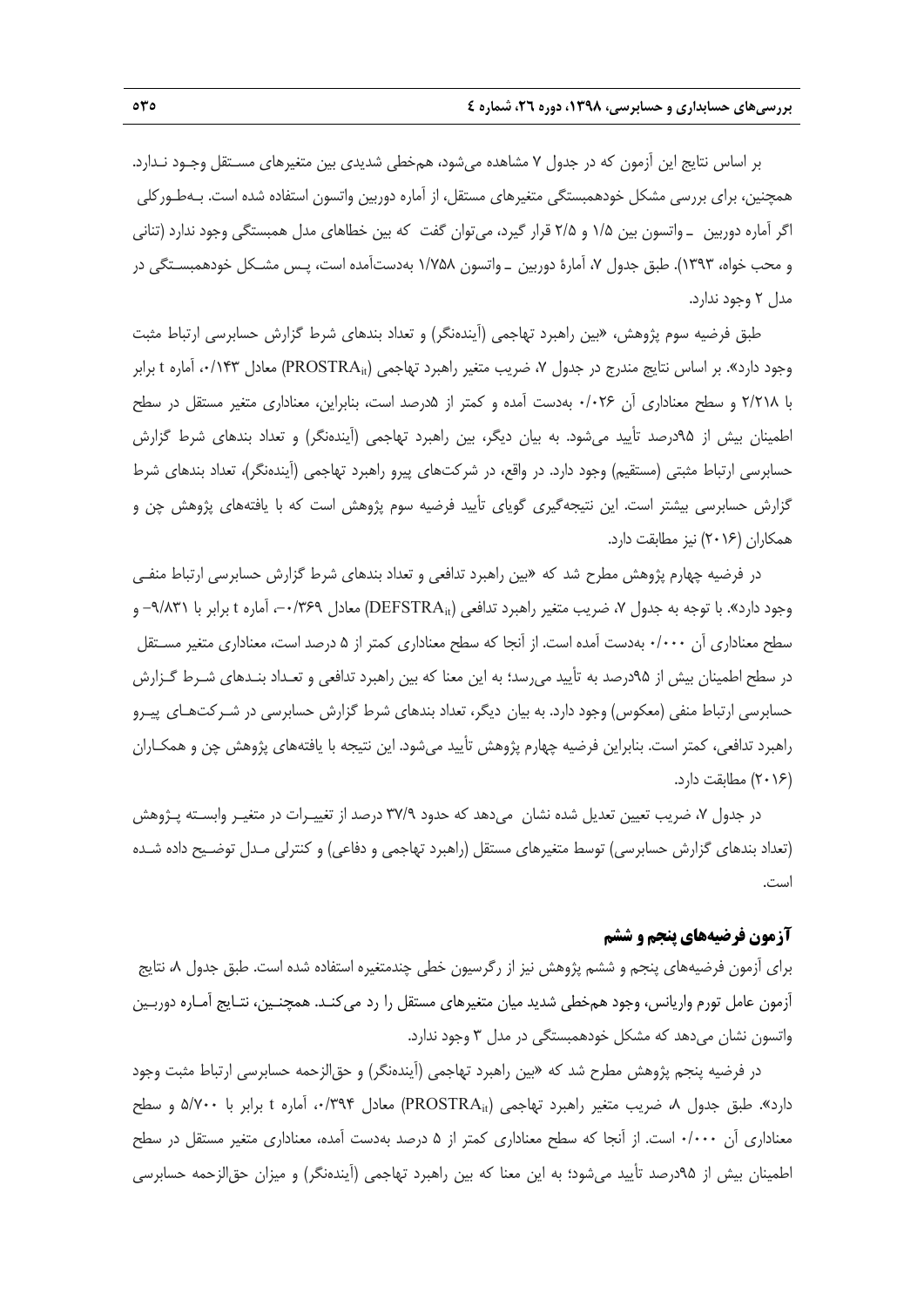ارتباط مثبت (مستقيم) وجود دارد. به بيان ديگر، ميزان مخارج حسابرسي در شركتهاي پيرو راهبرد تهاجمي (آيندهنگر) بيشتر است. بدين ترتيب، فرضيه پنجم پژوهش به تأييد ميرسد. شايان ذكر است كه اين نتيجه با يافتههاي پژوهش بنتلي و همكاران (2013) و چن و همكاران (2016) مطابقت دارد.

| <b>VIF</b>                   | سطح معناداري                  | أماره t                                         | خطاي استاندارد               | ضرايب                               | نماد                               | نام متغير                       |
|------------------------------|-------------------------------|-------------------------------------------------|------------------------------|-------------------------------------|------------------------------------|---------------------------------|
|                              | $\cdot/\cdot\cdot$            | $-\tau$ ./٣٨٥                                   | $\cdot$ /۳۸۱                 | $-Y/VVf$                            | C                                  | عرض از مبدأ                     |
| 1/15                         | $\cdot/\cdot\cdot$            | $\Delta/Y \cdot \cdot$                          | .1.59                        | $\cdot$ /۳۹۴                        | PROSTRA <sub>it</sub>              | راهبرد تهاجمي (آیندهنگر)        |
| 1/197                        | .   5                         | $-Y/YYF$                                        | $\cdot$ / $\cdot$            | $-150$                              | DEFSTRA <sub>it</sub>              | راهبرد تدافعي                   |
| ۰/۱۱۲                        | ۰/۰۰۳                         | Y/9Yf                                           | ۱۱۴۶                         | ۲۳۳.                                | $BDSIZE_{it}$                      | اندازه هیئتمدیره                |
| <b>\/\YA</b>                 | ۶۲ه/۰                         | $-\cdot/\Delta VV$                              | ۱۱۵/۰                        | $-1.55$                             | $BDIND_{it}$                       | استقلال اعضا <i>ی</i> هیئتمدیره |
| $\cdot/\iota$                | $\cdot/\cdot\cdot$            | $-\mathsf{r}/\mathsf{a}\mathsf{a}$              | $.$ /۰۶۲                     | $-1774$                             | $BDEXP_{it}$                       | تخصص مالی اعضای<br>هيئتمديره    |
| ۲/۳۶۴                        | $\cdot/\cdot\cdot$ Y          | $-\frac{1}{\sqrt{2}}$                           | $\cdot/\cdot$ ۳۷             | $-\cdot/\cdot \cdot$                | $CURR_{it}$                        | نسبت جارى                       |
| $\mathbf{Y}/\cdot\mathbf{Y}$ | $\cdot/\cdot\cdot\cdot$       | $-\mathfrak{f}/\mathfrak{f} \cdot \mathfrak{r}$ | ۶۴۰/۰                        | -01755                              | $LOSS_{it}$                        | متغیر مجازی زیان خالص           |
| T/VVQ                        | $\cdot/\cdot\cdot$            | $\mathbf{r}/\mathbf{r}$ ra                      | $\cdot$ / $\vee$             | •/ava                               | $ROA_{it}$                         | نرخ بازده دارايى ها             |
| $1/\tau$ $5$                 | $\cdot/\cdot\cdot\cdot$       | 4/165                                           | $\cdot/\cdot$ 55             | $\cdot$ /٢٣٨                        | $LnAGE_{it}$                       | لگاريتم طبيعي عمر شركت          |
| $\cdot/\Delta$               | $\cdot$ / $\vee$ $\ast$       | ۲۳۲۶.                                           | $\cdot/\rangle \cdot \gamma$ | $\cdot/\cdot r_0$                   | Conownit                           | تمركز مالكيت                    |
| $Y/\cdot Y$                  | $\cdot/\cdot\cdot$            | <b>T/VVA</b>                                    | $\cdot/\gamma$               | $\cdot$ / $Y$ ۱۹                    | $INVENT_{it}$                      | موجودي كالا                     |
| ۲/۷۹۵                        | ۶۳٪/۰                         | $-\frac{1}{4}$                                  | .75.                         | $ \cdot$ $/$ $\uparrow$ $\uparrow$  | <b>RECEIV</b> <sub>it</sub>        | مطالبات و اسناد دریافتنی        |
| $1/\Delta r f$               | $\cdot/\cdot\cdot$ ۴          | ۲/۸۴۶                                           | $\cdot/\cdot\lambda\lambda$  | $\cdot$ /۲۵۱                        | <b>GROWTH</b> <sub>it</sub>        | رشد فروش خالص                   |
| 1/475                        | $\cdot/\cdot \setminus \cdot$ | $Y/\Delta YY$                                   | $\cdot/\tau\cdot\tau$        | $\cdot/\Delta$ ۲۰                   | $OCF_{it}$                         | جريان وجوه نقد عملياتي          |
| 1/105                        | $\cdot/\cdot \wedge \tau$     | $-\frac{1}{Y}$ .                                | .719                         | $-\cdot/\Delta \cdot \$             | CFVOL <sub>it</sub>                | نوسانهای جریانهای نقدی          |
| 2/778                        | $\cdot/\cdot\cdot\cdot$       | $157 - 9$                                       | $\cdot/\cdot$ $\wedge\tau$   | $1/\cdot 14$                        | $\text{A}\text{ssetTurnover}_{it}$ | نسبت گردش دارایی                |
| 1/505                        | $\cdot/\cdot$ ) $\Upsilon$    | Y/YQQ                                           | ۰/۲۳۲                        | $\cdot/\Delta\lambda$               | SaleVol <sub>it</sub>              | نوسان هاى فروش خالص             |
| ۲/۳۸۴                        | $\cdot$ /90 $\vee$            | $\cdot/\cdot\Delta r$                           | ۱۵۵۰/۰                       | $\cdot/\cdot\cdot\Lambda$           | $PPE_{it}$                         | اموال، تجهيزات و<br>ماشين آلات  |
| ٣/٣۶٨                        | $\cdot/\cdot$ \۴              | $-\nabla/\mathcal{F}\Delta\mathcal{A}$          | .789                         | $-1751$                             | $LEV_{it}$                         | اهرم مالي                       |
| 1/FY1                        | $\cdot/\cdot\cdot$ ۲          | $\upgamma/\uparrow\upgamma$                     | $\cdot/\cdot$ ٣٣             | $\cdot/\!\setminus\!\cdot\setminus$ | $SIZE_{it}$                        | اندازه شركت                     |
|                              |                               | كنترل شد                                        |                              |                                     | IndustryDumit                      | أثار تصادفي صنعت                |
|                              | كنترل شد                      |                                                 |                              |                                     | YearDumit                          | آثار تصادفي سال                 |
| $1/\lambda$ ۲.               | أماره دوربين واتسون           |                                                 | .71.7                        |                                     | ضريب تعيين تعديل شده               |                                 |
| $\cdot/\cdot\cdot\cdot$      | سطح معناداری آماره F          | 177.8                                           |                              | آماره F                             |                                    |                                 |

**جدول .8 نتايج آزمون فرضيههاي پنجم و ششم پژوهش**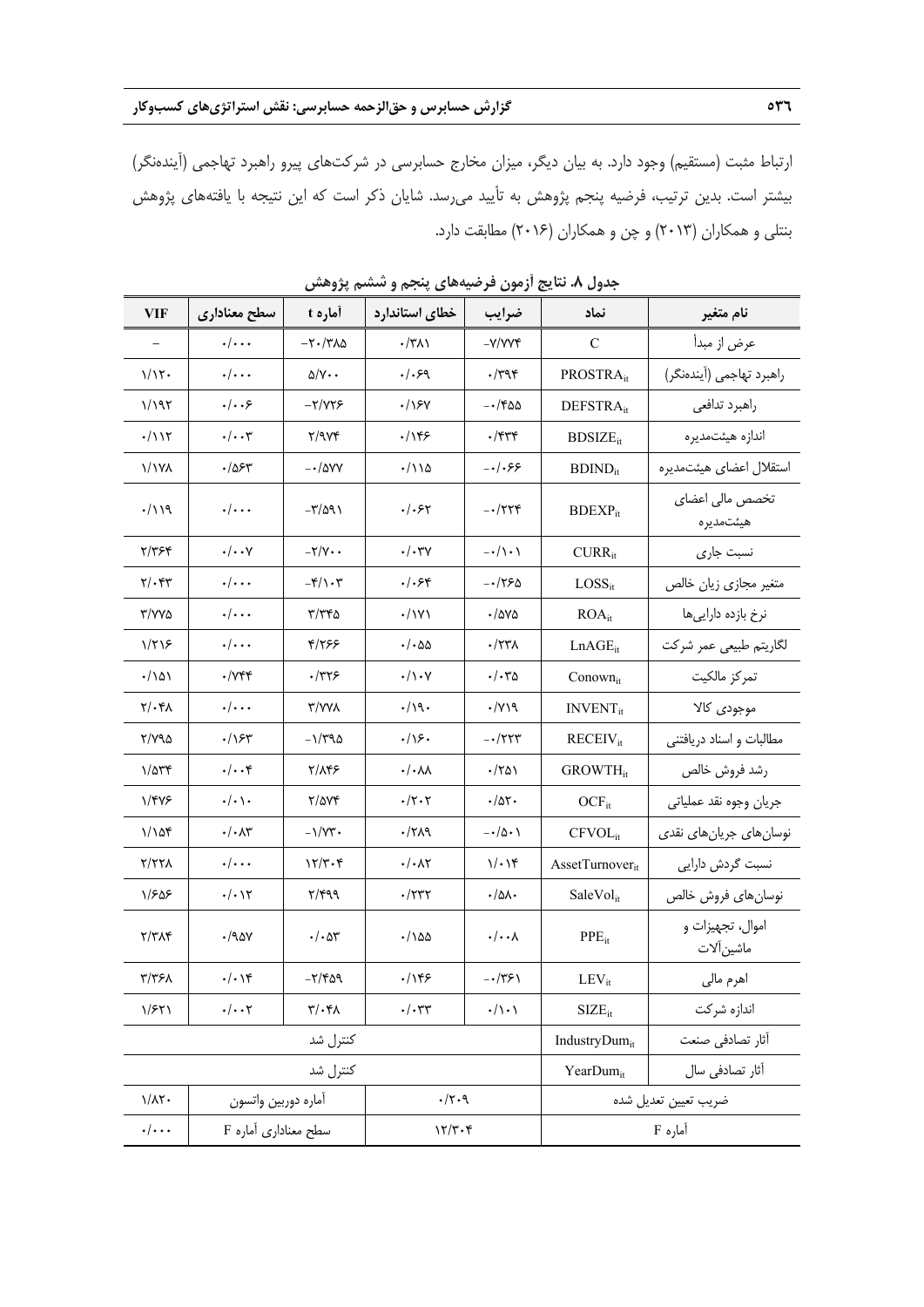در فرضيه ششم پژوهش مطرح شد كه «بين راهبرد تدافعي و حقالزحمه حسابرسي ارتباط منفي وجود دارد». طبق جدول ،8 ضريب متغير راهبرد تدافعي (DEFSTRAit (معادل -0/455 ، آماره t معادل -2/726 و سطح معناداري 0/006 بهدست آمده است. مقدار بهدستآمده براي سطح معناداري كمتر از 5درصد است، بنابراين معناداري متغير مستقل در سطح اطمينان 95درصد تأييد ميشود. بدين ترتيب، بين راهبرد تدافعي و حقالزحمه حسابرسي ارتباط منفي (معكوس) وجود دارد. در واقع، در شركتهاي پيرو راهبرد تدافعي، سطح مخارج حسابرسي كمتر است. اين نتيجه، گوياي تأييد فرضية ششم است كه با يافتههاي پژوهش بنتلي و همكاران (2013) و چن و همكاران (2016) مطابقت دارد.

#### **نتيجهگيري و پيشنهادها**

راهبرد تجاري شركتها يكي از عوامل مؤثر بر گزارش حسابرسي و مشخصكننده ميزان حقالزحمه حسابرس بهشمار ميرود. راهبرد آيندهنگر (تهاجمي) و تدافعي، بهعنوان دو سر طيف راهبردهاي تجاري ميلز و اسنو (1978)، شركتها را در معرض سطوح متفاوتي از نوع گزارش حسابرسي، تعداد بندهاي موجود در گزارش حسابرس و سطح حقالزحمه حسابرس قرار ميدهند كه پيامدهاي متعددي براي سهامداران، سرمايهگذاران، بانكها و ساير استفادهكنندگان از گزارش حسابرس بهدنبال دارند. هدف اصلي اين پژوهش، بررسي ارتباط بين نوع راهبرد كسبوكار شركت با گزارش حسابرس (نوع اظهار نظر و تعداد بندهاي شرط گزارش حسابرسي) و حقالزحمه حسابرسي با توجه به راهبرد تهاجمي و راهبرد تدافعي بود. نتايج بهدستآمده از فرضيههاي اول و دوم نشان داد كه در شركتهاي پيرو راهبرد آيندهنگر، احتمال صدور گزارش حسابرسي تعديلشده (مشروط، مردود و عدم اظهارنظر) بيشتر است. بنابراين، صدور گزارش حسابرسي تعديلنشده در شركتهاي تدافعي نسبت به شركتهاي تهاجمي، بهطور شايان توجهي بيشتر است. ارتباط معنادار نوع راهبرد شركت با نوع اظهار نظر حسابرس به حدي است كه در شركتهايي كه وضعيت مالي مطلوبي ندارند يا ابهامها و تحريفهاي با اهميت را از ديد حسابرس پنهان نگه ميدارند، راهبرد تهاجمي را به جاي راهبرد تدافعي انتخاب ميكنند و حتي حاضرند هزينههاي بيشتري (حقالزحمه حسابرس) از اين بابت پرداخت كنند؛ چرا كه در راهبرد تهاجمي، گزارش حسابرس دقت كمتري دارد و شركتهاي نام برده، ممكن است از اين موقعيت سوءاستفاده و سهامداران و سرمايهگذاران خود را گمراه كنند.

نتايج فرضيههاي سوم و چهارم نيز نشان داد كه تعداد بندهاي شرط گزارش حسابرس در شركتهاي تهاجمي نسبت به شركتهاي تدافعي بيشتر است. به بيان ديگر، در شركتهاي پيرو راهبرد تدافعي، بندهاي شرط گزارش حسابرسي كمتر است. از آنجا كه شركتهاي پيرو راهبرد تهاجمي بر نوآوري، سرمايهگذاريهاي كلان در بازاريابي و مخارج تحقيق و توسعه تمركز دارند، موفقيت اين گونه شركتها به نتايج پروژههاي آنها وابستگي چشمگيري دارد و چنانچه در سرمايهگذاريهاي خود با شكست مواجه شوند، تداوم فعاليتهاي آنان با ابهام جدي همراه است. اما شركتهاي تدافعي، چون در مخارج تحقيق و توسعه و فعاليتهاي بازاريابي سرمايهگذاري نميكنند و اغلب از تأمين مالي داخلي بهجاي تأمين مالي خارجي بهره ميبرند، ريسك ورشكستگي و ضعفهاي كنترل داخلي كمتر و در نتيجه، تعداد بندهاي گزارش حسابرس نيز كمتر است.

بر اساس نتايج فرضيههاي پنجم و ششم، بهكارگيري راهبرد تهاجمي موجب ميشـود كـه حجـم عمليـات حسابرسـي افزايش يابد و ريسك زياد موجود در اين شركتها، به افزايش حقالزحمه حسابرسان منجر خواهد شد. مديران شـركتهـاي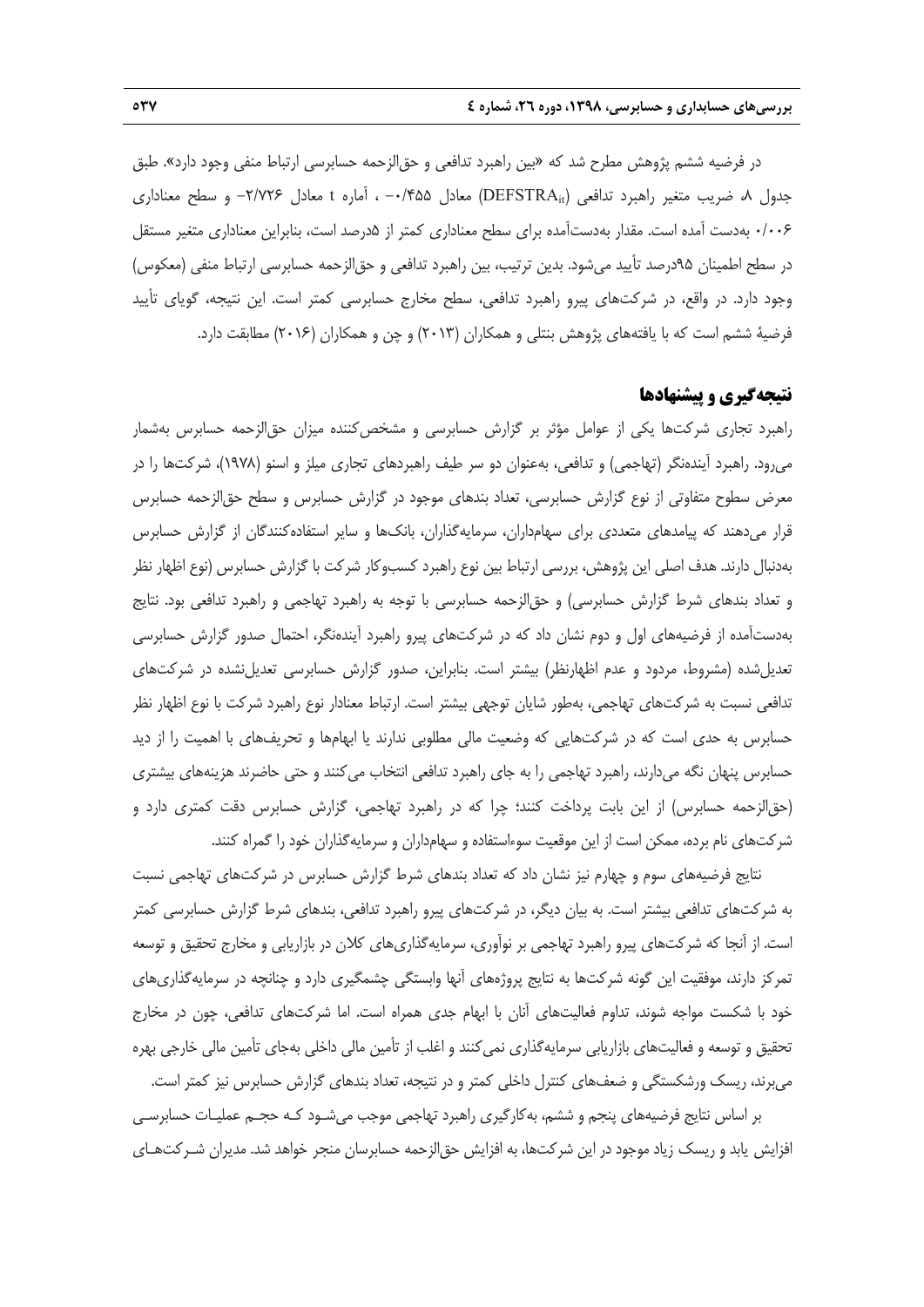تهاجمي، تمايل دارند كه اخبار ناگوار را نگـه دارنـد، بنـابراين، سـطح عـدم تقـارن اطلاعـاتي در ايـن شـركتهـا، بيشـتر از شركتهاي تدافعي است. همچنين ضعفهاي بااهميـت موجـود در سيسـتم كنتـرل داخلـي و مـوارد فـراوان تجديـد ارائـه صورتهاي مالي در شركتهاي تهاجمي، گوياي گزارشگري نادرست اين شركتهاست، از ايـن رو، شـركتهـاي تهـاجمي (آيندهنگر) به عمليات حسابرسي بيشتري نياز دارند و اين امر موجب ميشود كه حجـم رسـيدگي و حـقالزحمـه حسابرسـي افزايش يابد.

با توجه به نتايجي كه از شش فرضيه پژوهش بهدست آمد، به هيئتمديره و مديرعامل شركتها پيشنهاد ميشود كه به تأثيرهاي انتخاب راهبرد تهاجمي بر نوع گزارش حسابرسي و ميزان حقالزحمه حسابرس توجه كنند. اگرچه در برخي از شركتها، انتخاب راهبرد تهاجمي آگاهانه است و مديران از تأثيرهاي احتمالي اين راهبرد آگاهاند، هيئتمديره و مديرعامل بايستي بدانند كه انتخاب اين راهبرد، به افزايش حجم عمليات حسابرسي و افزايش حقالزحمه حسابرس منجر ميشود. بنابراين با افزايش هزينه، در نهايت سود ويژه شركت كاهش مييابد. حتي، گاهي، بهعلت فراواني حجم عمليات حسابرسي و ابهامهاي بااهميت در تداوم فعاليت شركتها، صدور گزارش حسابرس با تأخير همراه است. بنابراين، مديران بايد از معايب انتخاب راهبرد تهاجمي در درازمدت آگاه باشند.

به حسابرسان مستقل نيز پيشنهاد ميشود كه هنگام برآورد تداوم فعاليت شركتها در طول يك سال، به نوع راهبرد تجاري آنها توجه ويژهاي كنند؛ زيرا نتايج پژوهش نشان داد كه شركتهاي پيرو راهبرد تهاجمي، اظهار نظر تعديلشده (مشروط، مردود و عدم اظهار نظر) و ريسك عملياتي بيشتري دارند. همچنين به سرمايهگذاران پيشنهاد ميشود كه هنگام برآورد ميزان درماندگي مالي شركتها، به نوع راهبرد شركت توجه ويژهاي كنند؛ زيرا بر اساس نتايج اين پژوهش، در شركتهاي پيرو راهبرد تدافعي، بهدليل كمتر بودن گزارش تعديلشده و تعداد بندهاي گزارش حسابرسي، احتمال مواجهه شركت با بحران مالي كمتر است. دليل اين موضوع نيز، شايد اعتماد بيشتر تأمينكنندگان سرمايه به صورتهاي مالي حسابرسي شدة شركتهاي پيرو راهبرد تدافعي باشد. همچنين، به حسابرسان داخلي پيشنهاد ميشود هنگامي كه قصد ارزيابي ساختار كنترل داخلي شركت را دارند، به چگونگي و نوع راهبرد شركت توجه ويژهاي داشته باشند؛ زيرا در شركتهاي پيرو راهبرد تهاجمي، بهدليل تعداد زياد بندهاي گزارش حسابرسي، احتمال مشروطشدن گزارش حسابرسي بهعلت رعايتنكردن كنترلهاي داخلي حاكم بر گزارشگري مالي بيشتر است كه اين موضوع باعث ميشود ضعفهاي كنترل داخلي افزايش يابد.

در اجراي پژوهش حاضر با سه محدوديت مواجه شديم؛ نخستين محدوديت، به نحوه تفكيك راهبرد كسبوكار مرتبط است كه در اغلب موارد با مشكلاتي همراه ميشود؛ چرا كه روش استانداردي در اين حوزه وجود ندارد تا به نحو صحيحي نوع راهبرد شركت را مشخص كند. بنابراين طبقهبندي درست شركتها به شركتهاي تهاجمي و تدافعي، عموماً با محدوديت بسيار همراه است. دوم اينكه، طي اجراي اين پژوهش، برخي از شركتهاي پذيرفته شده در بورس اوراق بهادار تهران، اطلاعات مربوط به حقالزحمه حسابرسي را افشا نكرده بودند كه به حذف آن شركتها منجر شد؛ چنانچه دادههاي اين شركتها در دسترس بود، به نتايج مطمئنتري دست مييافتيم. سوم، با توجه به اينكه گزينش راهبردهاي كسبوكار توسط شركتها تصادفي نيست، ممكن است متغيرهاي مستقل اصلي اين پژوهش، مشكل درونزايي داشته باشند كه در اين پژوهش كنترل نشده است.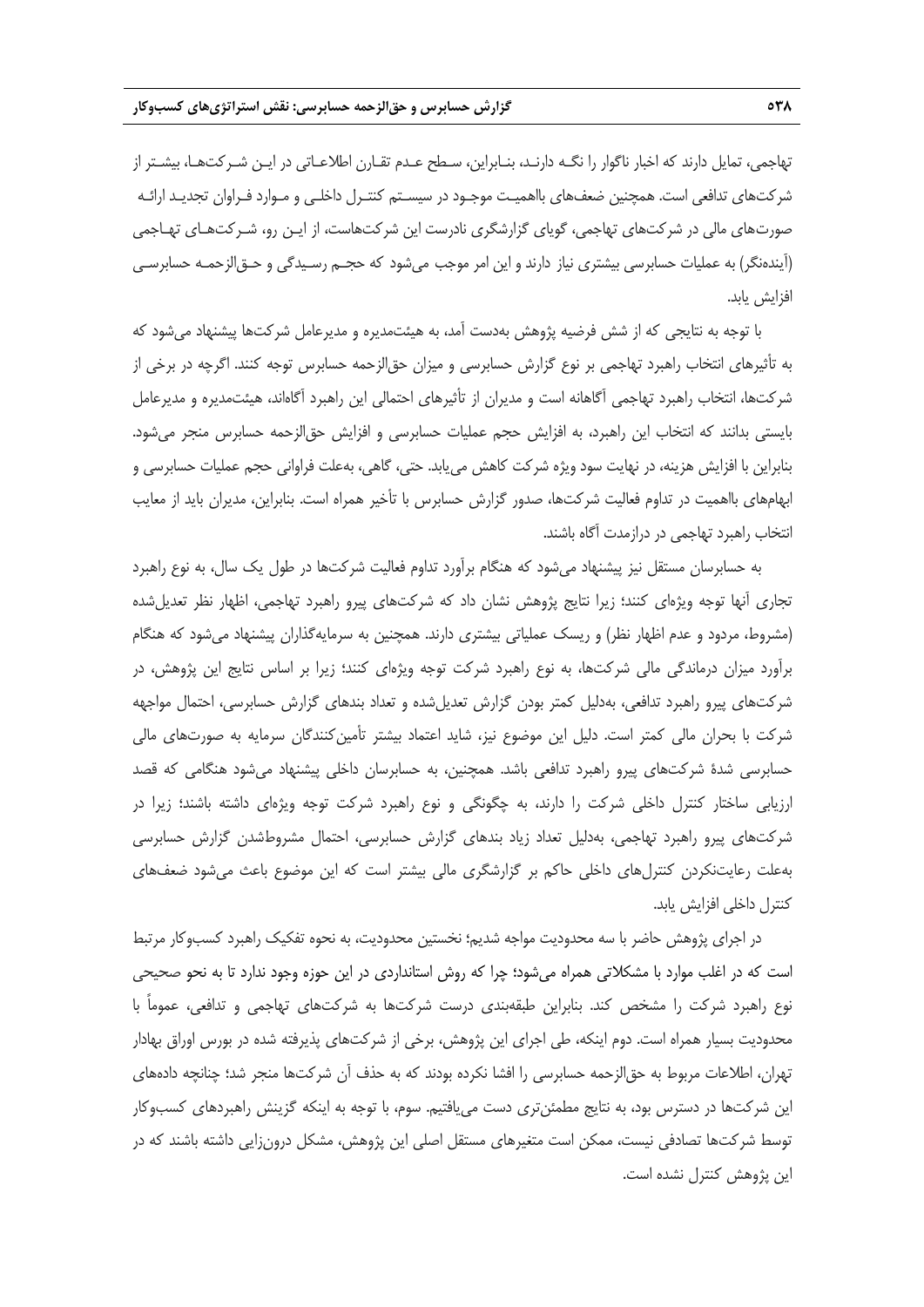براي اجراي پژوهشهاي بيشتر، پيشنهاد ميشود كه ارتباط راهبرد كسبوكار و ضعفهاي كنترل داخلي حـاكم بـر گزارشگري مالي بررسي شود. همچنين، ميتوان ارتباط راهبرد كسبوكار و كيفيت اطلاعات حسابداري را بررسـي كـرد. ارتباط راهبرد كسبوكار و اثربخشي عملكرد حسابرسي داخلي نيز از جمله موضوعهايي است كه ميتوان در پژوهشهاي بعد بر آن تمركز كرد.

## **منابع**

- استانداردهاي حسابرسي ايران (1396). استاندارد حسابرسي گزارشگري نسبت به صورتهاي مالي، بخش ،<sup>700</sup> انتشـارات سـازمان حسابرسي ايران.
- برزيده، فرخ؛ قلندري، موسي؛ عظيمي، عابد (1397). تأثير راهبردهاي تجاري بر كارايي سرمايهگذاري شركتها. دانش حسـابداري،  $P(7)$ , 70 $($ - 71 $($ .
- بشيري، مهدي (١٣٩٣). تأثير راهبردهاي تجاري بر سطح اجتناب مالياتي شركتها. *نظريـه هـاي نـوين حسـابداري*، ١/٩٢)، ١١٥- $\mathcal{N}^{\mathcal{N}}$
- بولو، قاسم؛ معزز، الهه؛ خان حسيني، داوود؛ نيكونسبتي، محمد (1391). بررسي رابطه بين ديدگاه مديريت و چسبندگي هزينههـا در بورس اوراق بهادار تهران. *فصلنامه برنامهريزي و بودجه، ١*١٧(٣)، ٧٩-٩۵.
- تاوردي، يداله؛ نيككار، جواد؛ ملك خدايي، الهه (1396). تأثير راهبـرد شـركت و توانـايي مـديريت بـر عـدم تقـارن رفتـار هزينـه. بررسي هاي حسابداري و حسابرسي، ١٣(۴)، ٥٠٣- ٥٢۶.
- تناني، محسن؛ محب خواه، محمد (1393). بررسي رابطه بين راهبرد كسب و كار بـا كيفيـت سـود و بـازده سـهام در شـركتهـاي پذيرفته شده در بورس اوراق بهادار. *پژوهش هاي تجربي حسابداري،* ۱۴(۱)، ۲۰۵- ۱۲۷.
- جعفري نسب كرماني، ندا؛ ملانظري، مهناز؛ رحماني، علي (1398). چالشهـا و فرصـتهـاي تغييـر گـزارش حسـابرس در ايـران. بررسي هاي حسابداري و حسابرسي، ٦٢۶ - ٣٢٠ - ٣٢٠.
- حاتميان، وحيد (1398). تأثير دوره تصدي و استقلال حسابرس بر تعداد بندهاي گزارش حسابرس. چشمانداز حسابداري <sup>و</sup> مديريت،  $\Lambda(\lambda)$ ,  $\Lambda^2-\Delta\Delta$ .
- رجبي، روح الله؛ محمدي خشويي، حمزه (١٣٨٧). هزينههاي نمايندگي و قيمتگـذاري خـدمات حسابرسـي مسـتقل. *بررسـي هـاي* حس*ابداري و حسابرسي. ۱۵*۳(۵۳)، ۲۵–۵۲.
- شيرازي، محمد؛ حقگو، ناهيد (1397). رابطه بين راهبرد تجاري با گزارشگري مالي متقلبانه با تأكيد بر نقش كيفيت افشا. چشم انداز حسابداري و مديريت، ١(١)، ۶۰- ٧۶.
- طهماسبي، محمدرضا؛ محمدي رواسبحان، يوسف؛ طوسي مراغي، نازلي (1397). رابطه راهبردهاي تجاري و كنترلهاي داخلـي بـا كيفيت گزارش حسابرسي. *دوازدهمين كنفرانس بين المللي مديريت راهبردك*، تهران، انجمن مديريت راهبردي ايران.
- كردستاني، غلامرضا؛ رضازاده، جواد؛ كاظمي، مهدي؛ عبدي، مصطفي (1397). تأثير تمركز بازار حسابرسي بر حقالزحمه و كيفيـت حسابرسي. *پژوهش هاي حسابداري مالي،* ۱۰(۲)، ۶۵- ۸۳.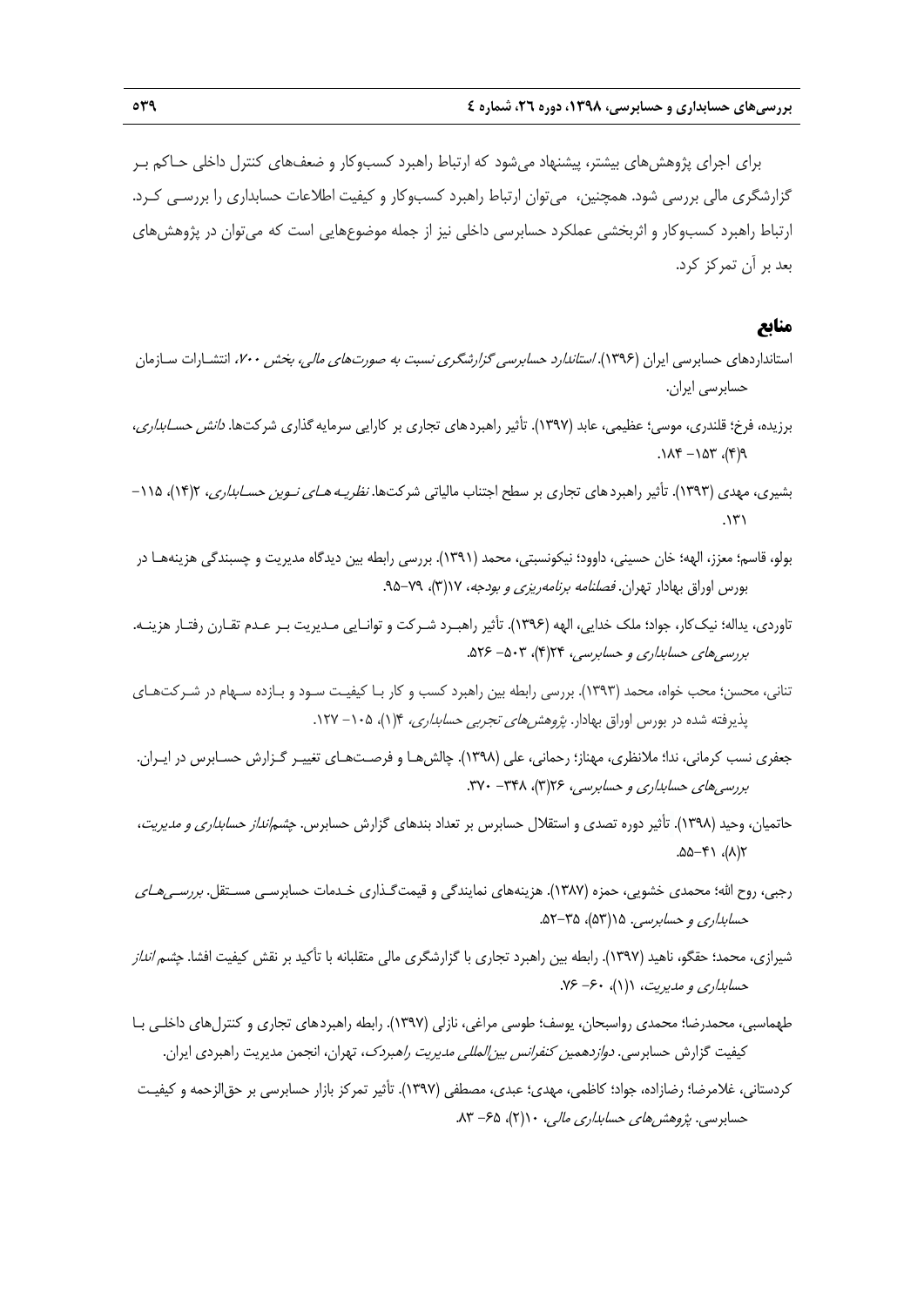- محمدرضائي، فخرالدين (1397). قالب مناسب براي مقالات حسابداري از نوع آرشيوي. دانـش حسـابداري <sup>و</sup> حسابرسـي مـديريت،  $Y(37)$ ,  $P\Lambda$  $- \Lambda$  $+ 7$ .
- محمدرضائي، فخرالدين؛ گل چهره، محمد (1396). خطاي حسابرسي، نوع گزارش حسابرسي و تعداد بندهاي شرط حسابرسي: نقش مشغله كاري شركاي مؤسسات حسابرسي. *حسابداري مالي، ٩(٣۶)، ١-٣١.*
- مرفوع، محمد؛ شاكري، رباب (١٣٩۶). رابطه بين راهبردهاي كسبوكار و عملكرد مالي شركتها. *پژوهش هاي تجربي حسـابداري*،  $.118 - 707.7$
- نمازي، محمد؛ دهقاني سعدي، علي اصغر؛ قوهستاني، سمانه (1396). خودشـيفتگي مـديران و راهبـرد تجـاري شـركتهـا. دانـش حسابداري و حسابرسي مديريت، ۶(۲۳)، ۳۷- ۵۲.
- نيكبخت، محمدرضا؛ تناني، محسن (١٣٨٩). آزمون عوامل مـؤثر بـر حـق|لزحمـه حسابرسـي صـورتهـاي مـالي. *پـژوهشهـاي* حسابداري مالي، 2(2)، .132-111
- هاشمنژاد، علي؛ محمدي، داور؛ هاشمنيا، شهرام (1396). رابطه بين راهبردهاي تجاري و كيفيت گزارشگري مـالي در شـركتهـاي پذيرفته شده در بورس اوراق بهادار تهران. *كنفرانس بين إلمللي مديريت، اقتصاد كاربردي و تجـارت*، سـالن همـايش *ه*ـاي فرهنگيان، دانشگاه شيراز.

#### **References**

- Barzideh, F., Ghalandari, M., Azimi, A. (2018). The Impact of Business Strategies on Corporate Investment Efficiency. *Accounting Knowledge*, 9 (4), 153-184. (*in Persian*)
- Bashiri, M. (2014). The impact of business strategies on the level of corporate tax avoidance. *Modern Accounting Modern Theories*, 2 (14), 115-131. (*in Persian*)
- Bentley, K., Newton, N., Thompson, M. (2015). Business Strategy and Internal Control over Financial Reporting. *Working paper,* University of Missouri.
- Bentley, K., Omer, T. C., & Wilde, J. (2013). A Theoretical Basis for Earnings Management Practices: Insights from Organizational Theory and Firm-Level Business Strategy. *Journal of Accounting & Economics*, 44 (1/2), 166–192.
- Bentley, K., Omer, T. C., Sharp, T. C. (2013). Business strategy, financial reporting irregularities, and audit effort. *Contemporary Accounting Research,* 30 (1), 780–817.
- Blay, A., Geiger, M. (2013). Auditor fees and auditor independence: Evidence from going concern reporting decisions. *Contemporary Accounting Research,* 30 (2), 579–606.
- Bolo, G., Moazaz, E., Khan Hoseini, D., Niko Nesbati, M. (2012). Investigating the relationship between management perspective and cost adherence in Tehran stock exchange. *Journal of planning and budgeting,* 17(3), 79-95. (*in Persian*)
- Carcello, J. V., Neal, T. L. (2003). Audit committee characteristics and auditor dismissals following ''new'' going concern reports. *The Accounting Review*, 78 (1), 95–117.
- Chen, Y., Eshleman, J. D., & Soileau, J. S. (2016). Business strategy and auditor reporting. *A Journal of Practice & Theory*, 36(2), 63-86.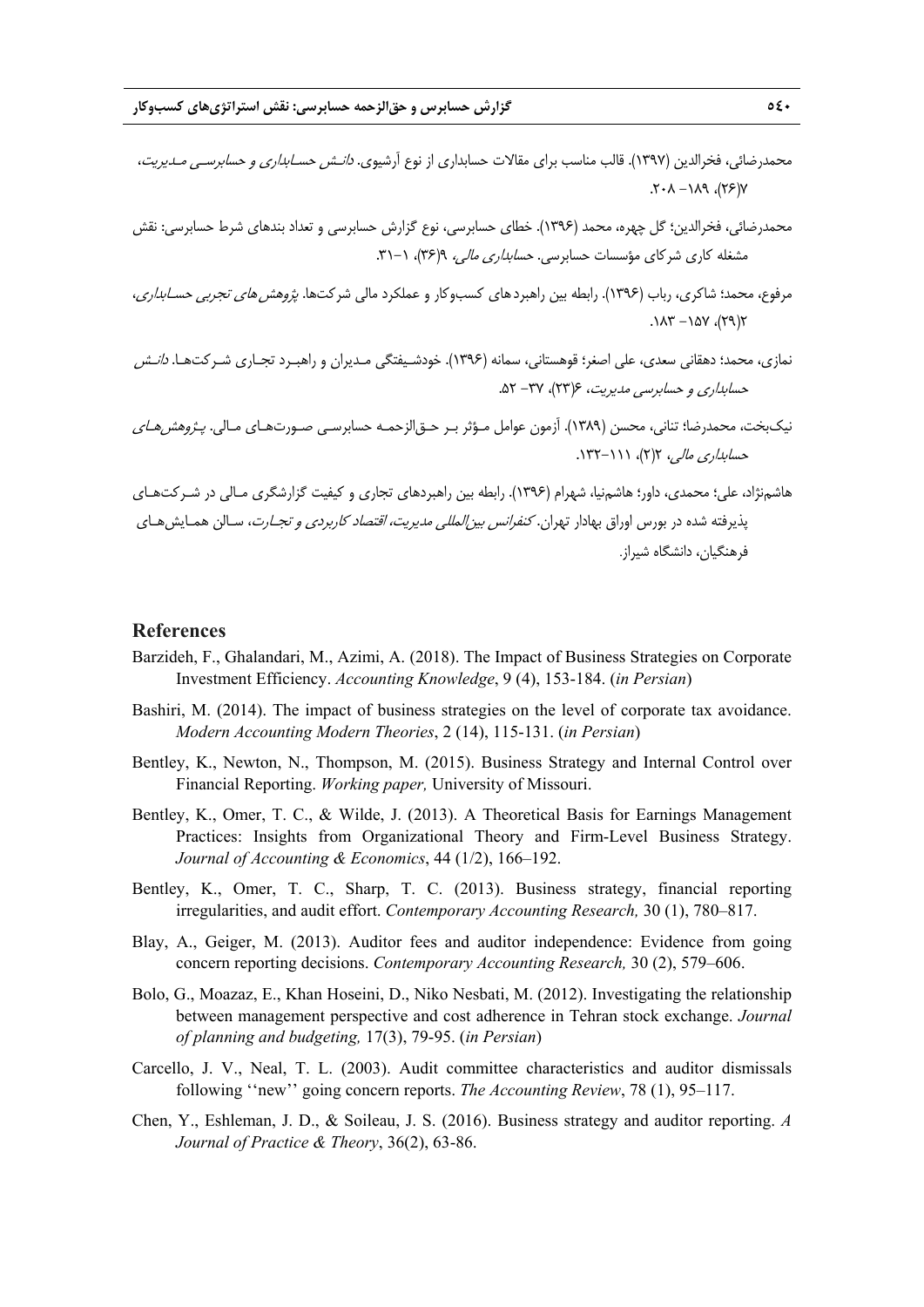- Chen. G., & Keung, G. (2019). The impact of business strategy on insider trading profitability. *Pacific-Basin Finance Journal*, 55(2), 270-282.
- Chow, C. W., McNamee, A., & Plumlee, R. (2018). Practitioners' perceptions of audit step difficulty and criticalness: Implications for audit research. Auditing. *Journal of Practice & Theory,* 6 (2), 1–23.
- Conant, J.S., Mokwa, M.P., & Varadarajan, P.R. (1990). Strategic types, distinctive marketing competencies and organizational performance: A multiple measures-based study*. Strategic Management Journal*, 11 (5), 365–383.
- Croteau, A., Bergeron, F. (2001). An information technology trilogy: business strategy,technological deployment and organizational performance. *The Journal of Strategic Information Systems,* 10(2), 77-99.
- Francis, J.R., Krishnan, J. (1999). Accounting accruals and auditor reporting conservatism. *Contemporary Accounting Research,* 16 (1), 135–165.
- Gist, W. (1992). Explaining variability in external audit fees. *Accounting & Business Research,*  23(89), 74-79.
- Goh, B. W., Krishnan, J., Li, D. (2013). Auditor reporting under Section 404: The association between the internal control and going concern audit opinions. *Contemporary Accounting Research*, 30 (3), 970–995.
- Habib, A., Hasan, M. (2017). Business Strategy, Overvalued Equities, and Stock Price Crash Risk. *Research in International Business and Finance*, 39(1), 389– 405.
- Hambrick, D.C. (2003). On the staying power of miles and snow's defenders. Analyzers, and Prospectors. *Academy of Management Executive*, 17(4), 115-118.
- Hashemnejad, A., Mohammadi, D., Hashemnia, SH. (2017). The Relationship between Business Strategies and Financial Reporting Quality in Companies Listed in Tehran Stock Exchange. *International Conference on Management, Applied Economics and Business,* Cultural Conference Hall, Shiraz University. (*in Persian*)
- Hatamiyan, V. (2019). Influence of auditor tenure and independence on the number of audit report clauses. *Accounting and Management Perspective*, 2(8), 41-55. (*in Persian*)
- Higgins, D., Omer, T.C., Phillips, J.D. (2015). The influence of a firm's business strategy on its tax aggressiveness. *Contemporary Accounting Research*, 32(2), 674-702.
- Higgins, D.M., Omer, T.C., John, D. (2014). Does a firms business stategy Influence its auditor reporting? *The Accounting Review,* 72(2), 231-255.
- Iranian Auditing Standards (2017). *Auditing Standards for Financial Statements, Section 700,*  Iranian Audit Organization Publications.
- Jafari Nasab Kermani, N., Molanazari, M., Rahmani, A. (2019). Challenges and opportunities to change the auditor's report in iran*. Accounting and Auditing Review*, 26(3), 348-370. (*in Persian*)
- Knechel, W. R. (2007). The business risk audit: Origins, obstacles, and opportunities. *Accounting, Organizations and Society,* 32 (4/5), 383–408.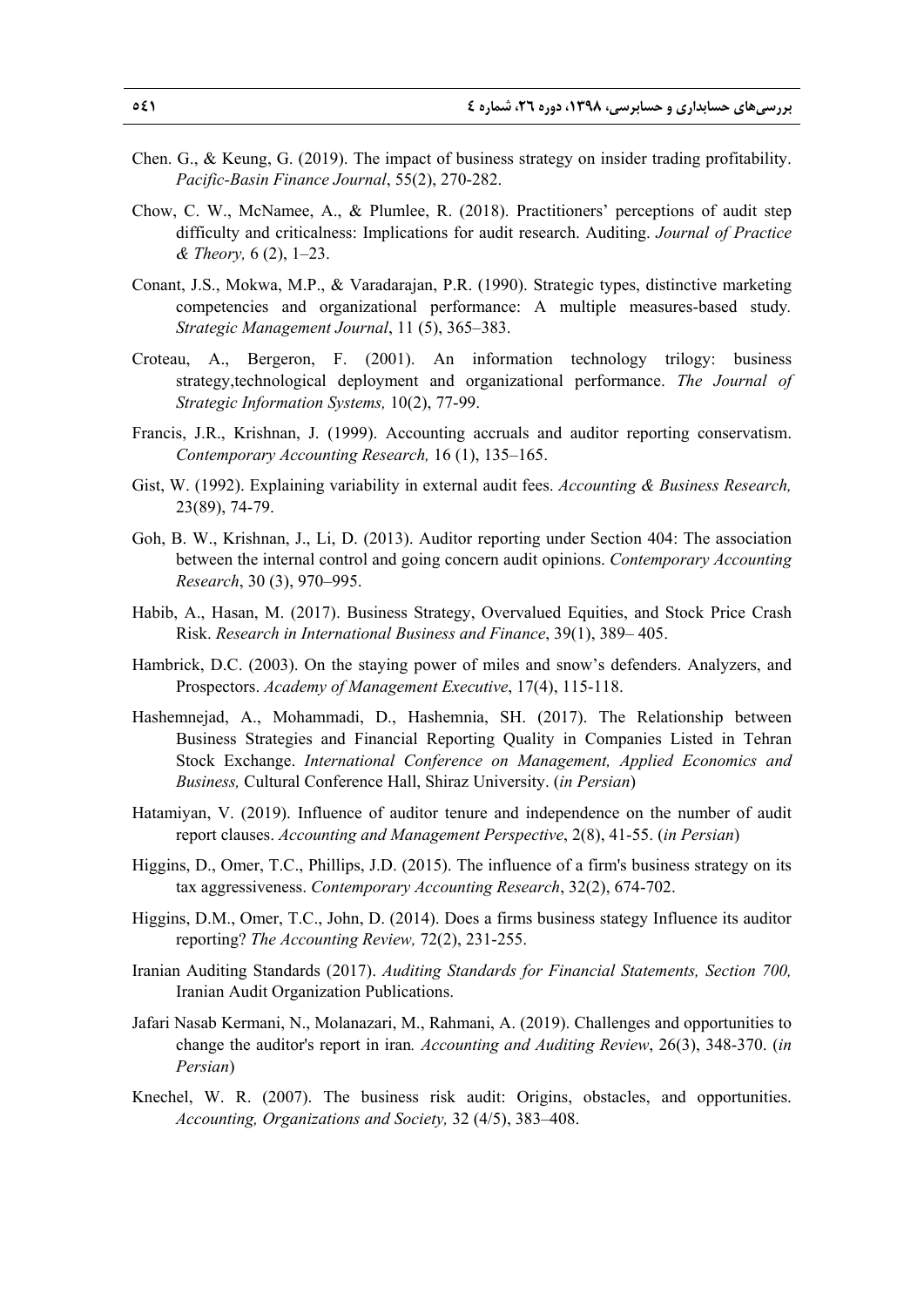- Kordestani, GH. R., Rezazadeh, J., Kazemi, M., & Abdi, M. (2018). The impact of audit market concentration on audit fees and quality. *Financial Accounting Research*, 10 (2), 65-83. (*in Persian*)
- Lim, E., Chalmers, K., & Hanlon, D. (2019). The influence of business strategy on annual report readability. *Journal of Accounting and Public Policy*, 37(2), 65-81.
- Miles, R.E., Snow, C.C. (1998). Organizational Strategy, Structure and Process. *Accounting, Organizations and Society,* 22 (2), 207–232.
- Mohammad Rezaie, F. (2018). Appropriate format for archival accounting articles. *Accounting Knowledge and Management Auditing*, 7 (26), 208-189. (*in Persian*)
- Mohammad Rezaie, F., & Golchehreh, M. (2017). Audit Error, Audit Report Type, and Number of Audit Condition Clauses: The Role of work busy of Partners of audit firms*,Quarterly Financial Accounting Journal,* 9 (36), 1-31. (*in Persian*)
- Morfou, M., & Shakeri, R. (2017). The relationship between business strategies and corporate financial performance. *Accounting Experimental Research*, 2 (29), 157-183. (*in Persian*)
- Namazi, M., Dehghani Saadi, A.A., Ghouhestani, S. (2017). Managers' narcissism and corporate business strategy. *Accounting Knowledge and Management Auditing*, 6 (23), 37-52. (*in Persian*)
- Navissi, F., Sridharan, V.G., Khedmati, M., Lim, E.K.Y., Evdokimov, E. (2016). Business strategy, over-(under-) investment and managerial compensation. *Journal of Management Accounting Research*, 29(2), 63-86.
- Nikbakht, M., Tanani, M. (2010). Test of Factors Influencing Financial Audit Fees. *Journal of Financial Accounting Research*, 2(2), 111-132. (*in Persian*)
- Peecher, M. E., Schwartz, R., & Solomon, I. (2007). It's all about audit quality: Perspectives on strategic-systems auditing*. Accounting, Organizations and Society,* 32 (4/5), 463–485.
- Rajabi, R. & Mohammadi, K. H. (2008). Agency Costs & Independent Audit Services Pricing. *Accounting and Auditing Review*,15(53):35-52. (*in Persian*)
- Robson, K., Humphrey, C., Khalifa, R., Jones, J. (2007). Transforming audit technologies: Business risk audit methodologies and the audit field. *Accounting, Organizations and Society*, 32 (4/5), 409–438.
- Rosner, R. (2003). Earnings manipulation in failing firms. *Contemporary Accounting Research*, 20 (2), 361–408.
- Shirazi, M., Haghgoo, N. (2018). The relationship between business strategies with fraudulent financial reporting with emphasis on the role of disclosure quality. *Accounting and Management Perspectives*, 1 (1), 60-76. (*in Persian*)
- Tahmasbi, M.R., Mohammadi Ravasobhan, Y., Tousi Maraghi, N. (2018). The Relationship between Business Strategies and Internal Controls with Audit Report *Quality. 12th International Conference on Strategic Management*, Tehran, Iran Strategic Management Association. (*in Persian*)